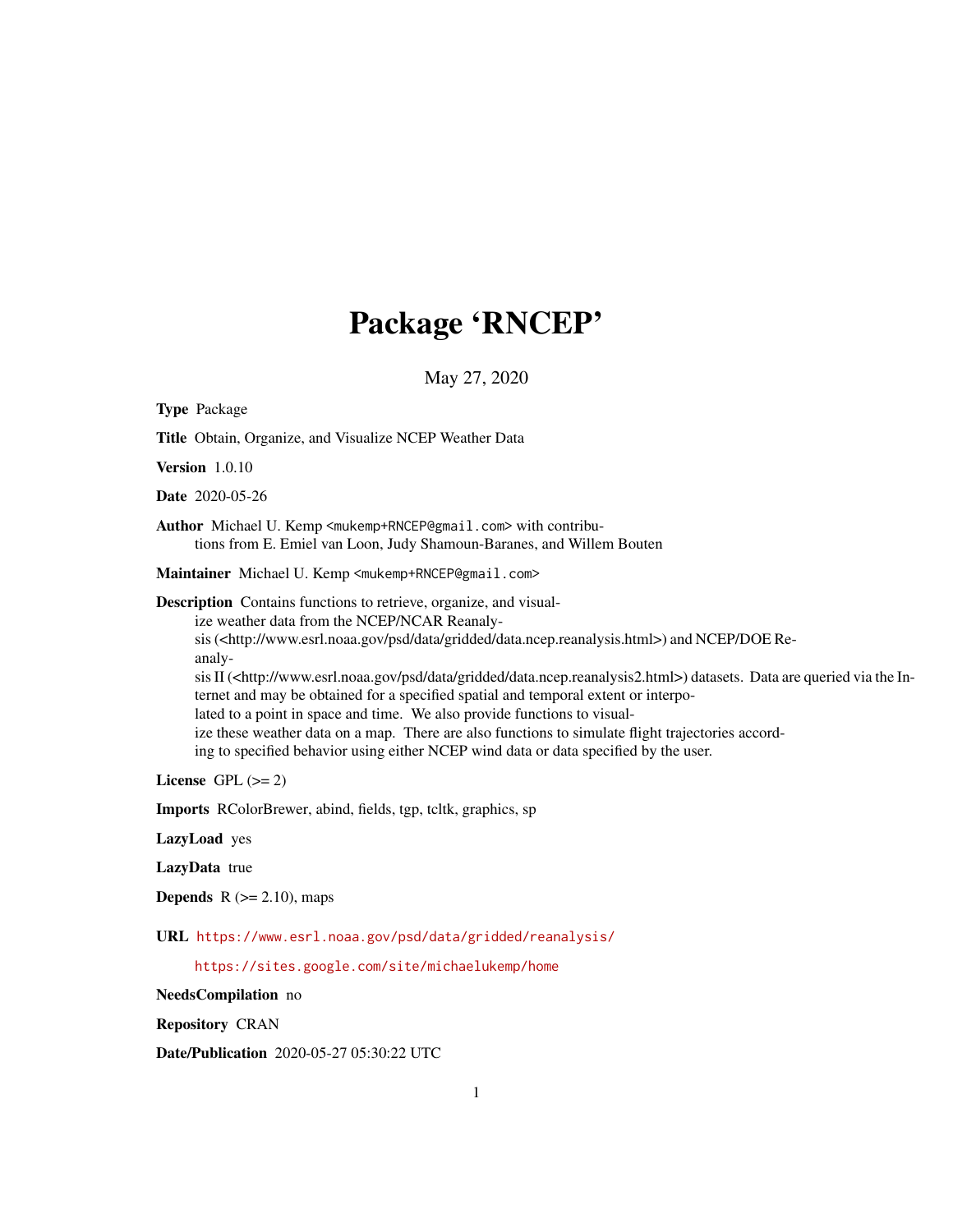# <span id="page-1-0"></span>R topics documented:

| Index | 53 |
|-------|----|

| RNCEP-package | This package of functions retrieves, organizes, and visualizes weather |
|---------------|------------------------------------------------------------------------|
|               | data from either the NCEP/NCAR Reanalysis or NCEP/DOE Reanal-          |
|               | <i>vsis II datasets</i>                                                |

# Description

This package contains functions to...

- 1. Query data from these two NCEP datasets for a specified range of space and time, maintaining both the spatial and temporal structure of the data
- 2. Remove any unwanted time intervals of the returned data
- 3. Temporally aggregate the data and apply any function to the subsets (i.e. calculate user-defined climatic variables)
- 4. Create a contour map from the data
- 5. Query data from these two NCEP datasets interpolated to a particular point in time and space
- 6. Visualize these interpolated data as points on a map using color to represent the interpolated value
- 7. Perform trajectory simulations according to specified behavior using wind data from NCEP or data specified by the user.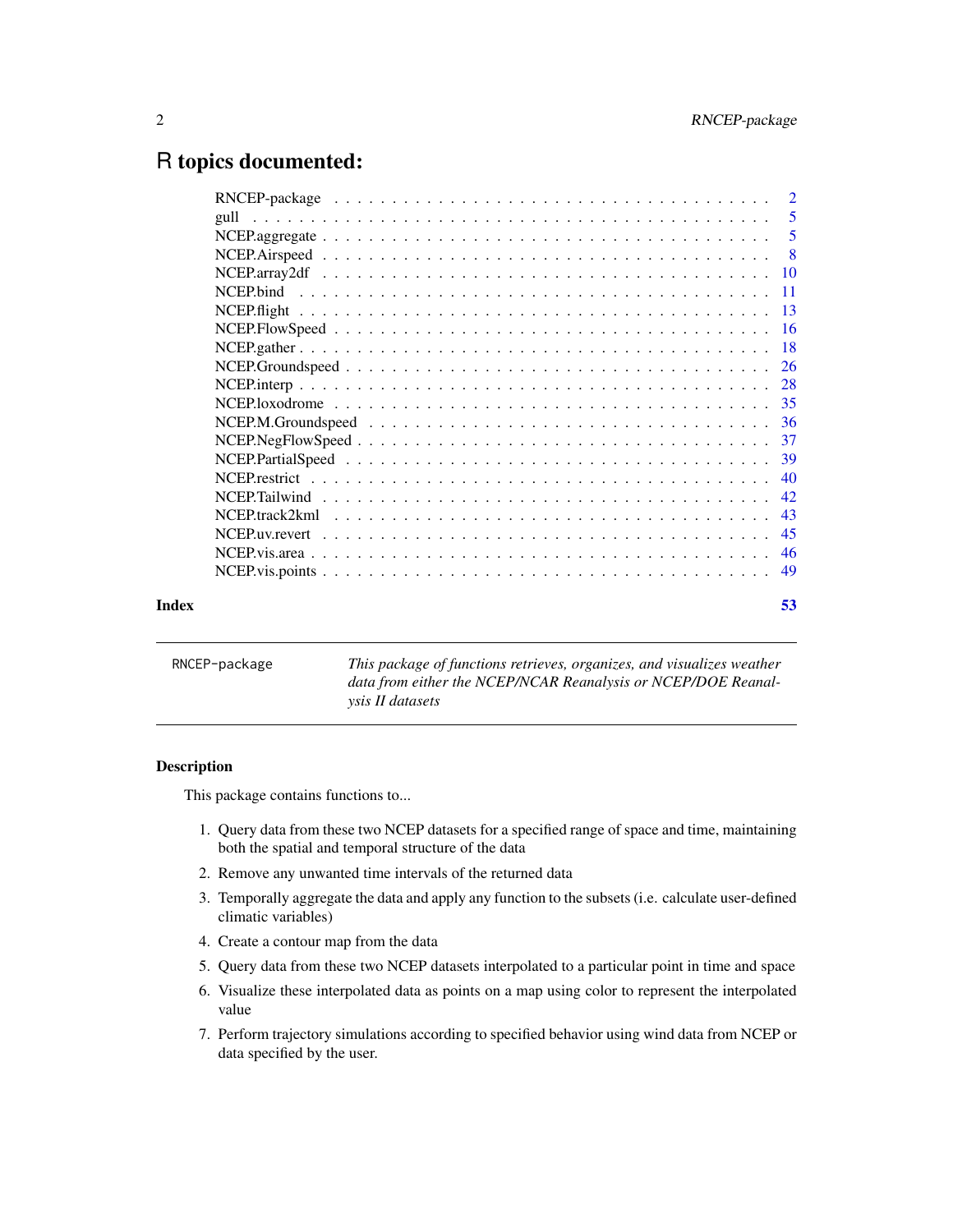RNCEP-package

Details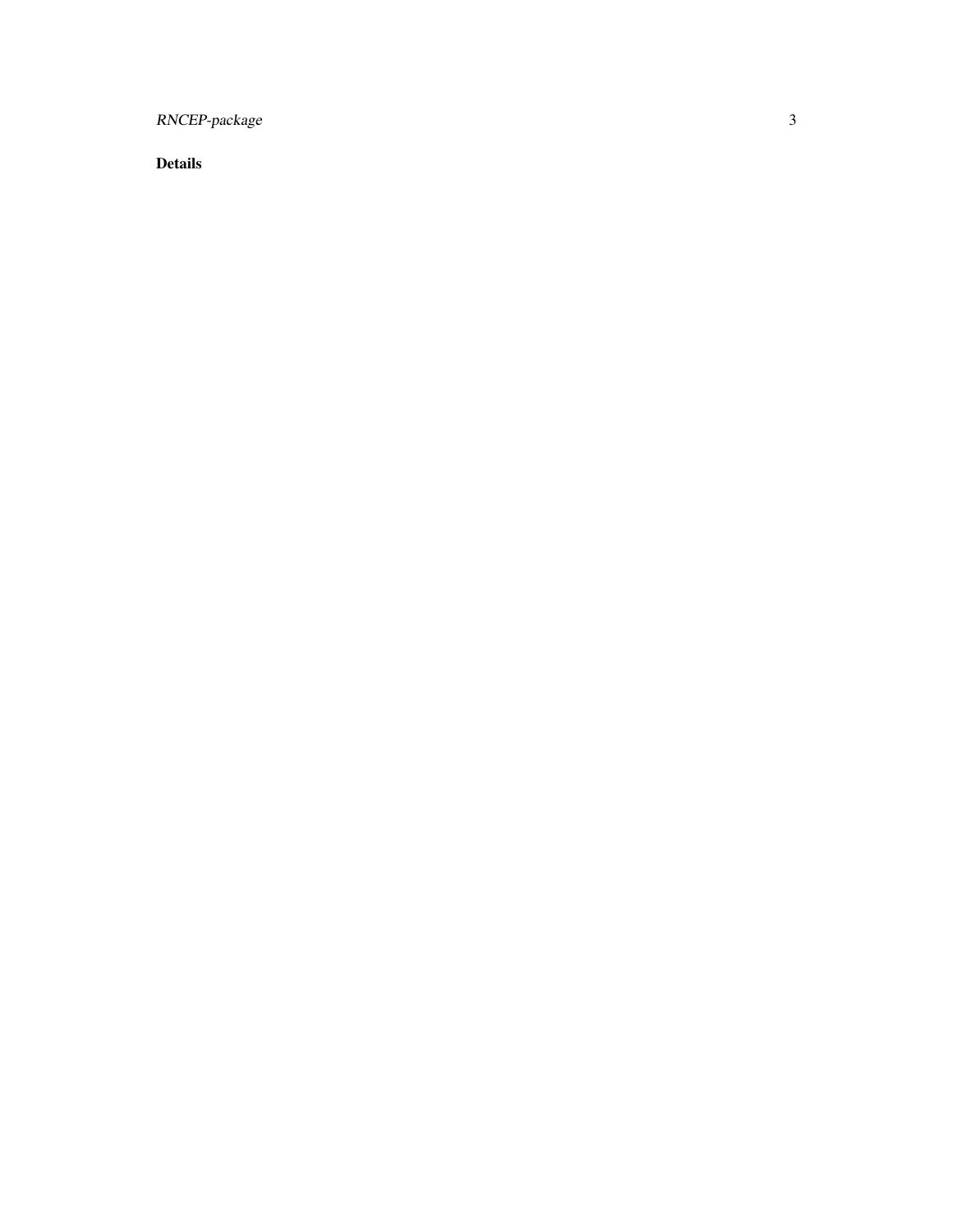| Package:  | <b>RNCEP</b>  |
|-----------|---------------|
| Type:     | Package       |
| Version:  | 1.0.10        |
| Date:     | 2020-05-26    |
| License:  | $GPL$ $(>=2)$ |
| LazyLoad: | yes           |

#### Author(s)

Michael U. Kemp <mukemp+RNCEP@gmail.com>

# References

#### To cite package 'RNCEP' in publications use:

Kemp, M. U., Emiel van Loon, E., Shamoun-Baranes, J., Bouten, W., 2012. RNCEP: global weather and climate data at your fingertips. Methods in Ecology and Evolution (3), 65-70., DOI: 10.1111/j.2041-210X.2011.00138.x

# For more information on flow-assistance and NCEP.flight see:

Kemp, M.U., Shamoun-Baranes, J., van Loon, E. E., McLaren, J. D., Dokter, A. M., and Bouten, W. 2012. Quantifying flow-assistance and implications for movement research. Journal of Theoretical Biology. (308), 56-67. DOI 10.1016/j.jtbi.2012.05.026

# To cite the NCEP/NCAR Reanalysis dataset use:

Kalnay et al. (1996), The NCEP/NCAR 40-year reanalysis project, Bull. Amer. Meteor. Soc., 77, 437-470

#### To cite the NCEP/DOE Reanalysis II dataset use:

Kanamitsu et al. (2002), NCEP-DOE AMIP-II Reanalysis (R-2). Bull. Amer. Meteor. Soc., 83, 1631-1643

Please acknowledge the use of NCEP data in any publications by including text such as, "NCEP Reanalysis data provided by the NOAA/OAR/ESRL PSD, Boulder, Colorado, USA, from their Web site at <http://www.esrl.noaa.gov/psd/>". They would also appreciate a copy of any publications using NCEP data.

# Examples

```
## Not run:
library(RNCEP)
## Retrieve the temperature from a particular pressure level for
## a specified spatial and temporal extent
wx.extent <- NCEP.gather(variable='air', level=850,
    months.minmax=c(8,9), years.minmax=c(2000,2001),
    lat.southnorth=c(50,55), lon.westeast=c(0,5),
    reanalysis2 = FALSE, return.units = TRUE)
```
## Retrive the temperature from a particular pressure level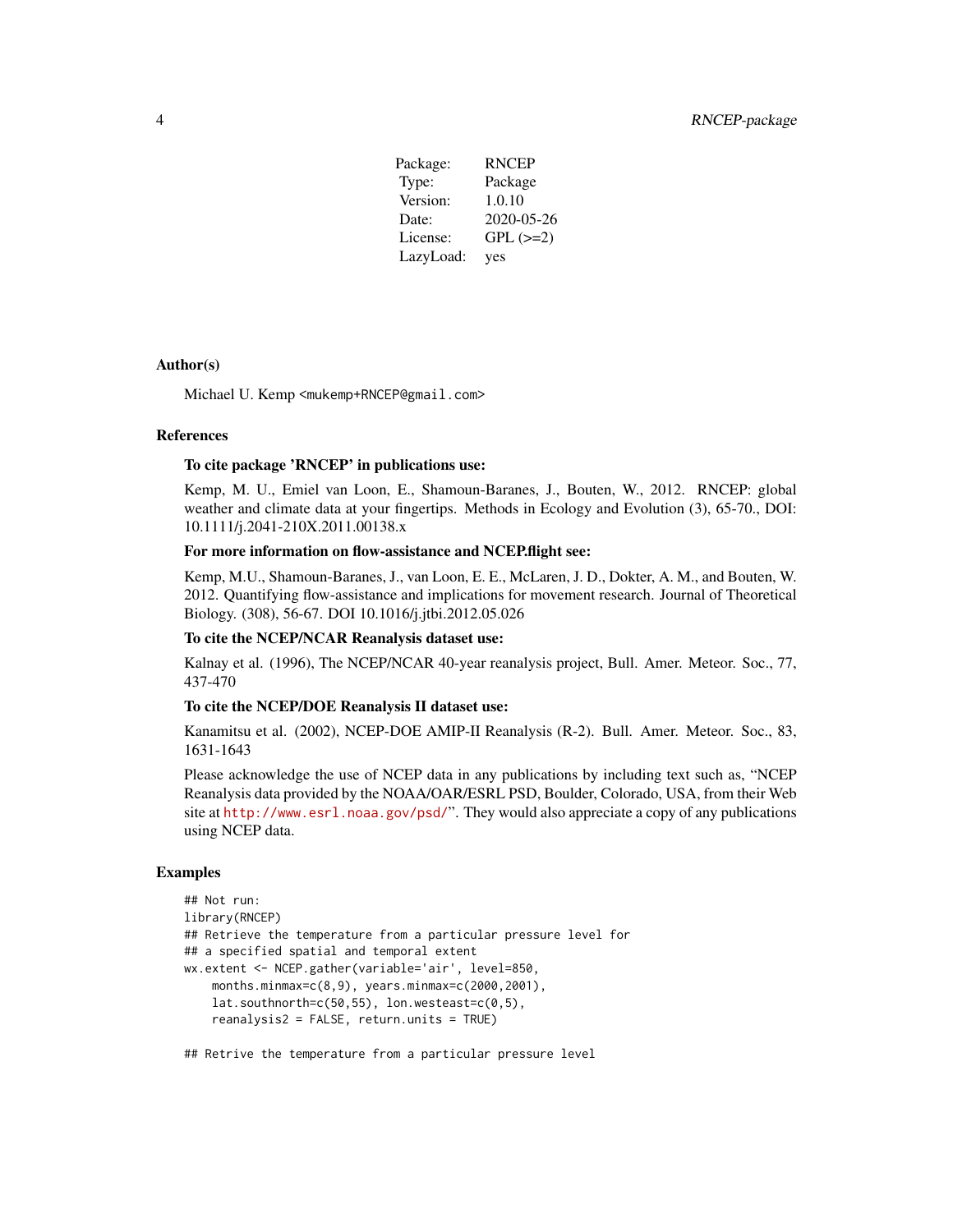```
## interpolated in space and time
wx.interp <- NCEP.interp(variable='air', level=850, lat=55.1,
   lon=11.3, dt='2006-10-12 17:23:12')
## Simulate a flight trajectory using NCEP wind data
flight <- NCEP.flight(beg.loc=c(58.00,7.00),
 end.loc=c(53.00,7.00), begin.dt='2007-10-01 18:00:00',
 flow.assist='NCEP.Tailwind', fa.args=list(airspeed=12),
 path='loxodrome', calibrate.dir=FALSE, calibrate.alt=FALSE,
 cutoff=0, when2stop='latitude', levels2consider=c(850,925),
 hours=12, evaluation.interval=60, id=1, land.if.bad=FALSE,
 reanalysis2 = FALSE, query=TRUE)
```
## End(Not run)

gull *GPS data points from a lesser black-backed gull*

# Description

This data set contains a collection of GPS coordinates obtained between June 2008 and July 2009. The GPS tag, developed by the University of Amsterdam, was worn by a lesser black-backed gull (Larus fuscus).

#### Usage

gull

# Format

A data.frame containing 22115 observations of the varibles latitude, longitude, altitude, and datetime.

<span id="page-4-1"></span>NCEP.aggregate *Temporally Aggregate Weather Data*

# Description

This function temporally aggregates weather data from the NCEP/NCAR Reanalysis or NCEP/DOE Reanalysis II datasets as returned by [NCEP.gather](#page-17-1). The spatial structure of the data is retained. Data can be aggregated by any combination of year, month, day, and hour.

#### Usage

```
NCEP.aggregate(wx.data, YEARS = TRUE, MONTHS = TRUE, DAYS = TRUE,
   HOUNS = TRUE, fxn = "%>0")
```
<span id="page-4-0"></span>gull 5 and 5 and 5 and 5 and 5 and 5 and 5 and 5 and 5 and 5 and 5 and 5 and 5 and 5 and 5 and 5 and 5 and 5 and 5 and 5 and 5 and 5 and 5 and 5 and 5 and 5 and 5 and 5 and 5 and 5 and 5 and 5 and 5 and 5 and 5 and 5 and 5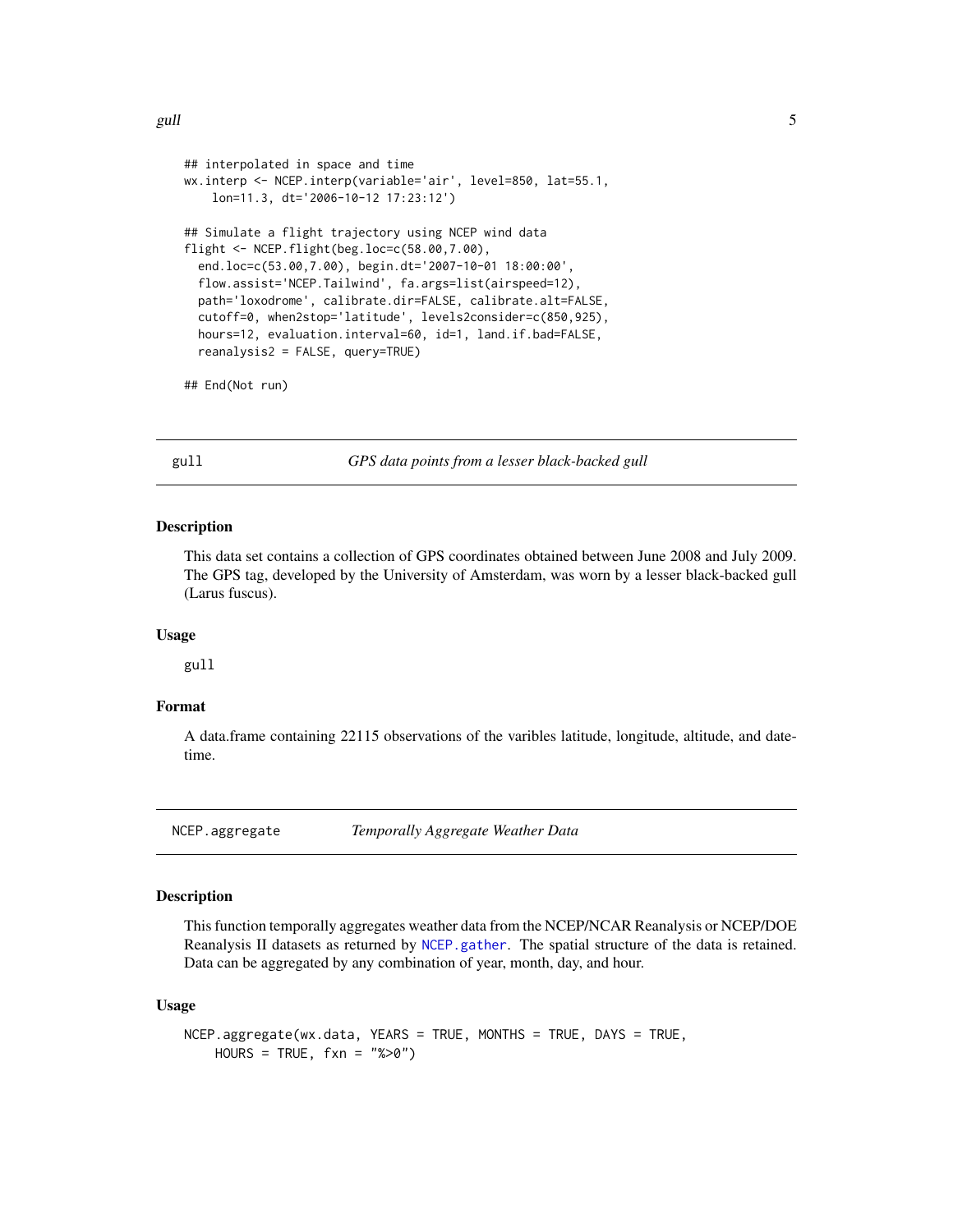# <span id="page-5-0"></span>Arguments

| wx.data       | the 3-D array of weather data as returned by NCEP. gather to be aggregated               |
|---------------|------------------------------------------------------------------------------------------|
| <b>YEARS</b>  | Logical. Should the years portion of the date time be retained in the aggregation?       |
| <b>MONTHS</b> | Logical. Should the months portion of the date time be retained in the aggrega-<br>tion? |
| <b>DAYS</b>   | Logical. Should the days portion of the date time be retained in the aggregation?        |
| <b>HOURS</b>  | Logical. Should the hours portion of the date time be retained in the aggregation?       |
| fxn           | A scalar function to be applied to all aggregated subsets of the data.                   |

# Details

Each latitude and longitude combination in the array is subset according to the logical datetime arguements in the function call, and fxn is applied to the subsets. fxn can be an internal R function such as [mean](#page-0-0), [sum](#page-0-0), or [sd](#page-0-0), or it can be a function created by the user.

The default setting of fxn (i.e. "%>0") calculates the percentage of observations in each subset greater than zero.

To calculate some variables, sequential aggregations may be needed. For instance, if the user wants to calculate monthly averages of maximum daily relative humidity, two aggregations would be needed. In the first aggregation, the user would find the maximum relative humidity per day. A second aggregation would then be required to find the monthly average of those maximum daily values. See the examples below for a demonstration.

# Value

A three-dimensional array (or 2-D if all layers are completely aggregated) containing the same latitude and longitude ranges and intervals as the input data specified in wx.data. The names of the aggregated time components will be replaced with "XX" or "XXXX" in the output array.

# Author(s)

Michael U. Kemp < mukemp+RNCEP@gmail.com >

# References

Kemp, M. U., van Loon, E. E., Shamoun-Baranes, J., and Bouten, W. 2011. RNCEP:global weather and climate data at your fingertips. – Methods in Ecology and Evolution. DOI:10.1111/j.2041- 210X.2011.00138.x.

# Examples

```
## Not run:
library(RNCEP)
######################################################
## In the first example, we use the internal R function
## 'mean' to calculate average temperatures per
## month and year
```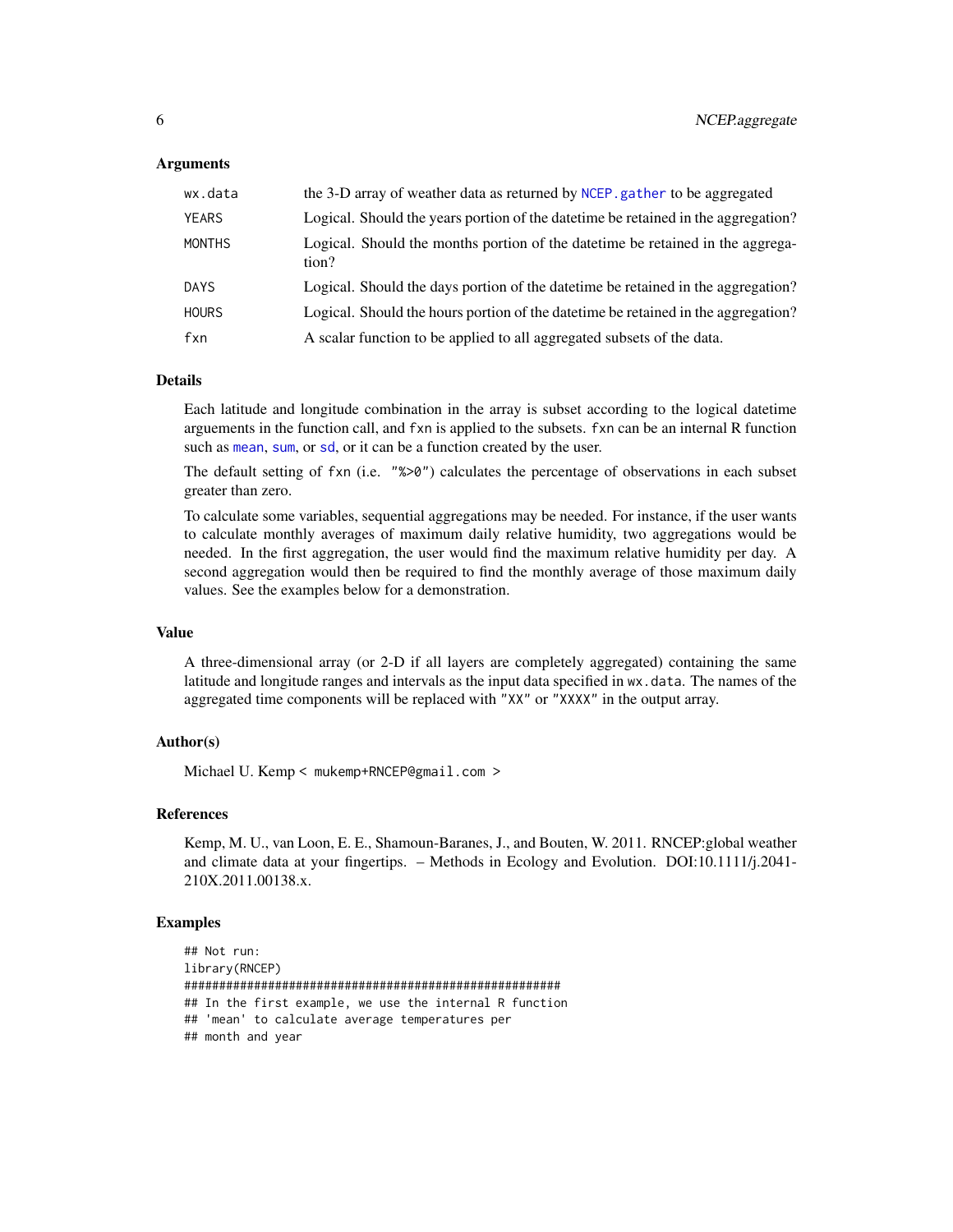# NCEP.aggregate 7

```
## First gather temperature data from a spatial extent
## for January and February from 2000-2001.
wx.extent <- NCEP.gather(variable='air', level=850,
   months.minmax=c(1,2), years.minmax=c(2000,2001),
   lat.southnorth=c(50, 55), lon.westeast=c(0, 5),
   reanalysis2=FALSE, return.units=TRUE)
## Now calculate the average temperature per month and year ##
wx.ag <- NCEP.aggregate(wx.data=wx.extent, YEARS=TRUE, MONTHS=TRUE,
    DAYS=FALSE, HOURS=FALSE, fxn='mean')
## Notice that aggregated time components have been replaced
## with "XX" or "XXXX" ##
dimnames(wx.ag)[[3]][1]
#######################################################
## In the second example, we create our own function to
## calculate the percentage of observations at each grid
## point with a temperature less than -5 degrees Celsius ##
## First create the function ##
## Note: temperature is in degrees Kelvin in NCEP database ##
COLD \leftarrow function(x)return(length(which(x < 273.15-5))/(length(x) - sum(is.na(x))))
    }
## Now calculate the percentage of occuence of temperatures
## less than -5 degrees Celsius per month and year ##
wx.cold <- NCEP.aggregate(wx.data=wx.extent, YEARS=TRUE, MONTHS=TRUE,
   DAYS=FALSE, HOURS=FALSE, fxn='COLD')
##########################################################
## As explained in the Details section above,
## calculating some variables requires sequential aggregations ##
## Here we calculate the monthly mean of daily average
## relative humidity.
## First gather relative humidity data from near the surface
## for a spatial extent for October through November
## from 2001-2002.
wx.extent <- NCEP.gather(variable='rhum.sig995', level='surface',
    months.minmax=c(10,11), years.minmax=c(2001,2002),
   lat.southnorth=c(50, 55), lon.westeast=c(0, 5),
    reanalysis2=FALSE, return.units=FALSE)
## First calculate maximum daily relative humidity ##
wx.ag <- NCEP.aggregate(wx.data=wx.extent,
   HOURS=FALSE, fxn='max')
## Then calculate the monthly average of those daily maximums ##
wx.ag2 <- NCEP.aggregate(wx.data=wx.ag,
```
DAYS=FALSE, fxn='mean')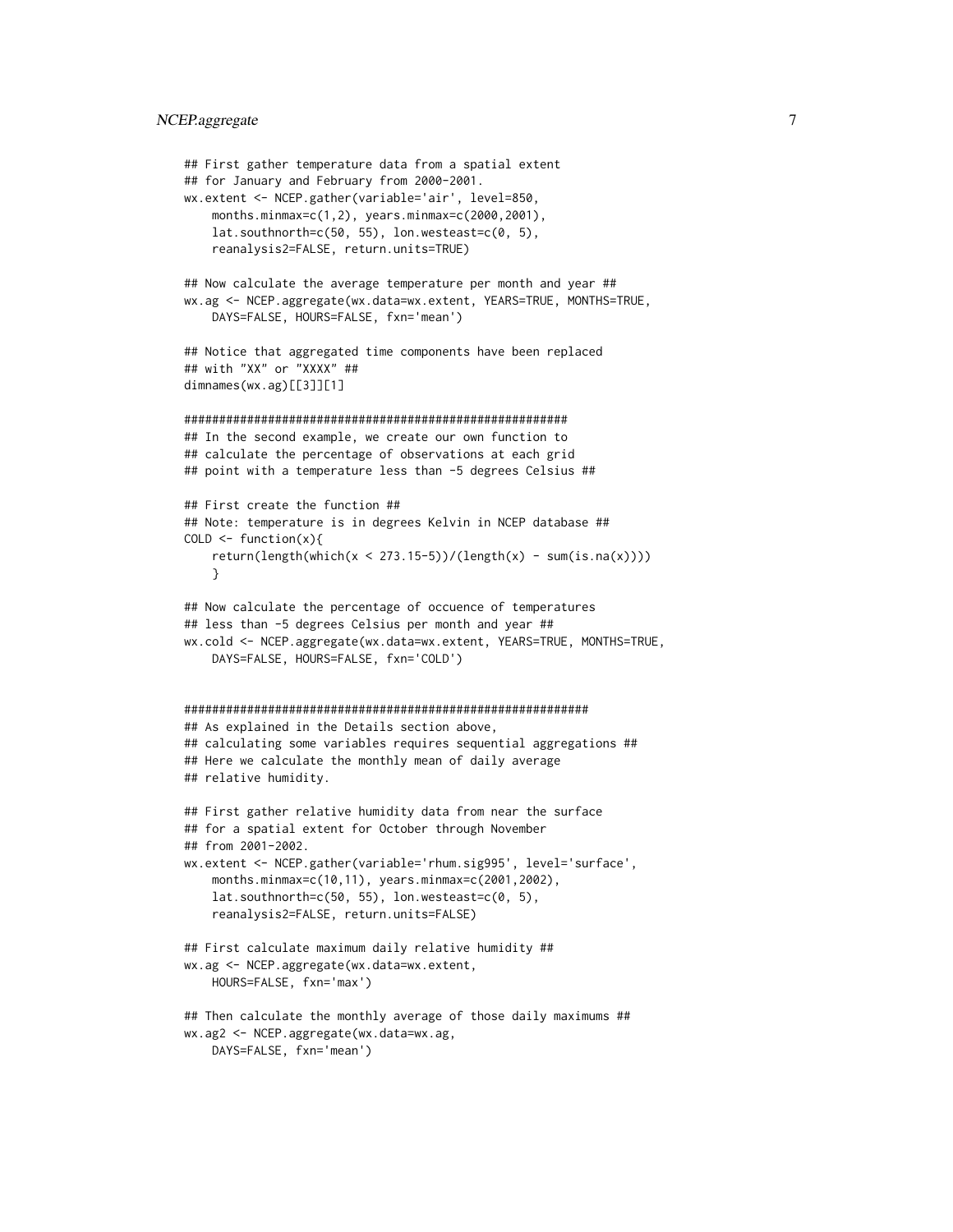```
##########################################################
## Data that have been aggregated may then be visualized
## or exported in various formats ##
###########################################
## Visualize the aggregated temperatures ##
NCEP.vis.area(wx.ag2, title.args=
    list(main='Monthly average of daily maximum relative humidity
    \n October 2000'), image.plot.args=
    list(legend.args=list(text='%',
    cex=1.15, padj=-1, adj=-.25)))
###########################################################
## Export a layer of the data to a format that can then be
## imported into ArcGIS ##
## Convert the first layer of the aggregated array
## to a data.frame ##
wx.df <- NCEP.array2df(wx.ag[,,1])
## Specify that the data.frame is a spatial object
library(sp)
coordinates(wx.df) <- ~longitude+latitude
gridded(wx.df) <- TRUE
proj4string(wx.df) <- CRS('+proj=longlat + datum=WGS84')
## Save the data in .asc format
write.asciigrid(wx.df, fname='wx.asc')
## Note: Data will be written to your working directory ##
## The resulting .asc file can be imported into ArcMap
## using ArcMap's "ASCII to Raster" tool in the "Conversion Tools"
## section of the ArcToolbox. ##
## End(Not run)
```
<span id="page-7-1"></span>NCEP.Airspeed *Calculate flow-assistance according to equation 'Airspeed'*

# Description

This function calculates flow-assistance according to equation Airspeed and determines the speed of forward and sideways movement if an animal behaves according to the rules of equation Airspeed.

#### Usage

```
NCEP.Airspeed(u, v, direction, airspeed,...)
```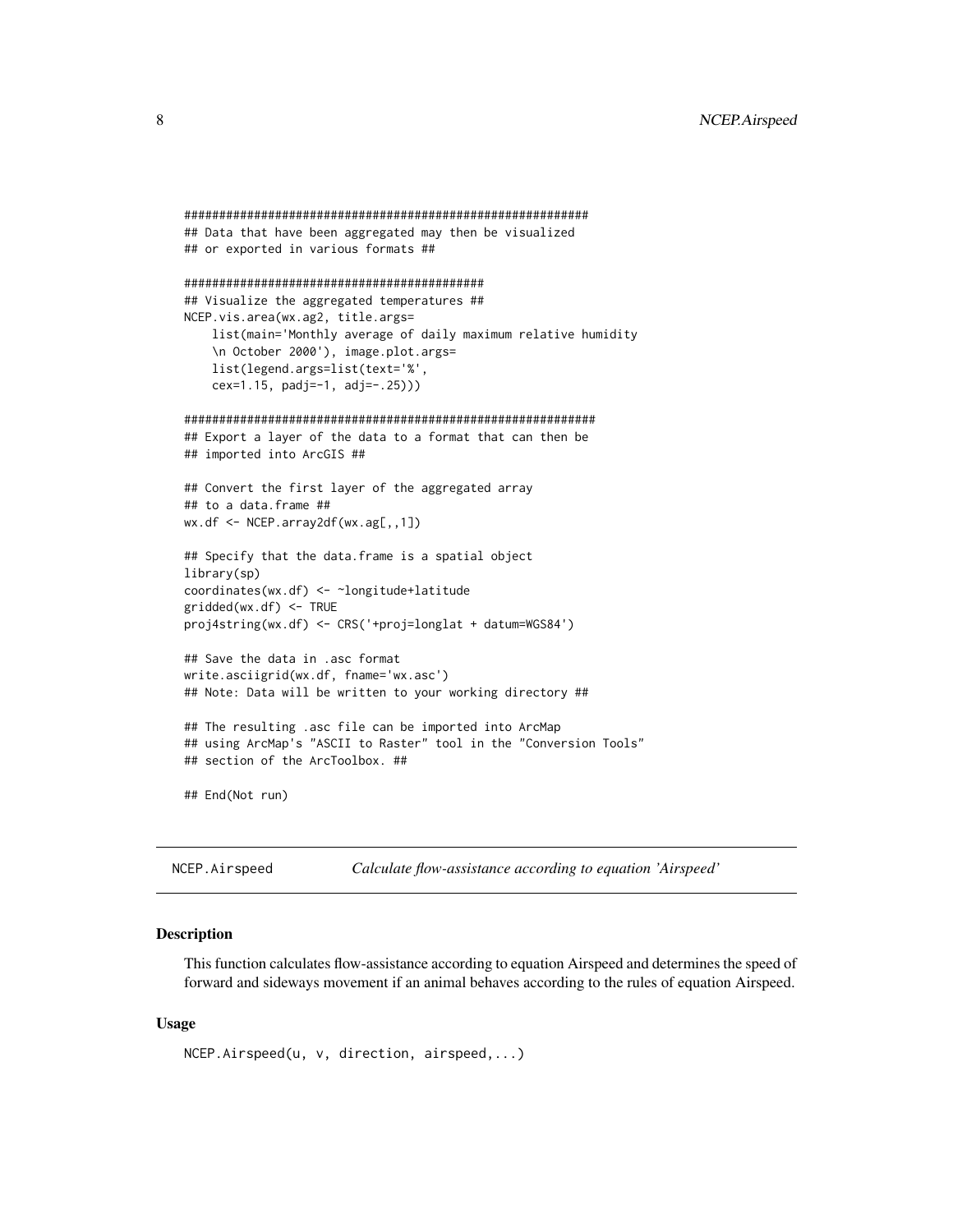# NCEP.Airspeed 9

#### **Arguments**

| u         | A numeric value indicating the U (i.e. zonal or east/west) flow component in<br>meters per second, toward east being positive. Values must describe the direction<br>into which the flow is moving.           |
|-----------|---------------------------------------------------------------------------------------------------------------------------------------------------------------------------------------------------------------|
| v         | A numeric value indicating the V (i.e. meridional or north/south) flow compo-<br>nent in meters per second, toward north being positive. Values must describe the<br>direction into which the flow is moving. |
| direction | A numeric value indicating a preferred direction of movement in degrees from<br>North.                                                                                                                        |
| airspeed  | The airspeed ( <i>i.e.</i> speed relative to the flow) of the animal in meters per second.                                                                                                                    |
| .         | Any extra arguments passed to the flow-assistance equation.                                                                                                                                                   |

# Details

This function calculates flow-assistance and forward and sideways movement according to equation Airspeed. Equation Airspeed stipulates that the animal fully compensates for any lateral drift, altering its heading and groundspeed (i.e. speed relative to the fixed Earth), in order to maintain its direction. If, with the given airspeed, the animal is incapable of maintaining its direction, the equation produces no real solution.

# Value

A data.frame containing flow-assistance ('fa'), the animal's forward speed ('forward.move' which includes the animal's own airspeed), the animal's sideways speed ('side.move' which includes the animal's own airspeed), the component of the flow parallel to preferred direction of movement('tailwind'), the component of the flow perpendicular to the preferred direction of movement ('sidewind'), the animal's speed relative to the flow ('airspeed'), and the animal's speed relative to the fixed Earth ('groundspeed') each in meters per second, presuming u, v, and airspeed were given in meters per second.

#### Author(s)

Michael U. Kemp <mukemp+RNCEP@gmail.com>

# References

#### To cite package 'RNCEP' in publications use:

Kemp, M. U., van Loon, E. E., Shamoun-Baranes, J., and Bouten, W. 2011. RNCEP:global weather and climate data at your fingertips. – Methods in Ecology and Evolution. DOI:10.1111/j.2041- 210X.2011.00138.x.

#### For more information on flow-assistance and equation Airspeed see:

Kemp, M.U., Shamoun-Baranes, J., van Loon, E. E., and Bouten, W. 2012. Quantifying flowassistance and implications for movement research. – Journal of Theoretical Biology. In prep.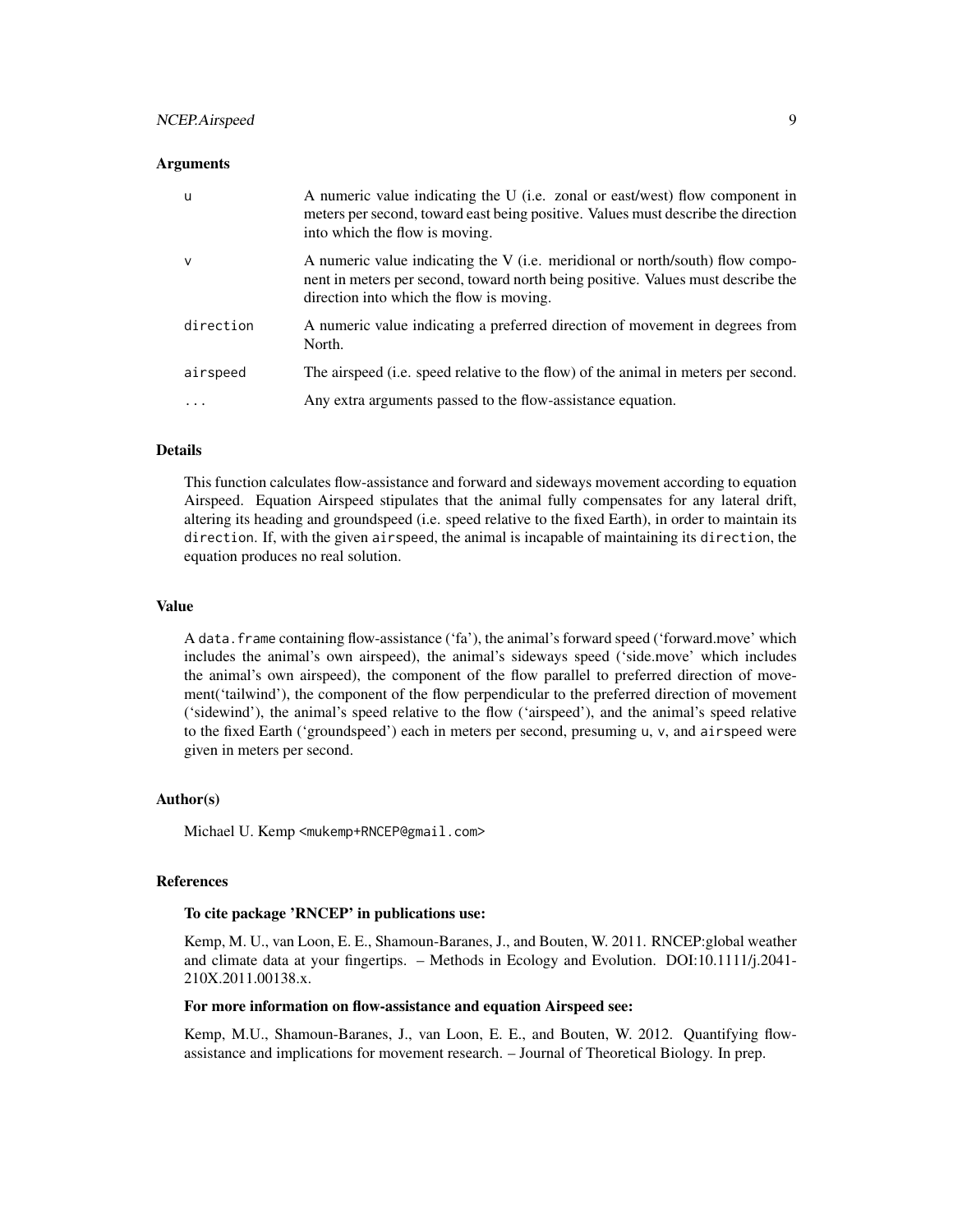# Examples

```
library(RNCEP)
## Using NCEP.Airspeed to calculate flow-assistance ##
tst <- NCEP.Airspeed(u=-2, v=-1, direction=225, airspeed=12)
```
NCEP.array2df *Convert data from an array to a data frame*

# Description

This function takes a 3-dimensional array of weather data, as returned by [NCEP.gather](#page-17-1), and converts it to a dataframe composed of latitude, longitude, datetime, and the weather data.

# Usage

NCEP.array2df(wx.data, var.names=NULL)

#### Arguments

| wx.data   | either a single 3-D array of weather data, as returned by NCEP, gather, or a list<br>of multiple 3-D arrays of different variables but with the exact same spatial and<br>temporal dimensions and intervals. |
|-----------|--------------------------------------------------------------------------------------------------------------------------------------------------------------------------------------------------------------|
| var.names | an optional vector of names for the weather variables in the 3-D arrays to be<br>used in the output data frame                                                                                               |

# Details

This is a function to convert the data contained in one or many arrays to a single data.frame.

The order of the names specified in var.names should correspond to the order of the list of input arrays in wx.data. Latitude, longitude, and datetime are named automatically and cannot be changed in the function call.

When converting the data from two or more 3-D arrays to a single data frame, all 3-D arrays must contain the exact same spatial and temporal dimensions and intervals.

#### Value

A data frame with the components of latitudes, longitude, datetime, and the weather variable(s) from the input data array(s).

# Author(s)

Michael U. Kemp <mukemp+RNCEP@gmail.com>

# References

Kemp, M. U., van Loon, E. E., Shamoun-Baranes, J., and Bouten, W. 2011. RNCEP:global weather and climate data at your fingertips. – Methods in Ecology and Evolution. DOI:10.1111/j.2041- 210X.2011.00138.x.

<span id="page-9-0"></span>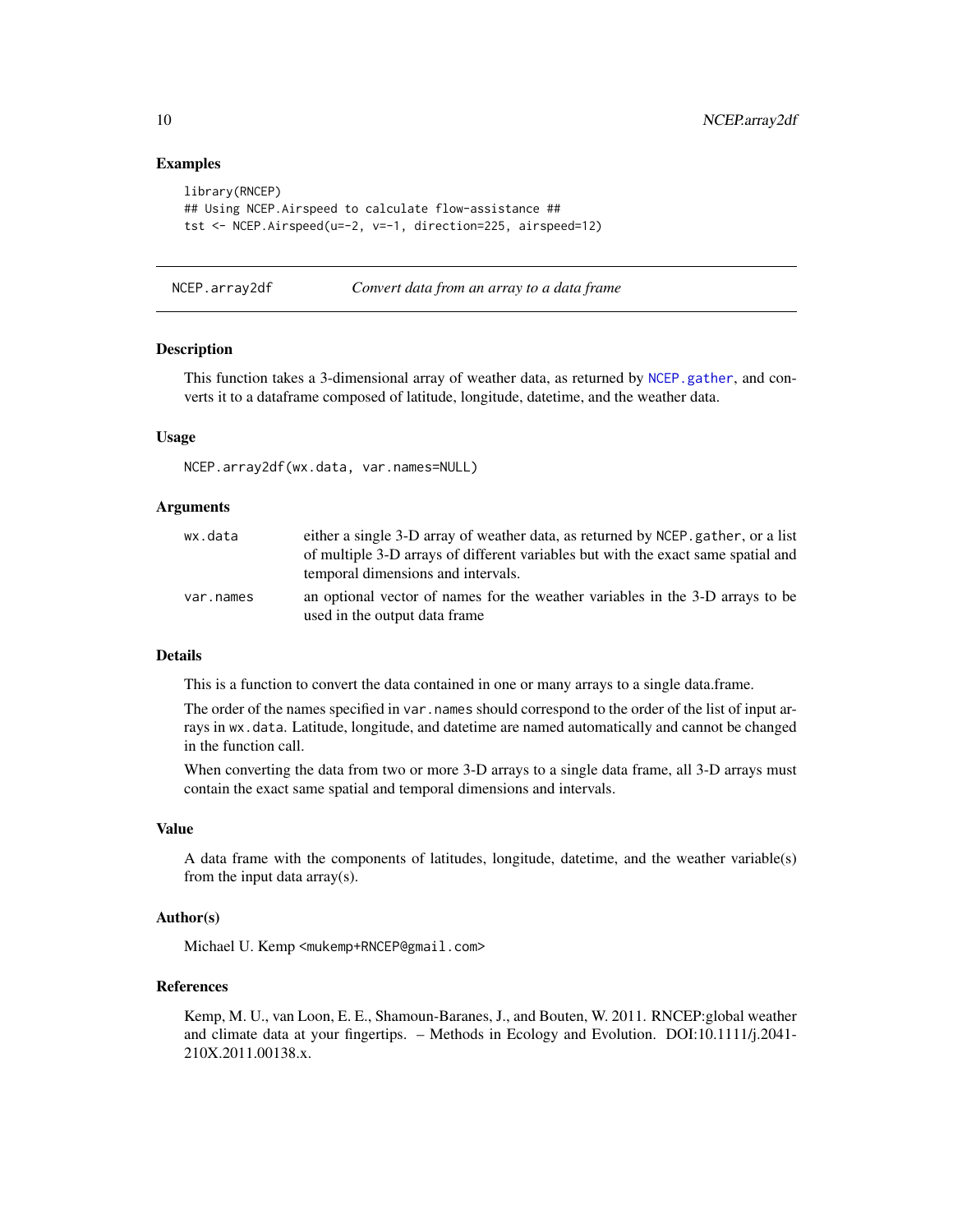# <span id="page-10-0"></span>NCEP.bind 11

# Examples

```
## Not run:
library(RNCEP)
############################################################
############################################################
## In this first example, we take data from a single 3-D array
## and arrange them in a data.frame ##
#############################################################
## First query the temperature for a particular pressure level
## and datetime range ##
wx.extent <- NCEP.gather(variable='air', level=850,
    months.minmax=c(8,9), years.minmax=c(2006,2007),
    lat.southnorth=c(50,55), lon.westeast=c(0,5),
    reanalysis2 = FALSE, return.units = TRUE)
## Then convert the 3-D array to a data.frame ##
wx.df <- NCEP.array2df(wx.data=wx.extent, var.names='Temperature')
############################################################
############################################################
## In this second example, we take data from two 3-D arrays
## and arrange them in a single data.frame ##
#############################################################
## Query the U (east/west) and V (north/south) wind components
## for a particular pressure level and datetime range ##
wx.uwnd <- NCEP.gather(variable='uwnd', level=850,
    months.minmax=c(8,9), years.minmax=c(2006,2007),
   lat.southnorth=c(50,55), lon.westeast=c(0,5),
    reanalysis2 = FALSE, return.units = TRUE)
wx.vwnd <- NCEP.gather(variable='vwnd', level=850,
    months.minmax=c(8,9), years.minmax=c(2006,2007),
    lat.southnorth=c(50,55), lon.westeast=c(0,5),
    reanalysis2 = FALSE, return.units = TRUE)
## Then convert the two 3-D arrays to a single data.frame ##
wx.df <- NCEP.array2df(wx.data=list(wx.uwnd, wx.vwnd),
   var.names=c('Uwind', 'Vwind'))
## End(Not run)
```
NCEP.bind *Bind Two 3-D Arrays of Weather Data Along the Prime Meridian*

#### **Description**

This function is applied automatically by [NCEP.gather](#page-17-1) whenever it is needed. It binds the results from either side of the Prime Meridian.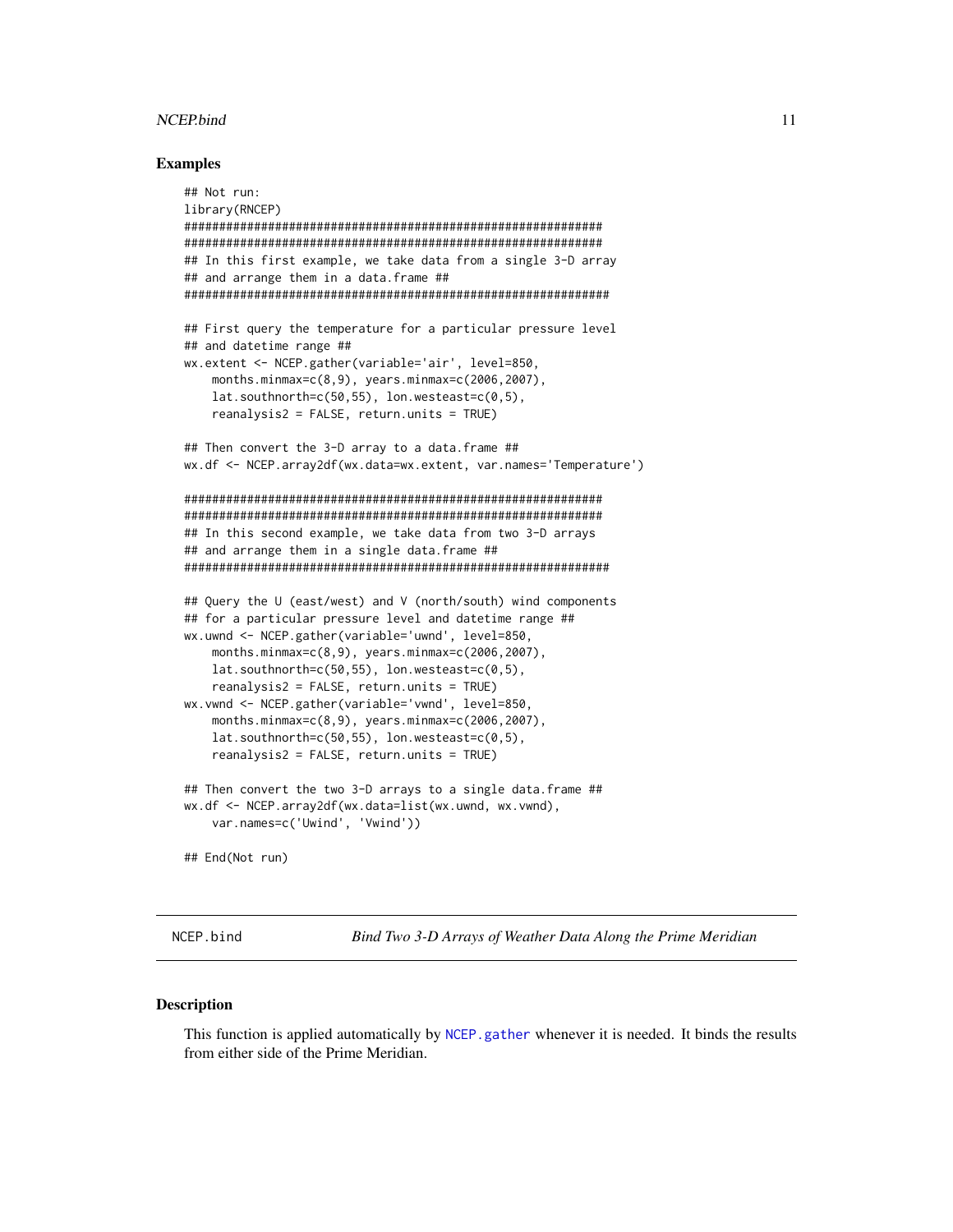# <span id="page-11-0"></span>Usage

```
NCEP.bind(data.west, data.east)
```
#### Arguments

| data.west | a 3-D array of weather data, as returned by NCEP gather, from the West side<br>of the Prime Meridian |
|-----------|------------------------------------------------------------------------------------------------------|
| data.east | a 3-D array of weather data, as returned by NCEP gather, from the East side<br>of the Prime Meridian |

# Details

This function is applied automatically by [NCEP.gather](#page-17-1) whenever it is needed.

The arrays specified in data.west and data.east must have the same latitude and datetime intervals and extents.

This function depends on the package **[abind](#page-0-0)** 

The maximum longitudinal extent of the NCEP dataset is 357.5 not 360.

# Value

A 3-D array with the same latitude and datetime intervals and extent as data.west and data.east. Row names (i.e. longitudes) for data from the west of the Prime Meridian are converted from positive to negative values.

## Author(s)

Michael U. Kemp <mukemp+RNCEP@gmail.com>

# References

Kemp, M. U., van Loon, E. E., Shamoun-Baranes, J., and Bouten, W. 2011. RNCEP:global weather and climate data at your fingertips. – Methods in Ecology and Evolution. DOI:10.1111/j.2041- 210X.2011.00138.x.

# Examples

```
## Not run:
library(RNCEP)
## Using NCEP.gather(), query weather data from both sides of
## the Prime Meridian ##
## NCEP.bind() is applied automatically ##
wx <- NCEP.gather(variable='air', level=925,
    months.minmax=10, years.minmax=2003,
   lat.southnorth=c(50, 52.5), lon.westeast=c(-2.5, 2.5),
    reanalysis2=FALSE, return.units=TRUE)
```
## End(Not run)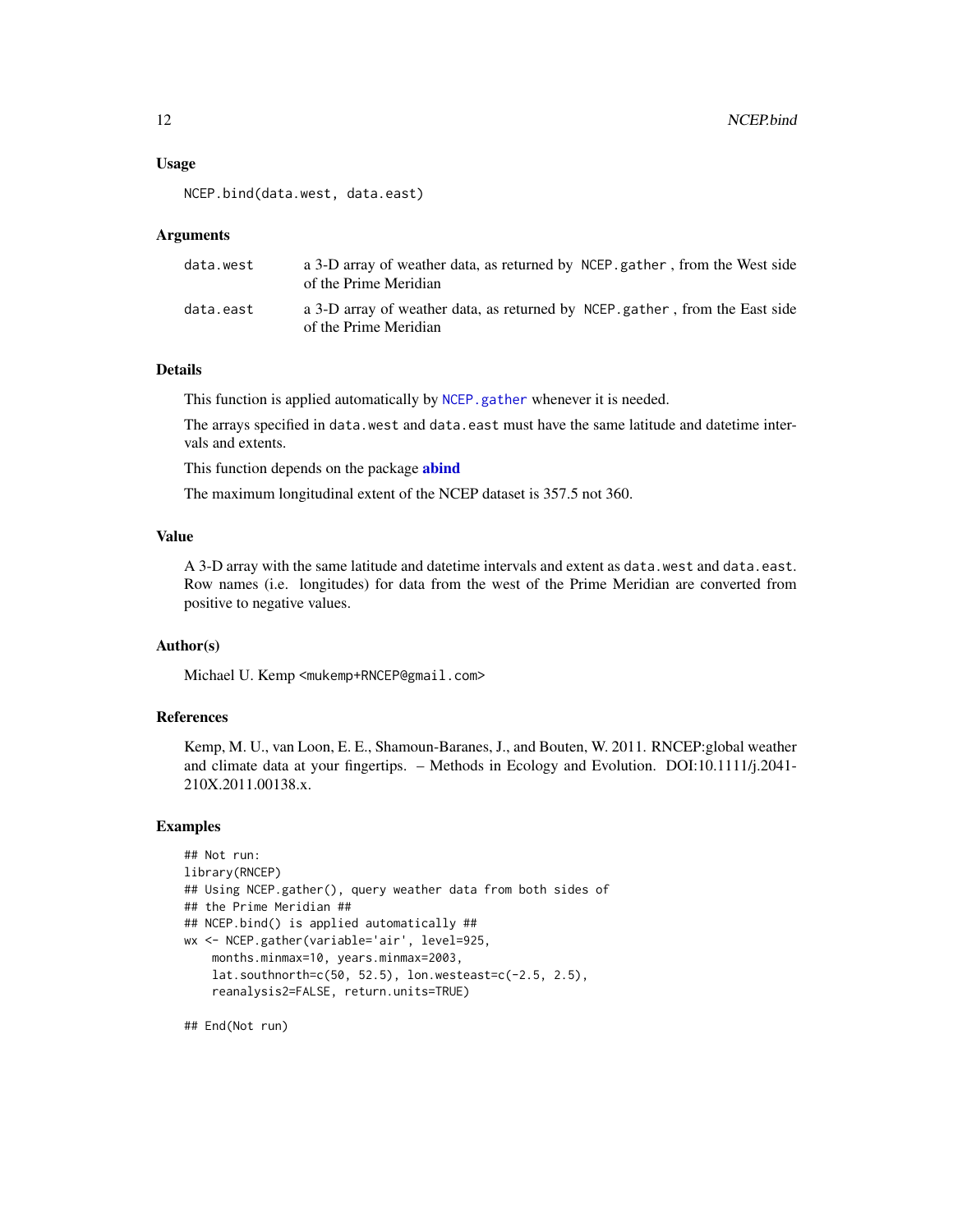# <span id="page-12-1"></span><span id="page-12-0"></span>Description

This function simulates a single trajectory for any time and location by default using wind data returned by [NCEP.interp](#page-27-1). Various flight behaviors are possible.

# Usage

```
NCEP.flight(beg.loc, end.loc, begin.dt, flow.assist='NCEP.Tailwind',
  fa.args=list(airspeed=12), path='loxodrome', calibrate.dir=FALSE,
  calibrate.alt=TRUE, cutoff=0, when2stop=list('latitude','longitude',50),
  levels2consider=c(850,925), hours=12, evaluation.interval=60, id=1,
  land.if.bad=FALSE, reanalysis2 = FALSE, query=TRUE)
```
# Arguments

| beg.loc         | A numeric vector of length two giving the starting location in decimal degrees<br>i.e. c(latitude, longitude)                                                                                                                   |
|-----------------|---------------------------------------------------------------------------------------------------------------------------------------------------------------------------------------------------------------------------------|
| end.loc         | A numeric vector of length two giving the end location (i.e. goal location) in<br>decimal degrees <i>i.e.</i> c(latitude, longitude)                                                                                            |
| begin.dt        | A character string in the format '%Y-%m-%d %H:%M:%S' indicating the day<br>and time at which to initiate take-off.                                                                                                              |
| flow.assist     | A character string giving the name of the flow-assistance function to apply,<br>which also specifies the behavior of the animal in relation to the flow condi-<br>tions. See Details below.                                     |
| fa.args         | A list of arguments passed to the flow-assistance function. See Details below.                                                                                                                                                  |
| path            | Either a numeric value indicating the preferred direction of movement in degrees<br>from North, or one of 'loxodrome' or 'great.circle' describing the method of<br>calculating the preferred direction.                        |
| calibrate.dir   | A logical expression indicating whether or not to re-calibrate the path to the<br>goal at each evaluation interval.                                                                                                             |
| calibrate.alt   | A logigal expression indicating whether or not to re-calibrate the altitude from<br>which to obtain wind data at each evaluation interval.                                                                                      |
| cutoff          | A numeric value indicating the minimum acceptable flow-assistance to initiate<br>the simulation (and to continue the simulation if land. if. bad = TRUE).                                                                       |
| when2stop       | A list containing at least one of 'latitude', 'longitude', or a numeric value. See<br>Details below.                                                                                                                            |
| levels2consider |                                                                                                                                                                                                                                 |
|                 | A vector indicating the altitudes at which to consider wind conditions. Values<br>may be numeric and describe specific pressure levels or may be a character string<br>describing 'surface' and/or 'gaussian'. See NCEP. interp |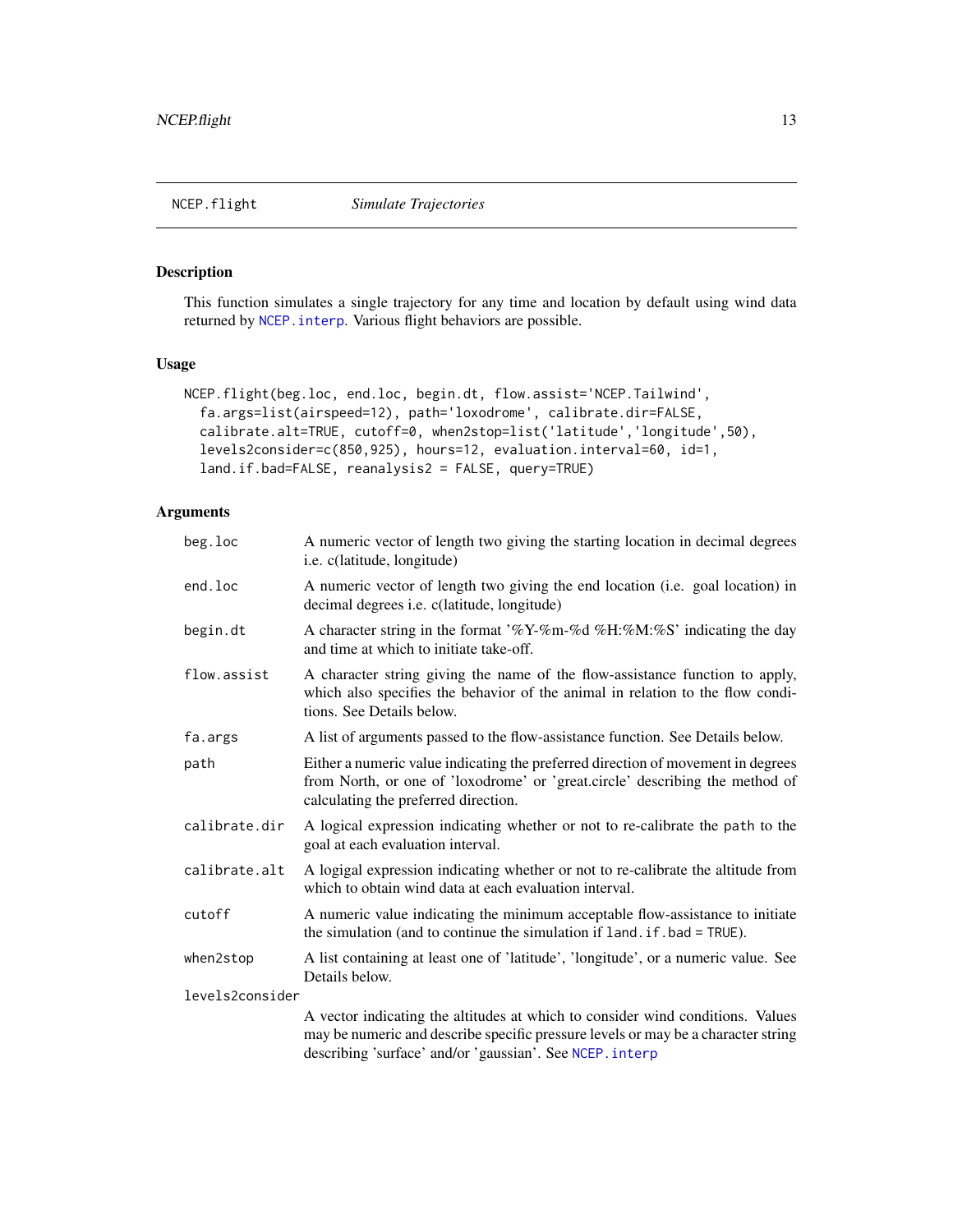<span id="page-13-0"></span>

| hours               | A numeric value indicating the maximum number of hours to continue the sim-<br>ulation, in case the spatial goal is not reached.                                                                                          |
|---------------------|---------------------------------------------------------------------------------------------------------------------------------------------------------------------------------------------------------------------------|
| evaluation.interval |                                                                                                                                                                                                                           |
|                     | A numeric value indicating the interval (in minutes) in which to reassess the<br>situation and recalibrate (if calibrate.dir or calibrate.alt is TRUE). Also<br>the interval at which movement statistics are calculated. |
| id                  | A character string or numeric value giving an id for the simulation.                                                                                                                                                      |
| land.if.bad         | A logical expression describing whether or not the simulation should be inter-<br>rupted if the flow-assistance is NA or below the cutoff.                                                                                |
| reanalysis2         | A logical expression indicating whether wind data should come from the Re-<br>analysis I dataset (FALSE) or from Reanalysis II (TRUE). See NCEP. interp.                                                                  |
| query               | A logical expression indicating whether or not to use NCEP, interp to retrieve<br>wind data. See Details below.                                                                                                           |

# **Details**

This function simulates a single trajectory according to the behavioral rules specified in flow.assist.

The argument flow.assist gives the flow-assistance equation to apply. It also determines how the animal will behave in relation to the flow conditions and thus how the animal will move. Internal options for flow.assist include "[NCEP.FlowSpeed](#page-15-1)", "[NCEP.NegFlowSpeed](#page-36-1)", "[NCEP.Tailwind](#page-41-1)", "[NCEP.Groundspeed](#page-25-1)", "[NCEP.M.Groundspeed](#page-35-1)", "[NCEP.Airspeed](#page-7-1)",and "[NCEP.PartialSpeed](#page-38-1)". Each flow-assistance equation requires further arguements that should be given as a list to fa.args.

Users are invited to create their own flow-assistance functions using one of the existing functions as a template. Any flow-assistance function that is used in the context of NCEP.flight must contain at least the arguments u, v, and direction, as these arguments are passed directly by NCEP.flight if query == TRUE. If query == FALSE, only the argument direction is passed directly by NCEP.flight. Any other arguments are possible, and their value may be set using fa.args. As well, any flow-assistance function that is used in the context of NCEP.flight must produce a data.frame as output. This data.frame must contain at least the variables fa, forward.move, and side.move, but may also contain as many other variables as desired. Note that forward.move and side.move should give forward and sideways speeds relative to the specified direction in meters per second and should already account for the animal's own airspeed.

If calibrate.dir is TRUE, the animal will adjust its direction at each evaluation.interval if necessary to reorient to its end.loc. The new direction is calculated according to the specification of path. If calibrate.dir is FALSE and path is not numeric, the direction to the end.loc is calculated before take-off but not again during the simulation. If path is 'loxodrome', the rhumb line or constant compass direction is calculated to the end.loc. See [NCEP.loxodrome](#page-34-1). If path is 'great.circle', the angle describing the shortest path to the end.loc is calculated using [earth.bear](#page-0-0). A warning is issued if path is numeric and calibrate.dir is TRUE.

If calibrate.alt is TRUE, the animal will select at each evaluation.interval from levels2consider the most supportive flow conditions according to the specified flow. assist equation. If calibrate. alt is FALSE and the length of levels2consider is greater than one, the animal will select from levels2consider the most supportive flow conditions according to the specified flow.assist equation only when initiating the simulation and will continue using conditions at that level thereafter.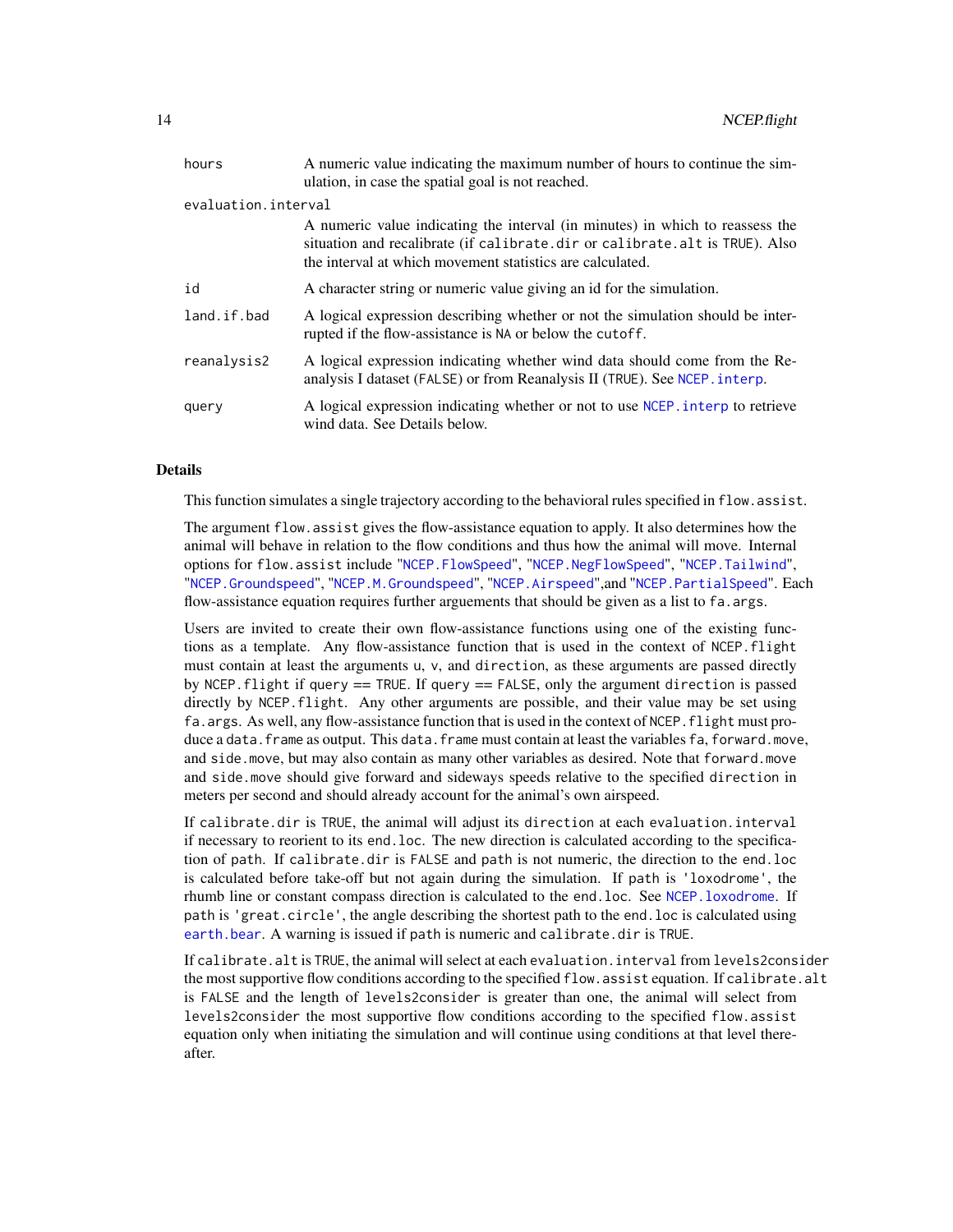#### <span id="page-14-0"></span>NCEP.flight 15

If the list passed to when2stop includes the character strings 'latitude' or 'longitude' the simulation will stop when the latitude or longitude, respectively, of the end. loc is reached. A numeric argument passed to the when2stop list indicates a distance from the end.loc in kilometers at which to stop the simulation. The simulation will end when any of the when2stop arguments are satisfied.

The argument query indicates whether or not to use NCEP, interp to retrieve wind data from the NCEP database via the Internet. This is intended to facilitate the use of flow conditions from sources other than NCEP. For example, one could use the time and location of the animal at each timestep to retrieve data from an oceanic dataset or an atmospheric dataset with higher resolution than NCEP. Alternatively, one could examine the trajectory of an animal that encounters consistent flow conditions of a given intensity for its entire journey. Since the user supplies the flow information, there is no need to query wind data from NCEP, and the function will run much faster. See the examples for a demonstration.

# Value

A data.frame containing at least the flow-assistance (i.e. fa), forward.move, and side.move each in meters per second.

# Author(s)

Michael U. Kemp <mukemp+RNCEP@gmail.com>

#### References

#### To cite package 'RNCEP' in publications use:

Kemp, M. U., van Loon, E. E., Shamoun-Baranes, J., and Bouten, W. 2011. RNCEP:global weather and climate data at your fingertips. – Methods in Ecology and Evolution. DOI:10.1111/j.2041- 210X.2011.00138.x.

#### For more information on flow-assistance and NCEP.flight see:

Kemp, M.U., Shamoun-Baranes, J., van Loon, E. E., and Bouten, W. 2012. Quantifying flowassistance and implications for movement research. – Journal of Theoretical Biology. In prep.

#### Examples

```
library(RNCEP)
## Use NCEP.flight(), to simulate a flight over the North Sea
## from Norway to the Netherlands using NCEP wind data
## queried automatically from the NCEP Reanalysis datset ##
## Not run: tst <- NCEP.flight(beg.loc=c(58.00,7.00),
 end.loc=c(53.00,7.00), begin.dt='2007-10-01 18:00:00',
 flow.assist='NCEP.Tailwind', fa.args=list(airspeed=12),
 path='loxodrome', calibrate.dir=FALSE, calibrate.alt=FALSE,
 cutoff=0, when2stop='latitude', levels2consider=c(850,925),
 hours=12, evaluation.interval=60, id=1, land.if.bad=FALSE,
 reanalysis2 = FALSE)
## End(Not run)
```
#######################################################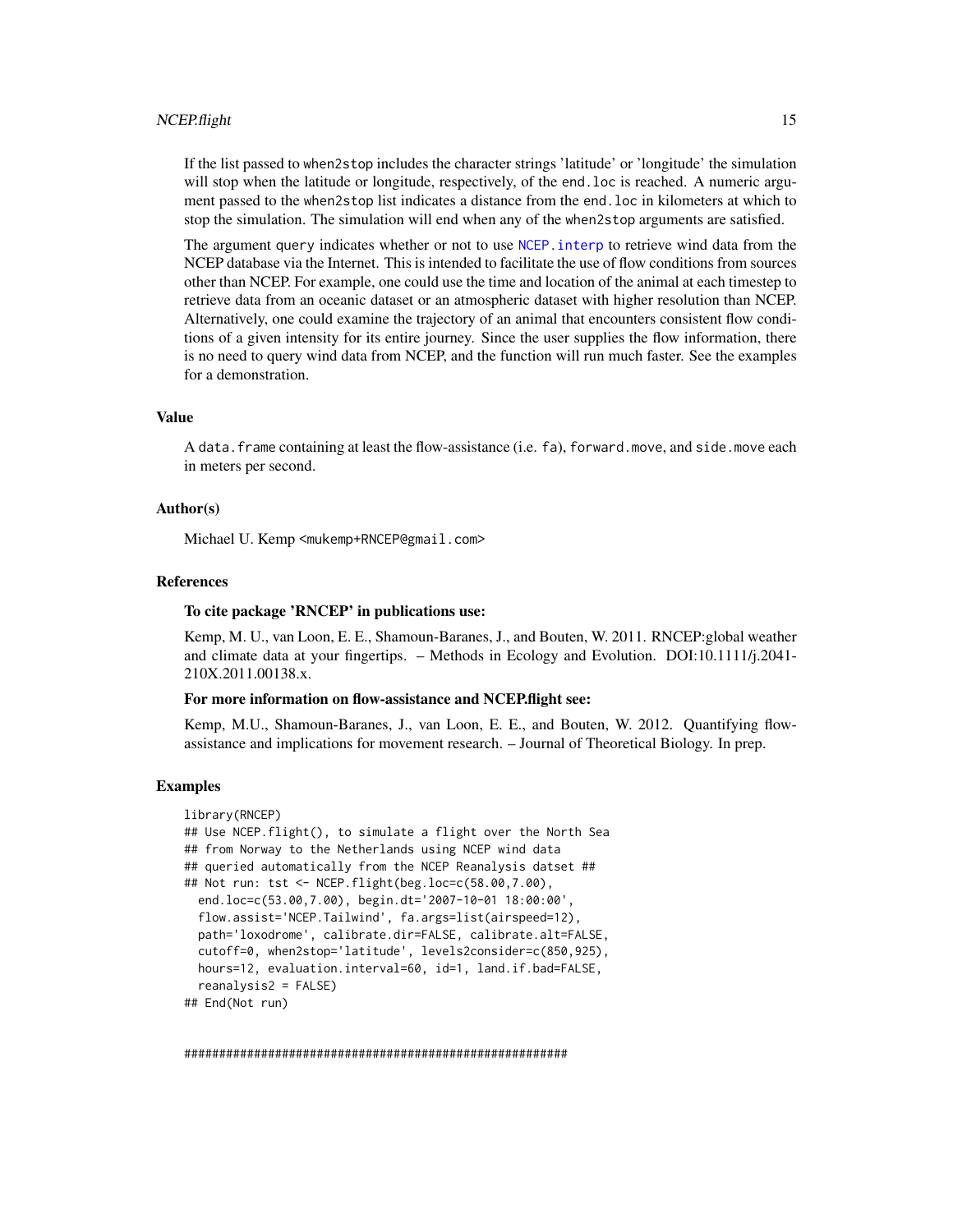```
## Use NCEP.flight(), to simulate a flight without
## querying the NCEP database. In this case, we use
## constant wind conditions (i.e. u=2 and v=0). ##
tst2 <- NCEP.flight(beg.loc=c(58.00,7.00), end.loc=c(53.00,7.00),
 begin.dt='2007-10-01 18:00:00', flow.assist='NCEP.Tailwind',
 fa.args=list(u=2, v=0, airspeed=12), path='loxodrome',
 calibrate.dir=TRUE, calibrate.alt=FALSE, cutoff=-10, when2stop='latitude',
 levels2consider=850, hours=12, evaluation.interval=60,
 id=1, land.if.bad=FALSE, reanalysis2 = FALSE, query=FALSE)
#######################################################
## Use NCEP.flight(), to simulate a flight without
## querying the NCEP database. In this case, we use
## wind conditions that depend on the animal's location ##
## First create a flow assistance function that will
## generate u and v flow components based on the animal's
## location
## Note that to use the datetime and the animal's location,
## the function MUST have the arguments lat.x, lon.x, and dt.x
Ex.FA <- function(direction, lat.x, lon.x, dt.x, airspeed){
    deg2rad = pi/180rad2deg = 180/pi
    ## Generate U and V flow component based on lat and lon
   u.x <- sin(lat.x*deg2rad)
    v.x <- cos(lon.x*deg2rad)
    ## Apply NCEP.Tailwind with generated flow data
    return(cbind(NCEP.Tailwind(u=u.x, v=v.x,
       direction=direction, airspeed=airspeed), u.x, v.x))
    }
## Now use the function we just created in NCEP.flight
## The location and datetime are passed to the flow-
## assistance function automatically as lat.x, lon.x, and dt.x
tst3 <- NCEP.flight(beg.loc=c(58.00,7.00), end.loc=c(53.00,7.00),
 begin.dt='2007-10-01 18:00:00', flow.assist='Ex.FA',
 fa.args=list(airspeed=12), path='loxodrome',calibrate.dir=TRUE,
 calibrate.alt=FALSE, cutoff=-10, when2stop='latitude',
 levels2consider=850, hours=12, evaluation.interval=60,
 id=1, land.if.bad=FALSE, reanalysis2 = FALSE, query=FALSE)
## Confirm that the U and V wind components were determined
## by the latitude and longitude at each timestep
sin(tst3$lat[3] * (pi/180)) == tst3$u.x[3]
```

```
cos(tst3$lon[7] * (pi/180)) == tst3$v.x[7]
```
<span id="page-15-1"></span>NCEP.FlowSpeed *Calculate flow-assistance according to equation 'FlowSpeed'*

<span id="page-15-0"></span>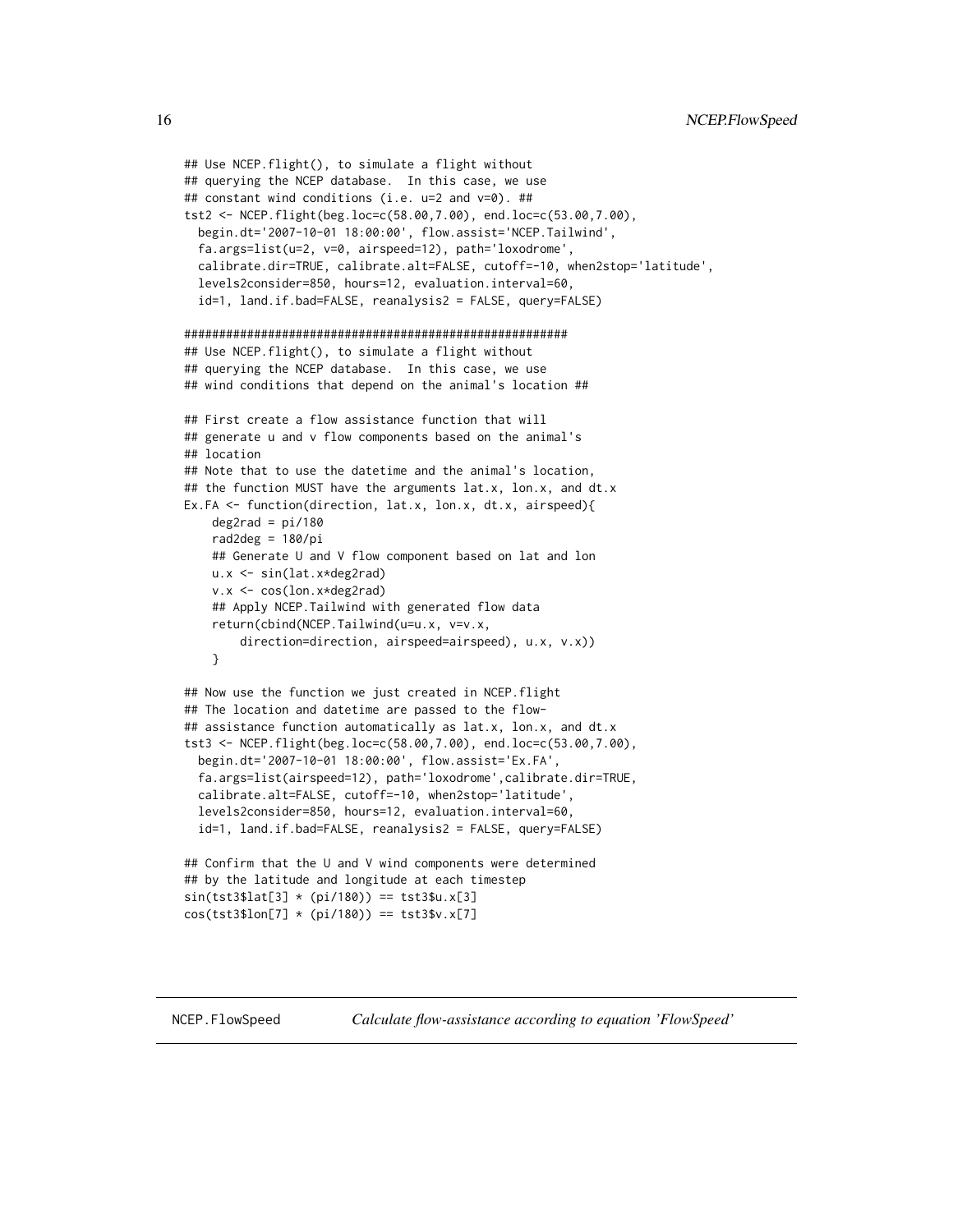# <span id="page-16-0"></span>NCEP.FlowSpeed 17

# **Description**

This function calculates flow-assistance according to equation FlowSpeed and determines the speed of forward and sideways movement if an animal behaves according to the rules of equation FlowSpeed.

## Usage

NCEP.FlowSpeed(u, v, direction, airspeed,...)

# Arguments

| u            | A numeric value indicating the U (i.e. zonal or east/west) flow component in<br>meters per second, toward east being positive. Values must describe the direction<br>into which the flow is moving.                                                                                |
|--------------|------------------------------------------------------------------------------------------------------------------------------------------------------------------------------------------------------------------------------------------------------------------------------------|
| $\mathsf{V}$ | A numeric value indicating the V (i.e. meridional or north/south) flow compo-<br>nent in meters per second, toward north being positive. Values must describe the<br>direction into which the flow is moving.                                                                      |
| direction    | A numeric value indicating the preferred direction of movement in degrees from<br>North. For this function, direction is required but does not change the calcula-<br>tion of flow-assistance or the direction of movement. The argument is included<br>for use with NCEP. flight. |
| airspeed     | The airspeed of the animal in meters per second. This value does not affect the<br>calculation of flow-assistance, but does affect the forward and sideways move-<br>ment of the animal.                                                                                           |
| $\ddots$     | Any extra arguments passed to the flow-assistance equation.                                                                                                                                                                                                                        |

# Details

This function calculates flow-assistance and forward and sideways movement according to equation FlowSpeed. Equation FlowSpeed assigns the speed of the flow (e.g. wind speed) as flow-assistance, therefore it can never produce negative flow-assistance values. It assumes that the animal applies its own airspeed in the same direction as the flow (e.g. wind direction).

# Value

A data.frame containing flow-assistance ('fa'), the animal's forward speed ('forward.move' which includes the animal's own airspeed), the animal's sideways speed ('side.move' which includes the animal's own airspeed), the component of the flow parallel to preferred direction of movement('tailwind'), the component of the flow perpendicular to the preferred direction of movement ('sidewind'), the animal's speed relative to the flow ('airspeed'), and the animal's speed relative to the fixed Earth ('groundspeed') each in meters per second, presuming u, v, and airspeed were given in meters per second.

# Author(s)

Michael U. Kemp <mukemp+RNCEP@gmail.com>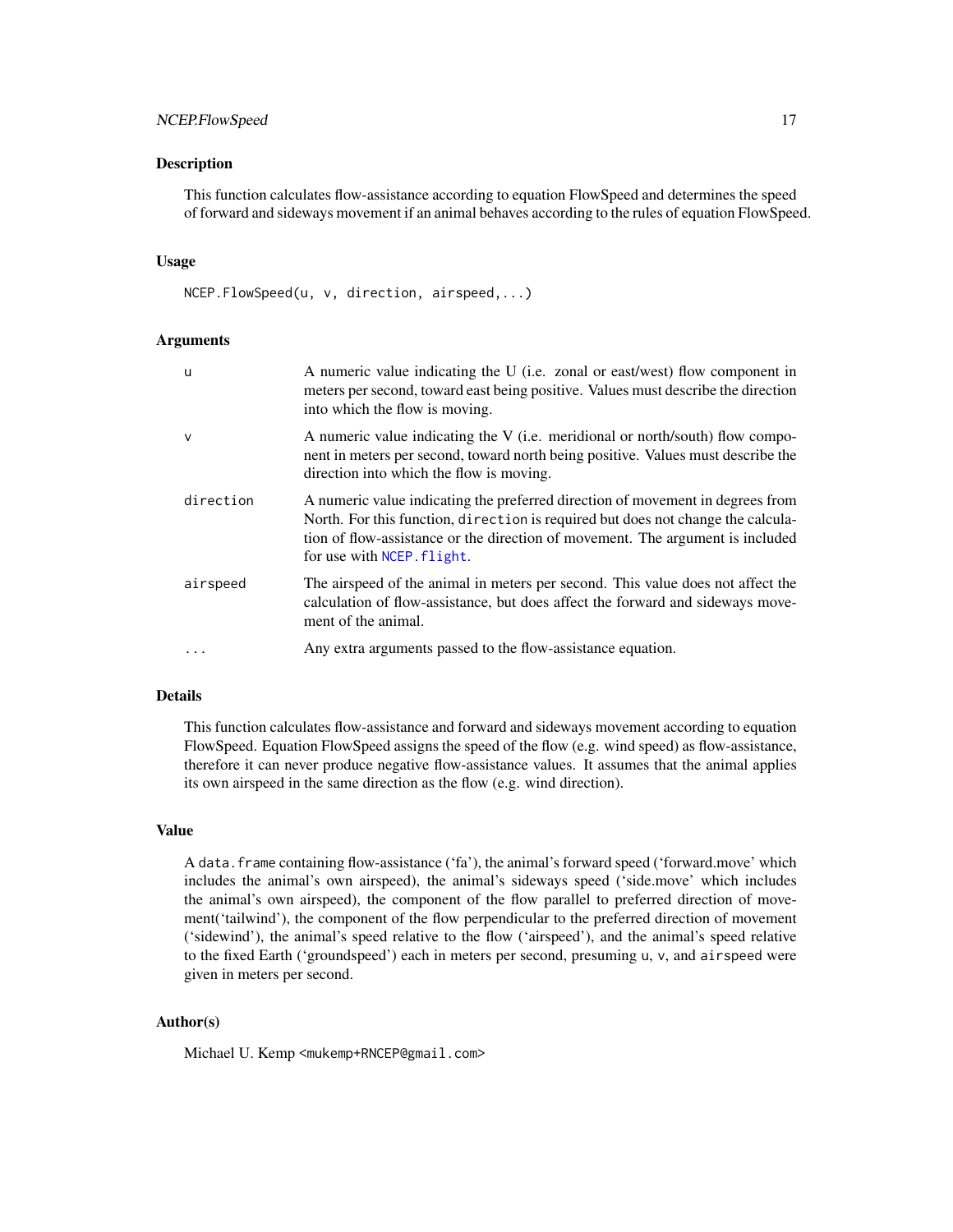# References

#### To cite package 'RNCEP' in publications use:

Kemp, M. U., van Loon, E. E., Shamoun-Baranes, J., and Bouten, W. 2011. RNCEP:global weather and climate data at your fingertips. – Methods in Ecology and Evolution. DOI:10.1111/j.2041- 210X.2011.00138.x.

#### For more information on flow-assistance and equation FlowSpeed see:

Kemp, M.U., Shamoun-Baranes, J., van Loon, E. E., and Bouten, W. 2012. Quantifying flowassistance and implications for movement research. – Journal of Theoretical Biology. In prep.

# Examples

```
library(RNCEP)
## Using NCEP.FlowSpeed to calculate flow-assistance ##
tst <- NCEP.FlowSpeed(u=-2, v=-1, direction=225, airspeed=12)
```
<span id="page-17-1"></span>

#### NCEP.gather *Queries Weather Data*

#### Description

This function queries weather data over the Internet from the NCEP/NCAR Reanalysis or NCEP/DOE Reanalysis II datasets for the spatial and temporal extents specified in the function call and maintains the spatial and temporal structure of the data in a 3-D array.

# Usage

```
NCEP.gather(variable, level, months.minmax, years.minmax,
   lat.southnorth, lon.westeast, reanalysis2 = FALSE,
    return.units = TRUE, status.bar=TRUE)
## NCEP.gather is a wrapper function that calls one of the
## following functions based on the value of level.
## Users should avoid using these functions directly.
NCEP.gather.gaussian(variable, months.minmax, years.minmax,
   lat.minmax, lon.minmax, reanalysis2 = FALSE,
    return.units = TRUE, increments=NULL, pb=NULL)
NCEP.gather.pressure(variable, months.minmax, years.minmax,
   lat.minmax, lon.minmax, pressure, reanalysis2 = FALSE,
    return.units = TRUE, increments=NULL, pb=NULL)
NCEP.gather.surface(variable, months.minmax, years.minmax,
    lat.minmax, lon.minmax, reanalysis2 = FALSE,
   return.units = TRUE, increments=NULL, pb=NULL)
```
<span id="page-17-0"></span>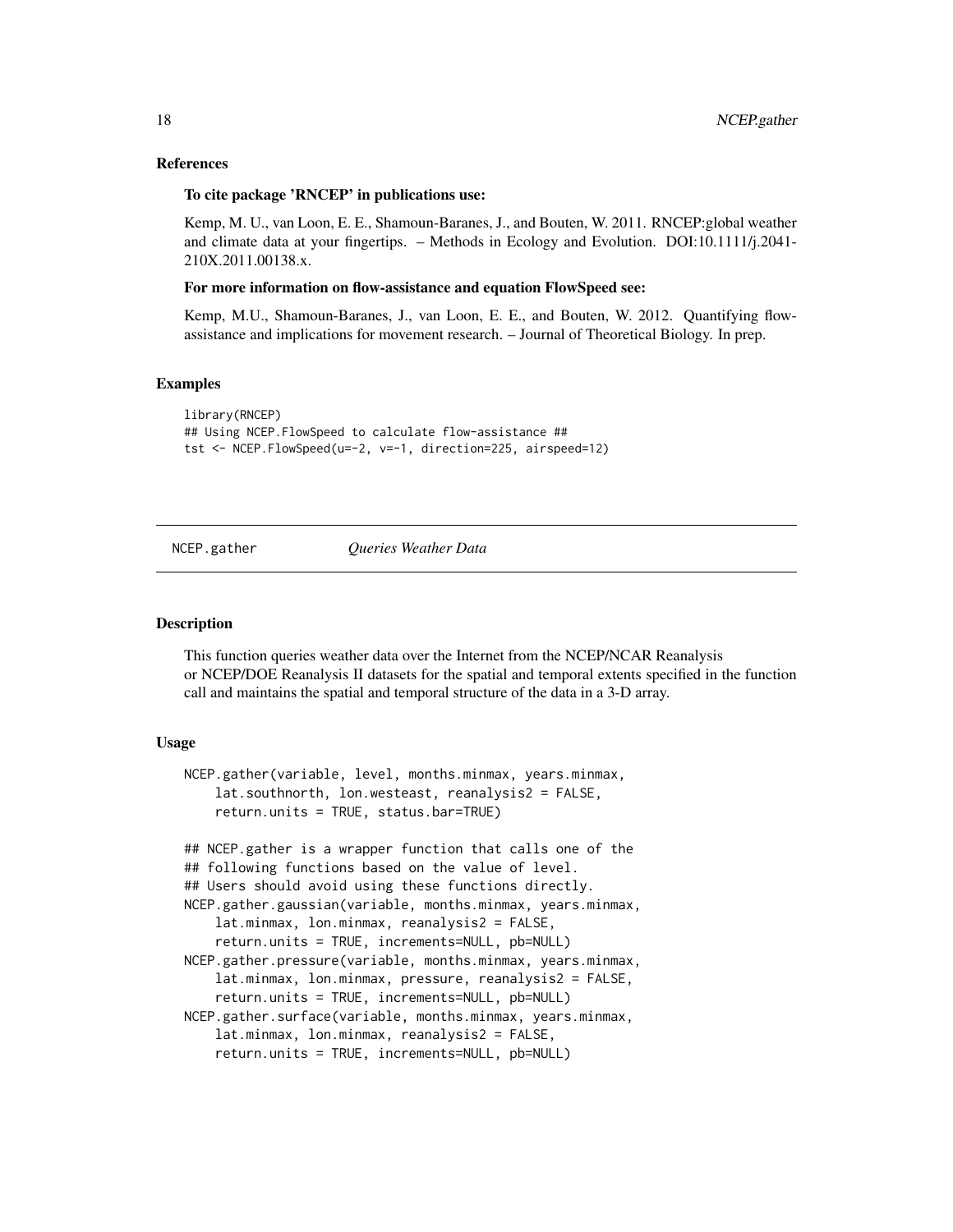# NCEP.gather 19

# **Arguments**

| variable       | Character. The name of the weather variable to be obtained. See 'Details' for<br>possible variable names.                                        |
|----------------|--------------------------------------------------------------------------------------------------------------------------------------------------|
| level          | A numeric pressure level or one of either 'gaussian' or 'surface'. See 'Details'.                                                                |
| months.minmax  | Numeric. Specifies the range of months to be obtained from each year.                                                                            |
| years.minmax   | Numeric. Specifies the range of years to be obtained.                                                                                            |
| lat.southnorth | Numeric. Specifies the range of latitudes to be obtained in the order<br>c(southernmost, northernmost).                                          |
| lat.minmax     | Same as lat. southnorth.                                                                                                                         |
| lon.westeast   | Numeric. Specifies the range of longitudes to be obtained in the order<br>c(westernmost, easternmost).                                           |
| lon.minmax     | Same as lat. westeast.                                                                                                                           |
| reanalysis2    | Logical. Should the data be obtained from the Reanalysis I dataset (default) or<br>from Reanalysis II?                                           |
| return.units   | Logical. Should the units of the variable being obtained be printed after the<br>query finishes?                                                 |
| pressure       | Numeric. A pressure level in millibars that is assigned automatically from the<br>value of level when needed.                                    |
| status.bar     | Logical. Should a status bar be shown indicating the percentage of completion?                                                                   |
| increments     | Numeric. This value, which is assigned automatically when using NCEP. gather,<br>indicates the number of queries necessary to retrieve all data. |
| pb             | An object of class "tkProgressBar", which is assigned automatically when using<br>NCEP.gather.                                                   |

# Details

NCEP.gather is a wrapper function that applies one of NCEP.gather.gaussian, NCEP.gather.pressure, or NCEP.gather.surface depending on the value of level.

level must specify one of either 'gaussian' or 'surface' or give a numerical pressure level in millibars. Numeric pressure levels must be one of 1000, 925, 850, 700, 600, 500, 400, 300, 250, 200, 150, 100, 70, 50, 30, 20, 10 See 'Variable Naming Conventions' below to determine if your variable of interest is stored relative to the surface, a pressure level, or a T62 Gaussian grid. Note that variables on a T62 Gaussian grid are evenly spaced in longitude but unevenly spaced in latitude while variables from either the surface or a particular pressure level are evenly spaced in both latitude and longitude (2.5 deg. x 2.5 deg.)

Months and years in months.minmax and years.minmax must be numeric and given in the order c(minimum,maximum).

Latitude and longitude ranges should be given in decimal degrees. If the latitudes or longitudes given do not match a grid point in the NCEP dataset, the function moves to the next grid point such that the specified range is always included. Latitude should always be given in the order c(southernmost,northernmost) and longitude should always be given in the order c(westernmost,easternmost).

Latitudes below the equator are negative. Longitudes west of the Prime Meridian can be specified using either positive (i.e. 350) or negative (i.e. -10) notation.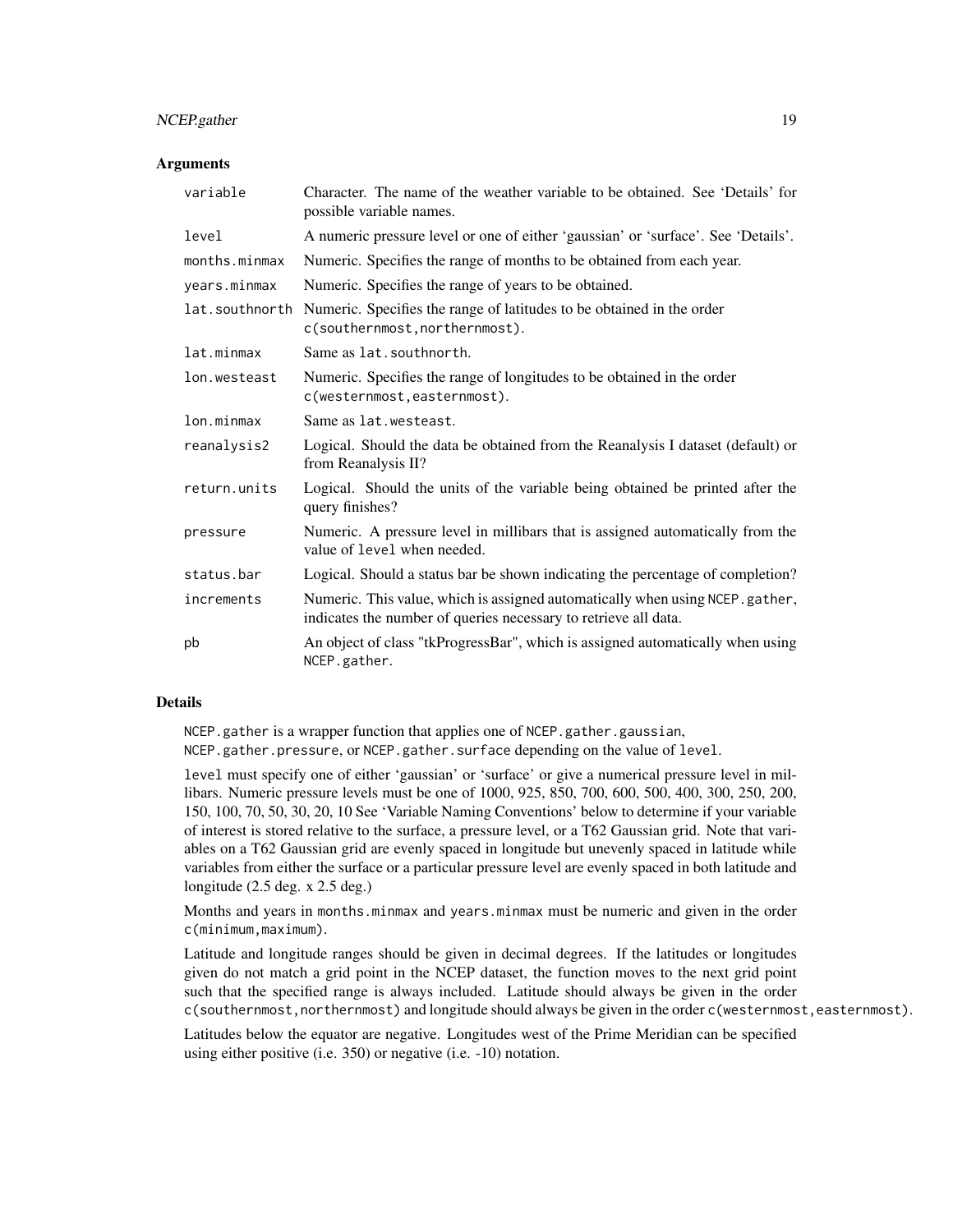Some variables are not in both the Reanalysis I and II datasets. If a variable is chosen that is not in the specified dataset, the other dataset will be used... with a warning.

Very large queries may cause errors due to memory limitations in R. See [Memory-limits](#page-0-0) for more information or [memory.limit](#page-0-0) to increase available memory. Alternatively, consider querying subsets of your total desired range. For instance, subset a very large spatial domain into several smaller regions, perform analyses on each geographical subset independently, and then combine the results. Functions in the [raster-package](#page-0-0) may be useful for managing subsets in the temporal domain.

Note that the status bar may be hidden behind an active R window.

variable must be specified using one of the names found in the section 'Variable Naming Conventions' below...

#### Value

This function returns a three dimensional array of weather data. The three dimensions are latitude, longitude, and datetime reflected in the dimnames of the array. Datetimes are always expressed in UTC with the format "%Y\_%m\_%d\_%H".

Optionally, the units of the variable being queried are printed upon completion.

# Variable Naming Conventions

# VARIABLES IN REFERENCE TO A PARTICULAR PRESSURE LEVEL

|                                     | deg K           |
|-------------------------------------|-----------------|
| Geopotential Height                 | m               |
| <b>Relative Humidity</b>            | $\%$            |
| Specific Humidity                   | kg/kg           |
| Omega [Vertical Velocity]           | Pascal/s        |
| <b>U-Wind Component [East/West]</b> | m/s             |
| V-Wind Component [North/South]      | m/s             |
|                                     | Air Temperature |

# VARIABLES IN REFERENCE TO THE SURFACE

| 'air.sig995'    | Air Temperature                | (Near Surface)      | deg K    |
|-----------------|--------------------------------|---------------------|----------|
| 'Iftx.sfc'      | <b>Surface Lifted Index</b>    | (At Surface)        | deg K    |
| 'lftx4.sfc'     | Best (4-layer) Lifted Index    | (At Surface)        | deg K    |
| 'omega.sig995'  | Omega [Vertical Velocity]      | (Near Surface)      | Pascal/s |
| 'pottmp.sig995' | <b>Potential Temperature</b>   | (Near Surface)      | deg K    |
| 'pr_wtr.eatm'   | Precipitable Water             | (Entire Atmosphere) | $kg/m^2$ |
| 'pres.sfc'      | Pressure                       | (At Surface)        | Pascals  |
| 'rhum.sig995'   | <b>Relative Humidity</b>       | (Near Surface)      | %        |
| 'slp'           | Sea Level Pressure             | (Sea Level)         | Pascals  |
| 'mslp'          | Mean Sea Level Pressure        | (Sea Level)         | Pascals  |
| 'uwnd.sig995'   | U-Wind Component [East/West]   | (Near Surface)      | m/s      |
| 'vwnd.sig995'   | V-Wind Component [North/South] | (Near Surface)      | m/s      |
|                 |                                |                     |          |

# VARIABLES IN REFERENCE TO A T62 GAUSSIAN GRID

—– These variables are forecasts valid 6 hours after the reference time —–

<span id="page-19-0"></span>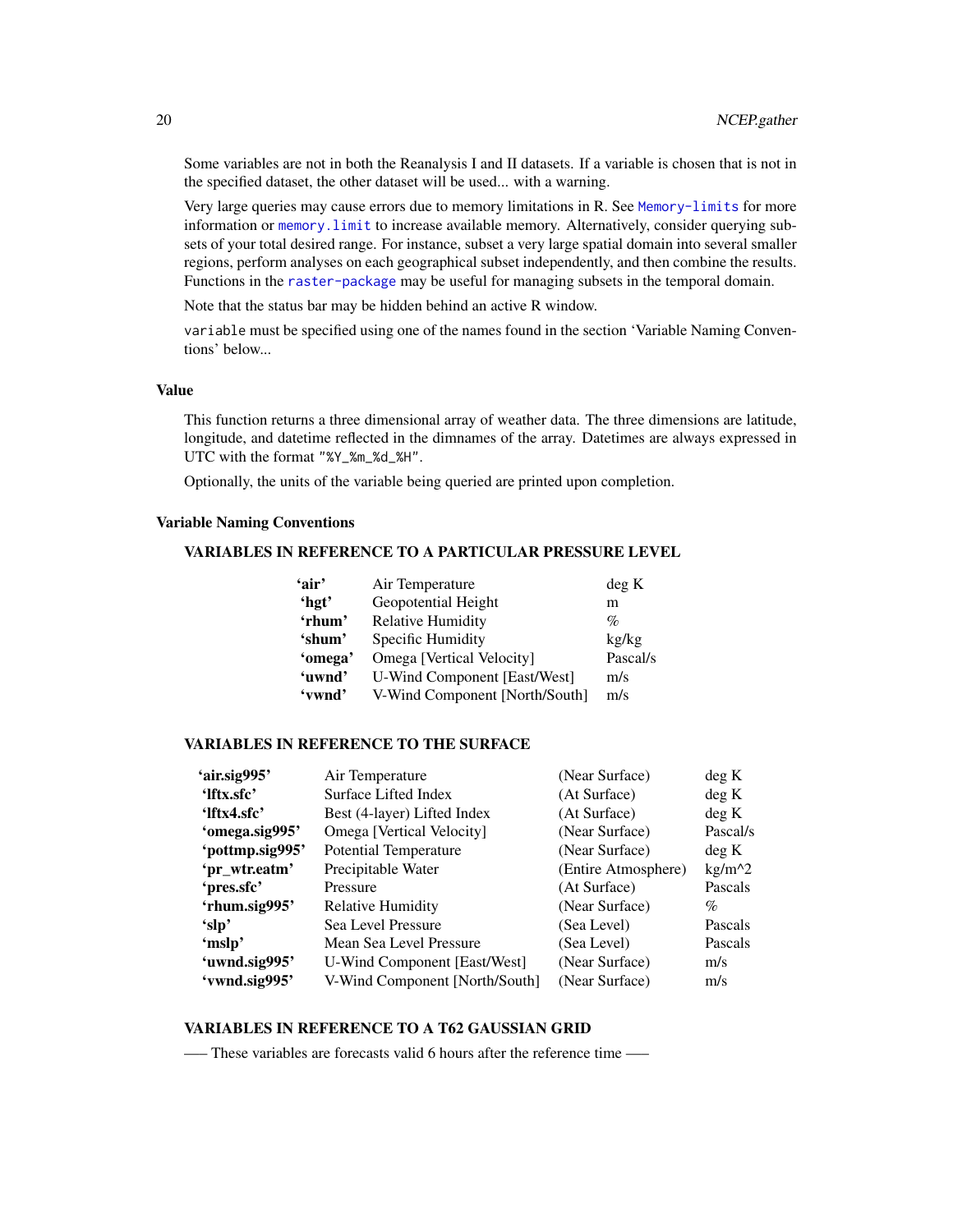| 'air.2m'         | Air Temperature                   | (At 2 meters)      | deg K    |
|------------------|-----------------------------------|--------------------|----------|
| 'icec.sfc'       | <b>Ice Concentration</b>          | (At Surface)       | fraction |
| 'pevpr.sfc'      | <b>Potential Evaporation Rate</b> | (At Surface)       | $W/m^2$  |
| 'pres.sfc'       | Pressure                          | (At Surface)       | Pascals  |
| 'runof.sfc'      | Water Runoff                      | (At Surface)       | $kg/m^2$ |
| 'sfcr.sfc'       | <b>Surface Roughness</b>          | (At Surface)       | m        |
| $'s$ hum.2m'     | Specific Humidity                 | (At 2 meters)      | kg/kg    |
| 'soilw.0-10cm'   | Soil Moisture                     | $(From 0-10 cm)$   | fraction |
| 'soilw.10-200cm' | Soil Moisture                     | (From $10-200$ cm) | fraction |
| 'skt.sfc'        | Skin Temperature                  | (At Surface)       | deg K    |
| 'tmp.0-10 $cm$ ' | Temperature of 0-10 cm layer      | $(From 0-10 cm)$   | deg K    |
| 'tmp.10-200cm'   | Temperature of 10-200 cm layer    | (From $10-200$ cm) | deg K    |
| 'tmp.300cm'      | Temperature at 300 cm             | (From 300 cm)      | deg K    |
| 'uwnd.10m'       | U-wind                            | (At 10 meters)     | m/s      |
| 'vwnd.10m'       | V-wind                            | (At 10 meters)     | m/s      |
| 'weasd.sfc'      | Water equivalent of snow depth    | (At Surface)       | $kg/m^2$ |

—– These variables are 6 hour hindcasts from the reference time —–

| 'tmax.2m' | Maximum temperature | $(At 2 meters)$ deg K |  |
|-----------|---------------------|-----------------------|--|
| 'tmin.2m' | Minimum temperature | $(At 2 meters)$ deg K |  |

—– These variables are 6 hour averages starting at the reference time —–

| 'cfnlf.sfc'  | Cloud forcing net longwave flux     | (At Surface)                | $W/m^2$    |
|--------------|-------------------------------------|-----------------------------|------------|
| 'cfnsf.sfc'  | Cloud forcing net solar flux        | (At Surface)                | $W/m^2$    |
| 'cprat.sfc'  | Convective precipitation rate       | (At Surface)                | $Kg/m^2/s$ |
| 'csdlf.sfc'  | Clear sky downward longwave flux    | (At Surface)                | $W/m^2$    |
| 'csdsf.sfc'  | Clear sky downward solar flux       | (At Surface)                | $W/m^2$    |
| 'dlwrf.sfc'  | Downward longwave radiation flux    | (At Surface)                | $W/m^2$    |
| 'dswrf.sfc'  | Downward solar radiation flux       | (At Surface)                | $W/m^2$    |
| 'dswrf.ntat' | Downward solar radiation flux       | (Nominal Top of Atmosphere) | $W/m^2$    |
| 'gflux.sfc'  | Ground heat flux                    | (At Surface)                | $W/m^2$    |
| 'lhtfl.sfc'  | Latent heat net flux                | (At Surface)                | $W/m^2$    |
| 'nbdsf.sfc'  | Near IR beam downward solar flux    | (At Surface)                | $W/m^2$    |
| 'nddsf.sfc'  | Near IR diffuse downward solar flux | (At Surface)                | $W/m^2$    |
| 'nlwrs.sfc'  | Net longwave radiation              | (At Surface)                | $W/m^2$    |
| 'nswrs.sfc'  | Net shortwave radiation             | (At Surface)                | $W/m^2$    |
| 'prate.sfc'  | Precipitation rate                  | (At Surface)                | $Kg/m^2/s$ |
| 'shtfl.sfc'  | Sensible heat net flux              | (At Surface)                | $W/m^2$    |
| 'uflx.sfc'   | Momentum flux (zonal)               | (At Surface)                | $N/m^2$    |
| 'ugwd.sfc'   | Zonal gravity wave stress           | (At Surface)                | $N/m^2$    |
| 'ulwrf.sfc'  | Upward longwave radiation flux      | (At Surface)                | $W/m^2$    |
| 'ulwrf.ntat' | Upward longwave radiation flux      | (Nominal Top of Atmosphere) | $W/m^2$    |
| 'uswrf.sfc'  | Upward solar radiation flux         | (At Surface)                | $W/m^2$    |
| 'uswrf.ntat' | Upward solar radiation flux         | (Nominal Top of Atmosphere) | $W/m^2$    |
| 'vbdsf.sfc'  | Visable beam downward solar flux    | (At Surface)                | $W/m^2$    |
| 'vddsf.sfc'  | Visable diffuse downward solar flux | (At Surface)                | $W/m^2$    |
|              |                                     |                             |            |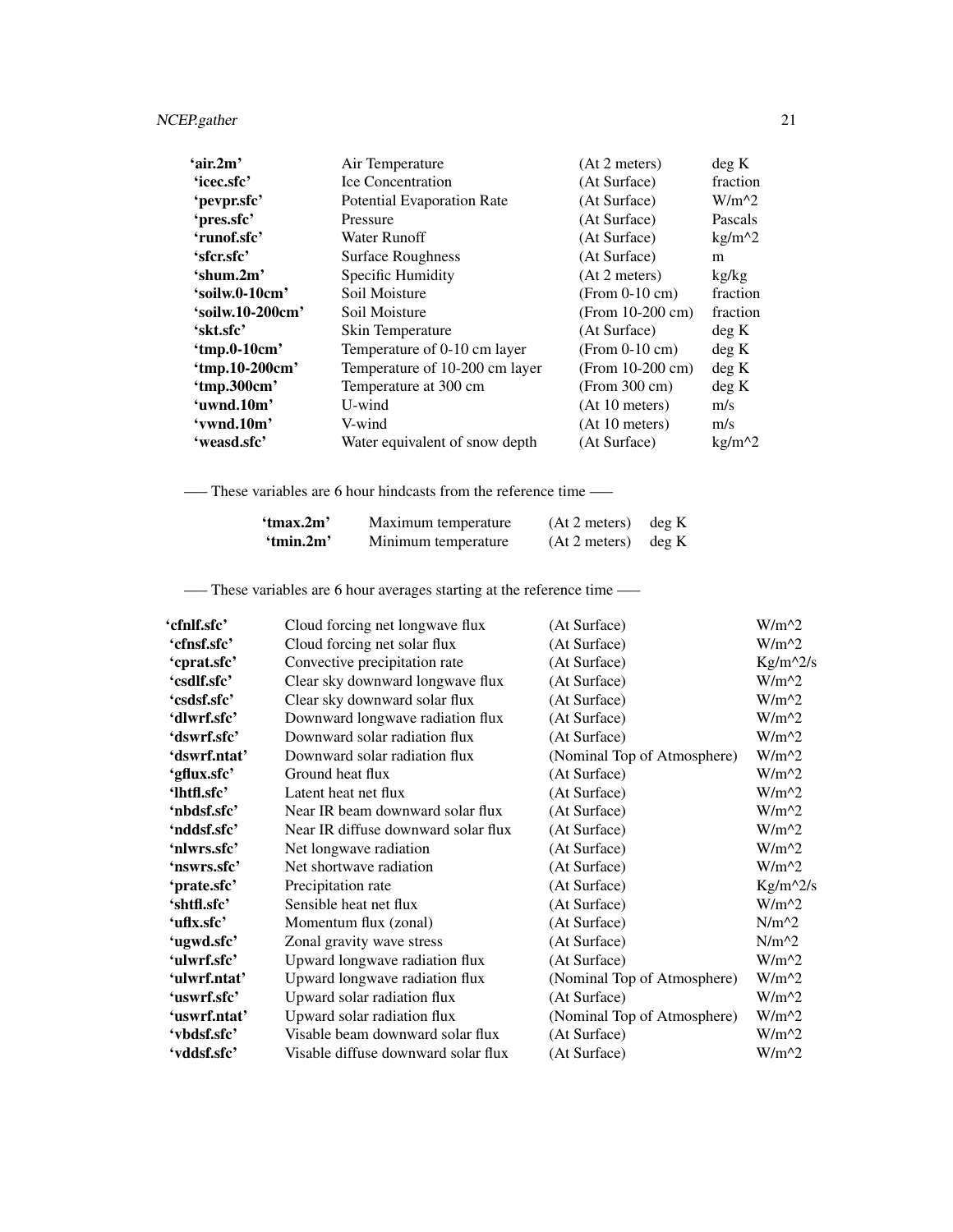| 'vflx.sfc' | Momentum flux (meridional)     | (At Surface) | $N/m^2$ |
|------------|--------------------------------|--------------|---------|
| 'vgwd.sfc' | Meridional gravity wave stress | (At Surface) | $N/m^2$ |

—– These variables are 6 hour averages starting at the reference time —–

| Clear Sky Upward Longwave Flux        | (Nominal Top of Atmosphere) | $W/m^2$ |
|---------------------------------------|-----------------------------|---------|
| Clear Sky Upward Solar Flux           | (Nominal Top of Atmosphere) | $W/m^2$ |
| Downward Solar Radiation Flux         | (Nominal Top of Atmosphere) | $W/m^2$ |
| Pressure                              | (High Cloud Bottom)         | Pascals |
| Pressure                              | (High Cloud Top)            | Pascals |
| Pressure                              | (Low Cloud Bottom)          | Pascals |
| Pressure                              | (Low Cloud Top)             | Pascals |
| Pressure                              | (Middle Cloud Bottom)       | Pascals |
| Pressure                              | (Middle Cloud Top)          | Pascals |
| <b>Total Cloud Cover</b>              | (Entire Atmosphere)         | $\%$    |
| <b>Upward Longwave Radiation Flux</b> | (Nominal Top of Atmosphere) | $W/m^2$ |
| <b>Upward Solar Radiation Flux</b>    | (Nominal Top of Atmosphere) | $W/m^2$ |
|                                       |                             |         |

# Author(s)

Michael U. Kemp <mukemp+RNCEP@gmail.com>

# References

# To cite package 'RNCEP' in publications use:

Kemp, M.U., van Loon, E.E., Shamoun-Baranes, J.,and Bouten, W. (2011). RNCEP: global weather and climate data at your fingertips. Methods in Ecology and Evolution, DOI:10.1111/j.2041- 210X.2011.00138.x.

# To cite the NCEP/NCAR Reanalysis dataset use:

Kalnay et al. (1996), The NCEP/NCAR 40-year reanalysis project, Bull. Amer. Meteor. Soc., 77, 437-470

# To cite the NCEP/DOE Reanalysis II dataset use:

Kanamitsu et al. (2002), NCEP-DOE AMIP-II Reanalysis (R-2). Bull. Amer. Meteor. Soc., 83, 1631-1643

Please acknowledge the use of NCEP data in any publications by including text such as, "NCEP Reanalysis data provided by the NOAA/OAR/ESRL PSD, Boulder, Colorado, USA, from their Web site at <http://www.esrl.noaa.gov/psd/>". They would also appreciate a copy of any publications using NCEP data.

#### Examples

```
## Not run:
library(RNCEP)
## Query the temperature from a particular pressure level ##
wx.extent1 <- NCEP.gather(variable='air', level=850,
    months.minmax=c(9,10), years.minmax=c(1996,1997),
    lat.southnorth=c(50,55), lon.westeast=c(5,10),
```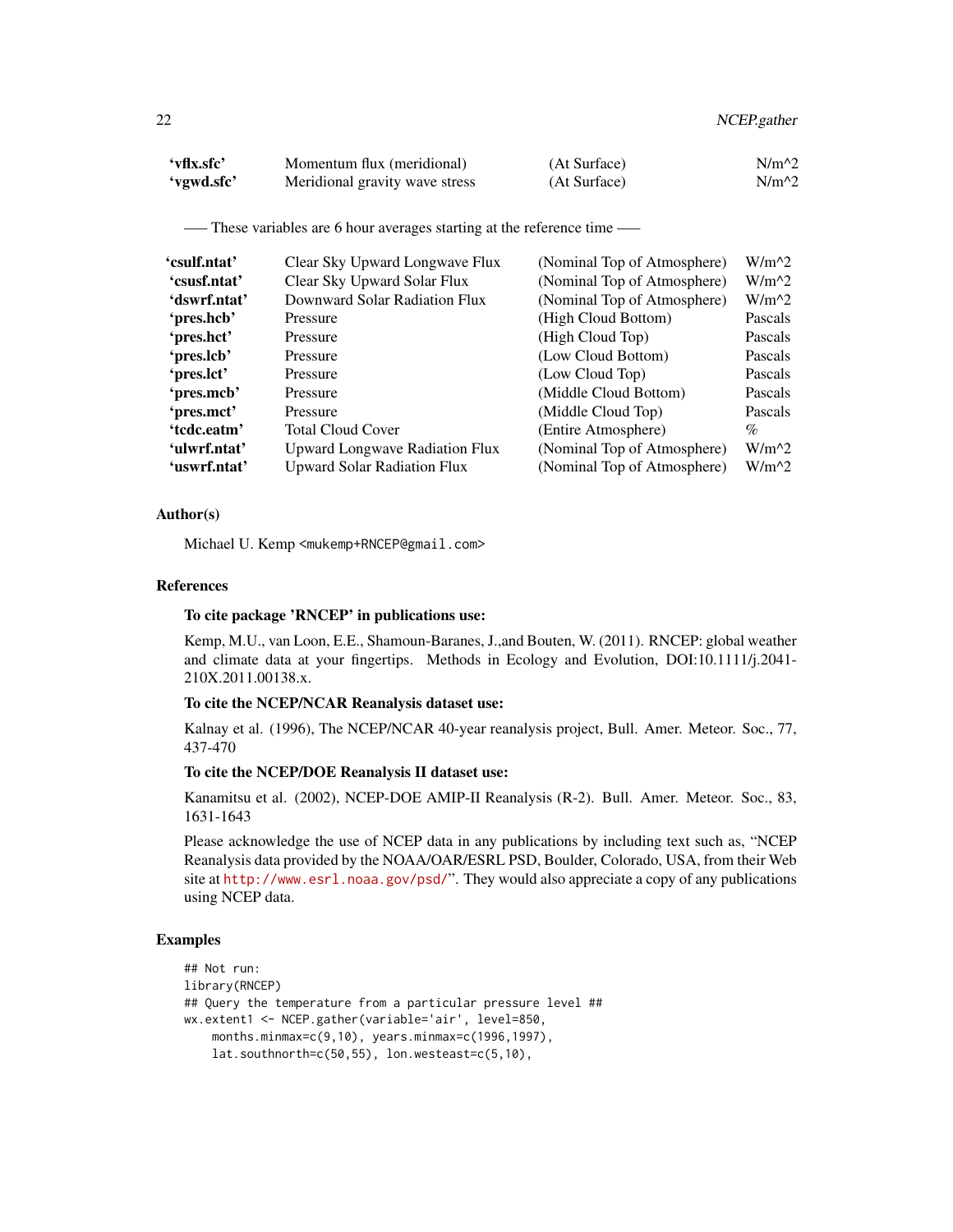```
reanalysis2 = FALSE, return.units = TRUE)
## Query the temperature at 2 meters altitude with reference to
## the surface
wx.extent2 <- NCEP.gather(variable='air.sig995', level='surface',
   months.minmax=c(2,3), years.minmax=c(2000,2001),
    lat.southnorth=c(50,55), lon.westeast=c(0,5),
    reanalysis2 = FALSE, return.units = TRUE)
## Query the temperature at 2 meters altitude with reference to
## a T62 Gaussian grid
wx.extent3 <- NCEP.gather(variable='air.2m', level='gaussian',
    months.minmax=c(4,5), years.minmax=c(2006,2007),
    lat.southnorth=c(32,35), lon.westeast=c(-35,-32),
    reanalysis2 = FALSE, return.units = TRUE)
## Note that the dimnames of the data array indicate the
## latitudes, longitudes, and datetimes of the data. ##
dimnames(wx.extent1)
## Therefore, the latitudes, longitudes, and datetimes
## can be called. ##
dimnames(wx.extent1)[[1]] ## latitudes
dimnames(wx.extent1)[[2]] ## longitudes
dimnames(wx.extent1)[[3]] ## datetimes
#################################################################
#################################################################
#################################################################
## THERE ARE MANY OPTIONS FOR CREATING DIFFERENT R OBJECTS
## AND/OR FOR EXPORTING THESE WEATHER DATA.
## HERE ARE A FEW EXAMPLES
#########################################################
#########################################################
## The data array may be saved directly as an R object ##
save(wx.extent, file='wx_extent.Rdata')
## And then later recalled ##
load(file='wx_extent.Rdata')
################################################################
################################################################
## Another option is to create a raster object from the array ##
## For more info, see package raster
library(raster)
## Using the data from a query above ##
## First create a stacked raster object using the first
## layer (i.e. datetime) of the weather data array ##
## Notice the offset of 1.25 degrees (1/2 the spatial resolution)
## to describe the limits of the bounding box not the points
```
ras <- stack(raster(wx.extent1[,,1], crs="+proj=longlat +datum=WGS84", xmn=min(as.numeric(dimnames(wx.extent1)[[2]])) - 1.25,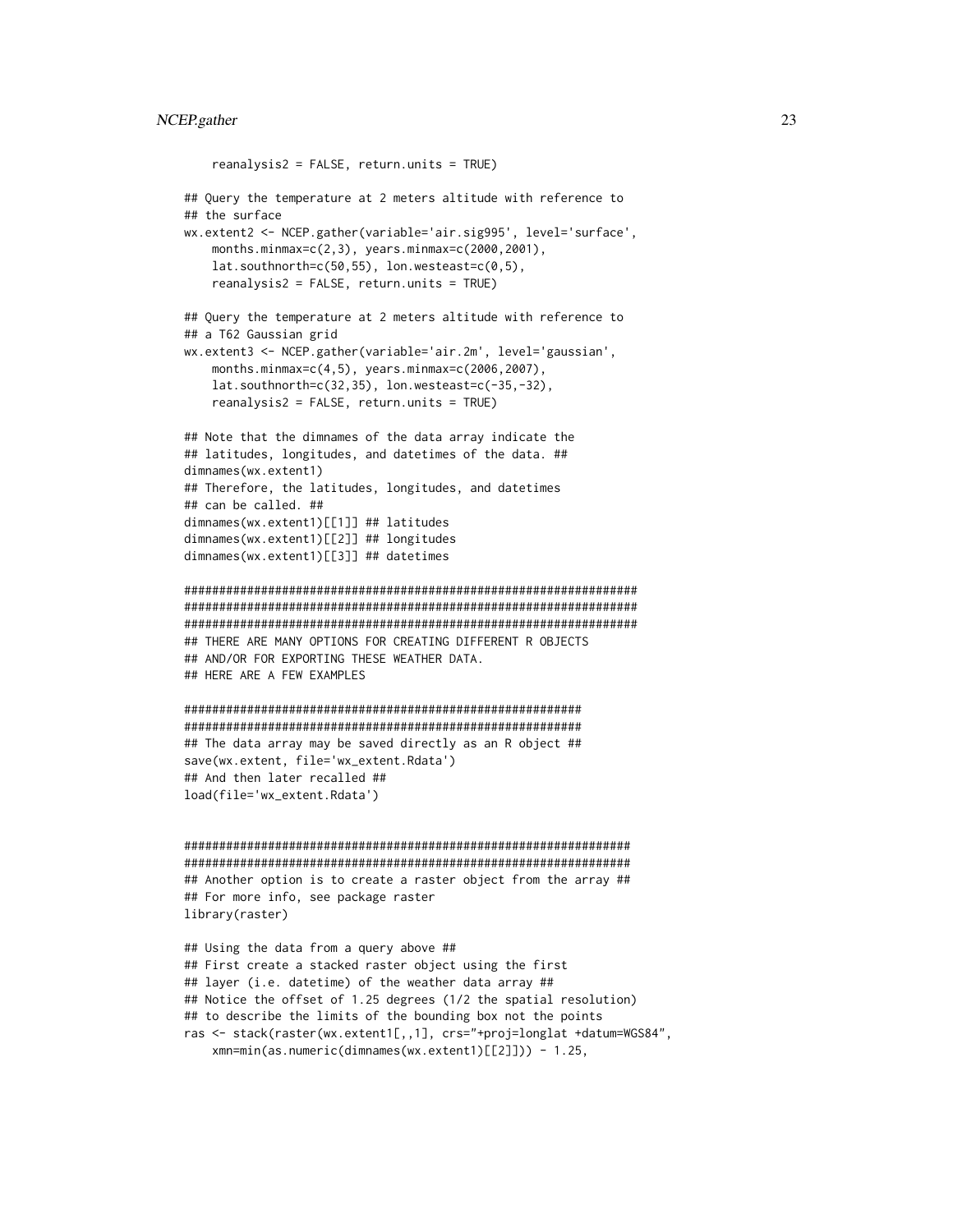```
xmx=max(as.numeric(dimnames(wx.extent1)[[2]])) + 1.25,
    ymn=min(as.numeric(dimnames(wx.extent1)[[1]])) - 1.25,
    ymx=max(as.numeric(dimnames(wx.extent1)[[1]])) + 1.25))
## Then add each subsequent layer to the raster stack ##
for(i in 2:length(dimnames(wx.extent1)[[3]])){
    ras <- addLayer(ras, raster(wx.extent1[,,i],
       crs="+proj=longlat +datum=WGS84",
       xmn=min(as.numeric(dimnames(wx.extent1)[[2]])) - 1.25,
       xmx=max(as.numeric(dimnames(wx.extent1)[[2]])) + 1.25,
       ymn=min(as.numeric(dimnames(wx.extent1)[[1]])) - 1.25,
       ymx=max(as.numeric(dimnames(wx.extent1)[[1]])) + 1.25))
    }
#######################################################
## Optionally, export a layer from the raster stack to
## a format that can be imported by Esri's ArcGIS products ##
## First, select a layer from the raster stack ##
ras1 <- raster(ras, layer=1)
## Then write the data from that layer to a .bil file ##
writeRaster(ras, filename='ras_example.bil', format="EHdr")
## The file will be saved in your current working directory ##
## The resulting file can be imported into ArcGIS ##
## by using the "Raster to Other Format" tool in the
## "To Raster" section of the ArcToolbox.
###########################################################
## NOTE: Weather data obtained from a Gaussian grid must
## first be resampled onto a regular grid !!! ##
## Here we use the interp.loess() function
## from the tgp package
## Using data from a T62 Gaussian grid queried above
## Interpolate the data from the first layer (i.e. datetime)
## onto a regular grid ##
library(tgp)
wx.reg <- interp.loess(x=rep(as.numeric(dimnames(wx.extent3)[[2]]),
        each=length(dimnames(wx.extent3)[[1]])),
   y=rep(as.numeric(dimnames(wx.extent3)[[1]]),
        length(dimnames(wx.extent3)[[2]])),
    z=as.vector(wx.extent3[,,1]), span=0.6,
    gridlen=c(length(dimnames(wx.extent3)[[2]]),
        length(dimnames(wx.extent3)[[1]])))
## Create a stacked raster object from the first layer
## (i.e. datetime) after interpolation ##
## Again, notice the offset (1/2 the resolution) ##
## Also note that the matrix (i.e. wx.reg$z) must be flipped
## along the y axis and transposed ##
## This is required b/c of the interpolation performed above ##
```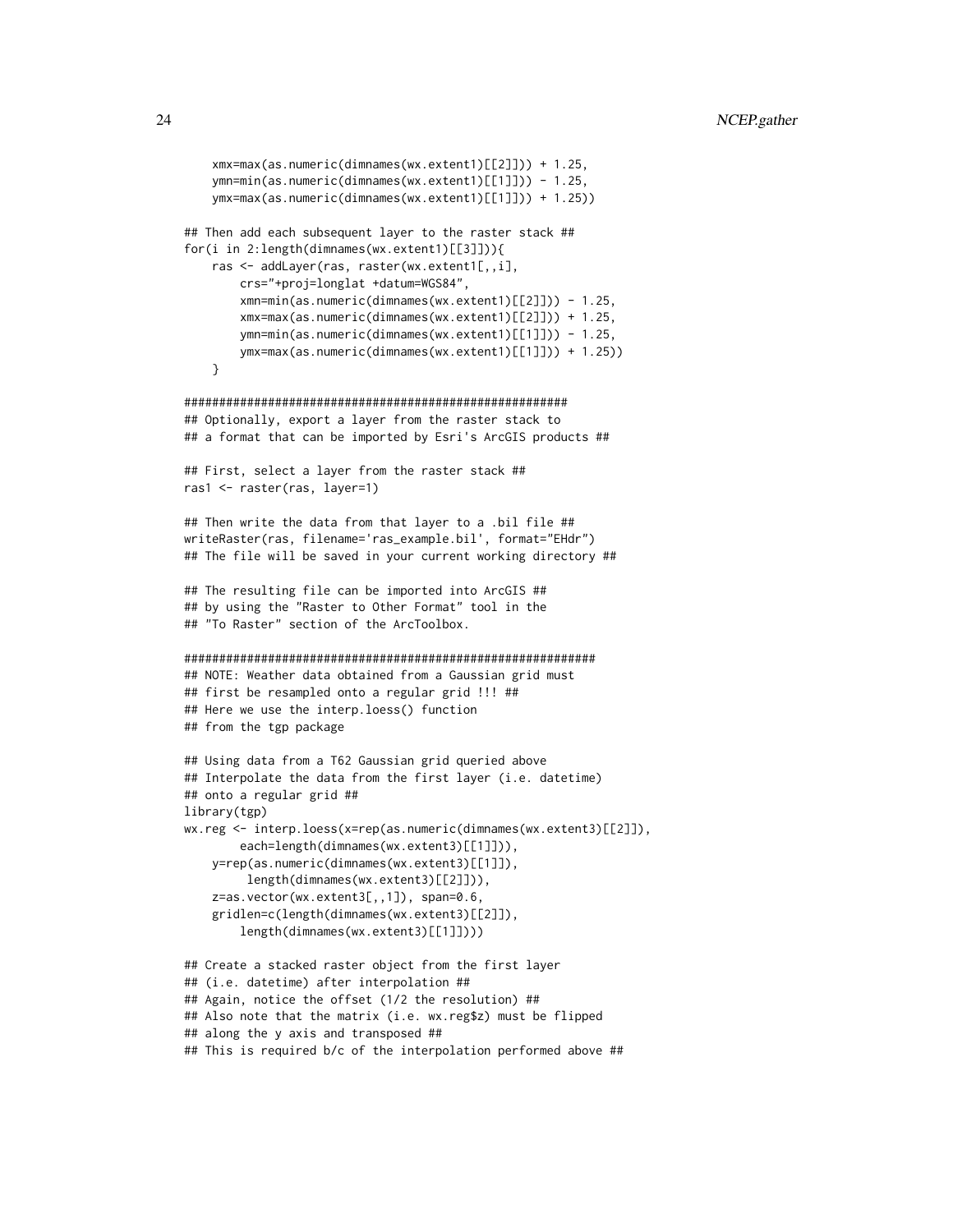# NCEP.gather 25

```
ras <- stack(raster(t(wx.reg$z[,length(wx.reg$y):1]),
   crs="+proj=longlat +datum=WGS84",
    xmn=min(as.numeric(wx.reg$x)) - abs(diff(wx.reg$x)[1]/2),
    xmx=max(as.numeric(wx.reg$x)) + abs(diff(wx.reg$x)[1]/2),
    ymn=min(as.numeric(wx.reg$y)) - abs(diff(wx.reg$y)[1]/2),
   ymx=max(as.numeric(wx.reg$y)) + abs(diff(wx.reg$y)[1]/2)))
## Add each subsequent layer in the array to the raster stack ##
## after interpolating onto a regular grid ##
for(i in 2:length(dimnames(wx.extent3)[[3]])){
  ## Interpolate
  t.wx.reg <- interp.loess(x=rep(as.numeric(dimnames(wx.extent3)[[2]]),
      each=length(dimnames(wx.extent3)[[1]])),
      y=rep(as.numeric(dimnames(wx.extent3)[[1]]),
      length(dimnames(wx.extent3)[[2]])),
      z=as.vector(wx.extent3[,,i]), span=0.6,
      gridlen=c(length(dimnames(wx.extent3)[[2]]),
      length(dimnames(wx.extent3)[[1]])))
 ## Note the offset ##
 ## Note flipping the matrix along the y axis and transposing ##
 ## Add layer to stack
 ras <- addLayer(ras, raster(t(t.wx.reg$z[,length(t.wx.reg$y):1]),
    crs="+proj=longlat +datum=WGS84",
    xmn=min(as.numeric(t.wx.reg$x)) - abs(diff(t.wx.reg$x)[1]/2),
    xmx=max(as.numeric(t.wx.reg$x)) + abs(diff(t.wx.reg$x)[1]/2),
   ymn=min(as.numeric(t.wx.reg$y)) - abs(diff(t.wx.reg$y)[1]/2),
   ymx=max(as.numeric(t.wx.reg$y)) + abs(diff(t.wx.reg$y)[1]/2)))
 }
##################################################################
##################################################################
## Another option is to create a Spatial object
## using the sp package
## Again, data from a Gaussian grid may require special attention
## as the grid points are unevenly spaced
library(sp)
## Using the data from a query above
## Convert the array to a data.frame ##
wx.df <- NCEP.array2df(wx.extent2)
## Specify that the data.frame is a spatial object
library(sp)
coordinates(wx.df) <- ~longitude+latitude
gridded(wx.df) <- TRUE
proj4string(wx.df) <- CRS('+proj=longlat + datum=WGS84')
#########################################################
## A Spatial object of a single datetime (i.e. layer) can
## be written to .asc, a format that may then be
```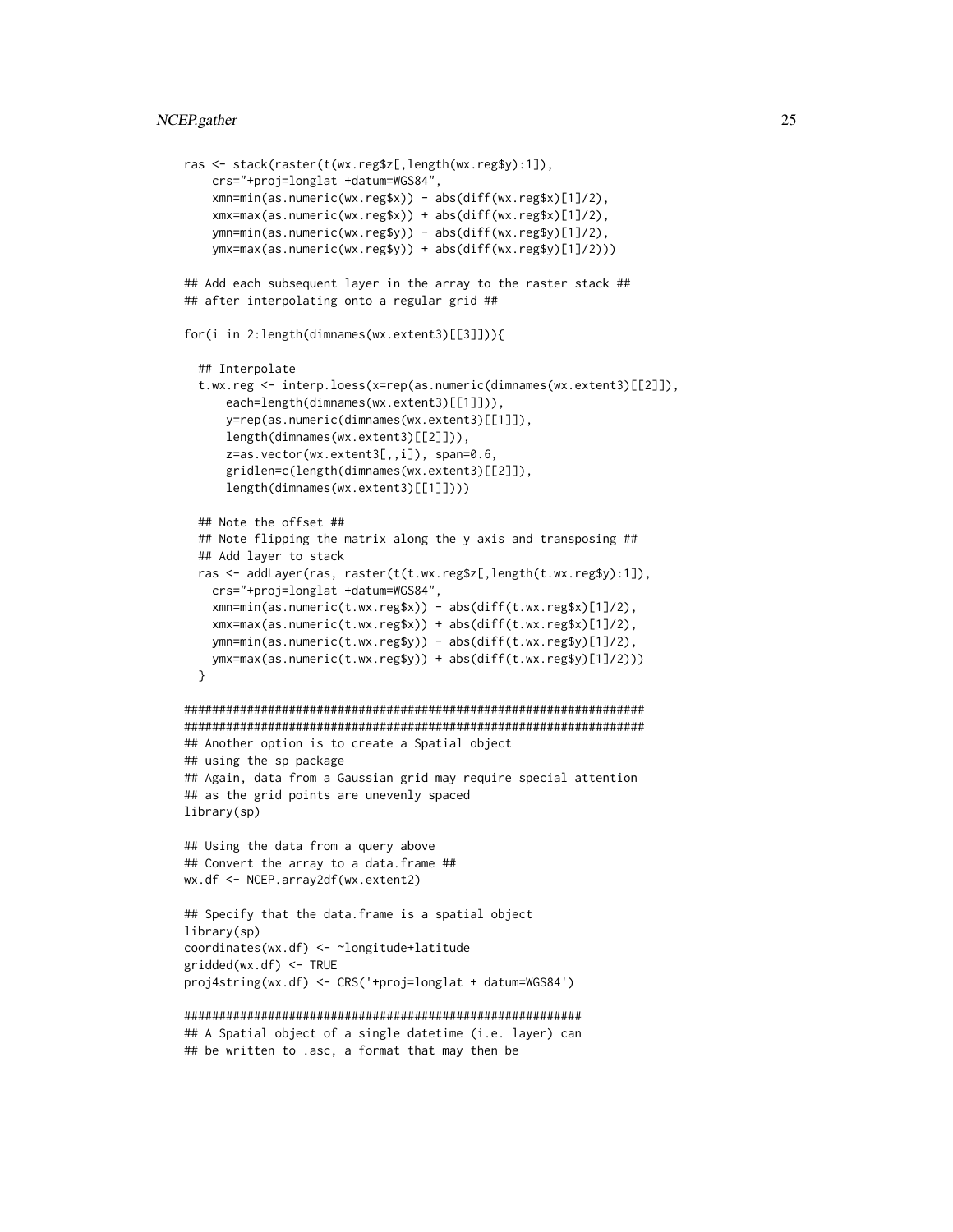```
## imported into ArcGIS.
## First, convert the first layer of the array to a data.frame ##
wx.df <- NCEP.array2df(wx.extent2[,,1])
## Specify that the data.frame is a spatial object
library(sp)
coordinates(wx.df) <- ~longitude+latitude
gridded(wx.df) <- TRUE
proj4string(wx.df) <- CRS('+proj=longlat + datum=WGS84')
## Save the data in .asc format
write.asciigrid(wx.df, fname='wx.asc')
## Note: Data will be written to your working directory ##
## The resulting .asc file can be imported into ArcMap
## using ArcMap's "ASCII to Raster" tool in the "Conversion Tools"
## section of the ArcToolbox. ##
##################################################################
## There are still more options for writing these data to files ##
## See e.g. writeMat() in the R.matlab package for writing Matlab files
## Also see the RSAGA package for GIS functionality in R
## One could even write the data array back to NetCDF
## (see packages RNetCDF and ncdf)
```

```
## End(Not run)
```
<span id="page-25-1"></span>NCEP.Groundspeed *Calculate flow-assistance according to equation 'Groundspeed'*

# **Description**

This function calculates flow-assistance according to equation Groundspeed and determines the speed of forward and sideways movement if an animal behaves according to the rules of equation Groundspeed.

# Usage

```
NCEP.Groundspeed(u, v, direction, groundspeed,...)
```
# Arguments

| u            | A numeric value indicating the U (i.e. zonal or east/west) flow component in      |
|--------------|-----------------------------------------------------------------------------------|
|              | meters per second, toward east being positive. Values must describe the direction |
|              | into which the flow is moving.                                                    |
| $\mathsf{V}$ | A numeric value indicating the V (i.e. meridional or north/south) flow compo-     |
|              | nent in meters per second, toward north being positive. Values must describe the  |

direction into which the flow is moving.

<span id="page-25-0"></span>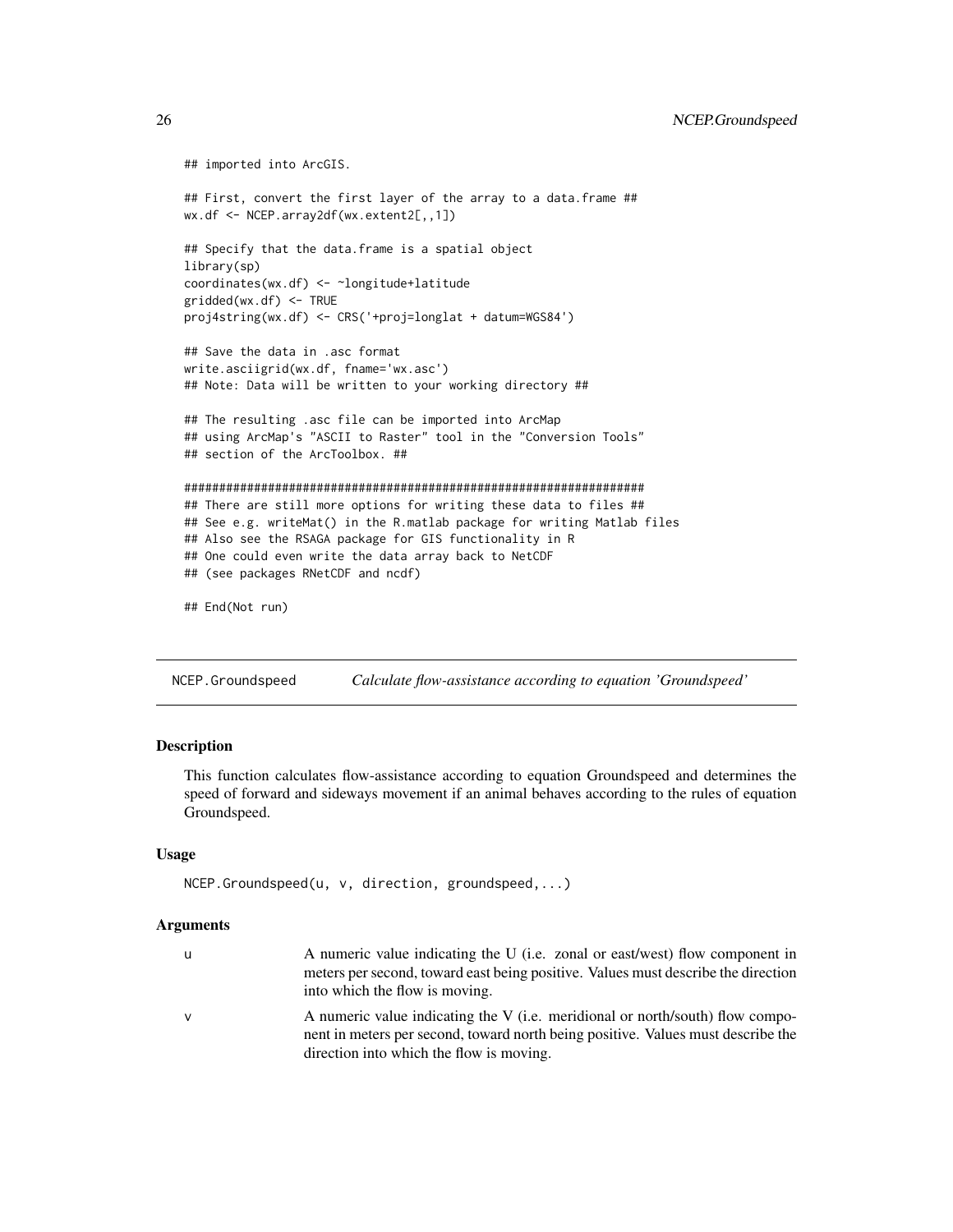# NCEP.Groundspeed 27

| direction   | A numeric value indicating the preferred direction of movement in degrees from<br>North.                |
|-------------|---------------------------------------------------------------------------------------------------------|
| groundspeed | The desired groundspeed (i.e. speed relative to the fixed Earth) of the animal in<br>meters per second. |
| $\cdots$    | Any extra arguments passed to the flow-assistance equation.                                             |

# Details

This function calculates flow-assistance and forward and sideways movement according to equation Groundspeed. Equation Groundspeed stipulates that an animal maintains the specified groundspeed in the given direction by altering its airspeed and heading. Note that, as a result of these assumptions, flow-assistance degrades from optimum as the tailwind component increases beyond the specified groundspeed and forward movement remains constant at the speed specified by groundspeed.

#### Value

A data.frame containing flow-assistance ('fa'), the animal's forward speed ('forward.move' which includes the animal's own airspeed), the animal's sideways speed ('side.move' which includes the animal's own airspeed), the component of the flow parallel to preferred direction of movement('tailwind'), the component of the flow perpendicular to the preferred direction of movement ('sidewind'), the animal's speed relative to the flow ('airspeed'), and the animal's speed relative to the fixed Earth ('groundspeed') each in meters per second, presuming u, v, and airspeed were given in meters per second.

# Author(s)

Michael U. Kemp <mukemp+RNCEP@gmail.com>

# References

# To cite package 'RNCEP' in publications use:

Kemp, M. U., van Loon, E. E., Shamoun-Baranes, J., and Bouten, W. 2011. RNCEP:global weather and climate data at your fingertips. – Methods in Ecology and Evolution. DOI:10.1111/j.2041- 210X.2011.00138.x.

#### For more information on flow-assistance and equation Groundspeed see:

Kemp, M.U., Shamoun-Baranes, J., van Loon, E. E., and Bouten, W. 2012. Quantifying flowassistance and implications for movement research. – Journal of Theoretical Biology. In prep.

# Examples

```
library(RNCEP)
## Using NCEP.Groundspeed to calculate flow-assistance ##
tst <- NCEP.Groundspeed(u=-2, v=-1, direction=225, groundspeed=12)
```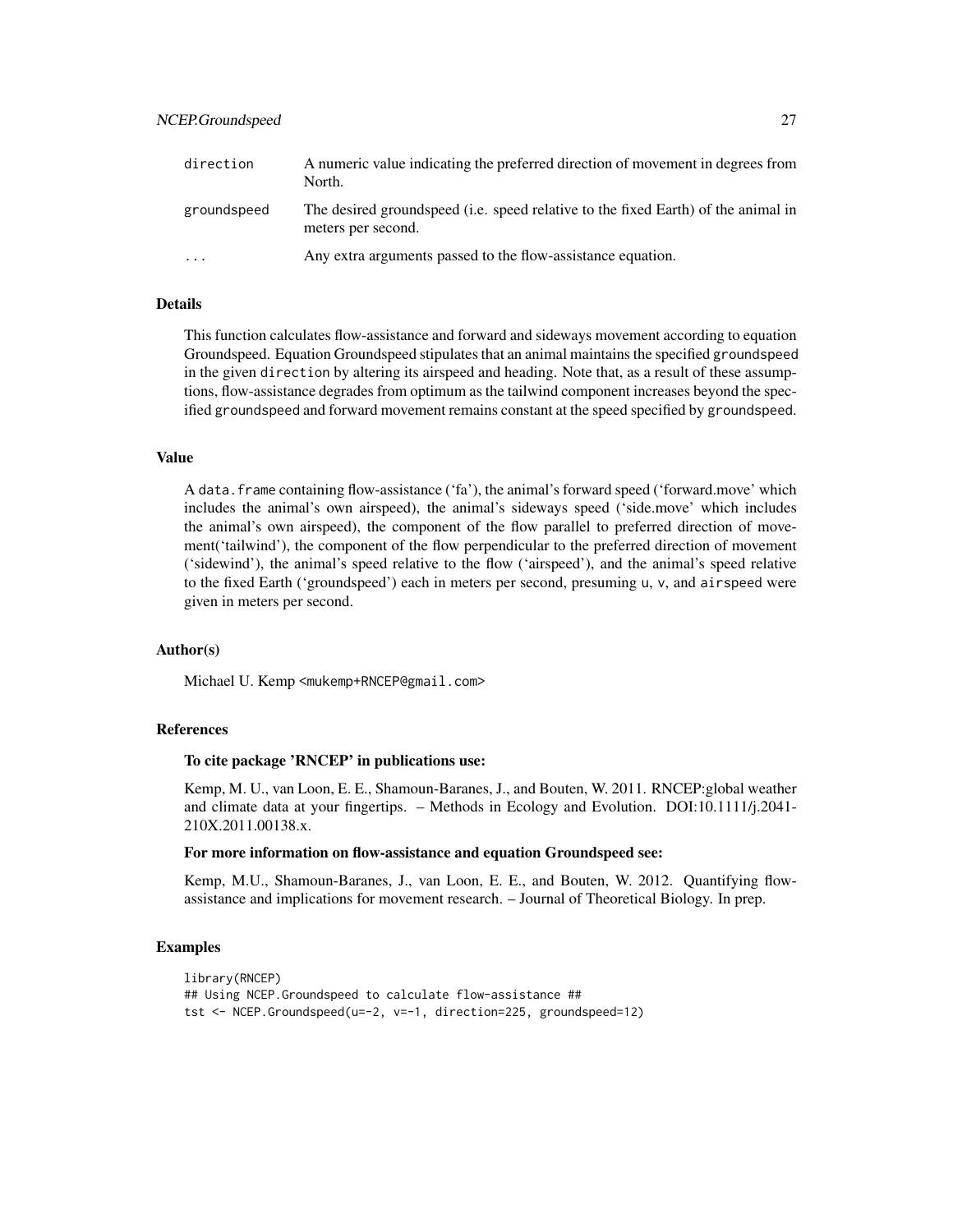#### **Description**

This function queries a weather variable via the Internet from the NCEP/NCAR Reanalysis or NCEP/DOE Reanalysis II datasets and subsequently calculates values at desired locations in space and time by interpolation.

# Usage

```
NCEP.interp(variable, level, lat, lon, dt, reanalysis2 = FALSE,
    interpolate.space = TRUE, interpolate.time = TRUE,
    keep.unpacking.info = FALSE, return.units = TRUE,
    \text{interp} = ' \text{linear}', \text{p} = 1, \text{ status}.\text{bar} = \text{TRUE}## NCEP.interp is a wrapper function that calls one of the
## following functions based on the value of level.
## Users should avoid using these functions directly.
NCEP.interp.gaussian(variable, lat, lon, dt, reanalysis2 = FALSE,
    interpolate.space = TRUE, interpolate.time = TRUE,
    keep.unpacking.info = FALSE, return.units = TRUE,
    \text{interp} = ' \text{linear}', \text{p} = 1, \text{ status}.\text{bar} = \text{TRUE}NCEP.interp.pressure(variable, lat, lon, dt, pressure,
    reanalysis2 = FALSE, interpolate.space = TRUE,
    interpolate.time = TRUE, keep.unpacking.info = FALSE,
    return.units = TRUE, interp = 'linear', p = 1, status.bar=TRUE)
NCEP.interp.surface(variable, lat, lon, dt, reanalysis2 = FALSE,
    interpolate.space = TRUE, interpolate.time = TRUE,
    keep.unpacking.info = FALSE, return.units = TRUE,
    \text{interp} = ' \text{linear}', p = 1, \text{ status}.\text{bar} = \text{TRUE}
```
#### Arguments

| variable          | Character. The name of the weather variable to be obtained. See 'Variable'<br>Naming Conventions' below for possible variable names.            |
|-------------------|-------------------------------------------------------------------------------------------------------------------------------------------------|
| level             | A numeric pressure level or one of either 'gaussian' or 'surface'. See 'Details'.                                                               |
| lat               | Numeric. The latitude to which the weather variable should be interpolated.                                                                     |
| lon               | Numeric. The longitude to which the weather variable should be interpolated.                                                                    |
| dt                | Character. The date time (specified in UTC) to which the weather variable should<br>be interpolated. Must use the format "%Y-%m-%d %H: %M: %S". |
| reanalysis2       | Logical. Should the data be obtained from the Reanalysis II dataset or from<br>Reanalysis I(default)?                                           |
| interpolate.space |                                                                                                                                                 |
|                   | Logical. Should interpolation be done in space?                                                                                                 |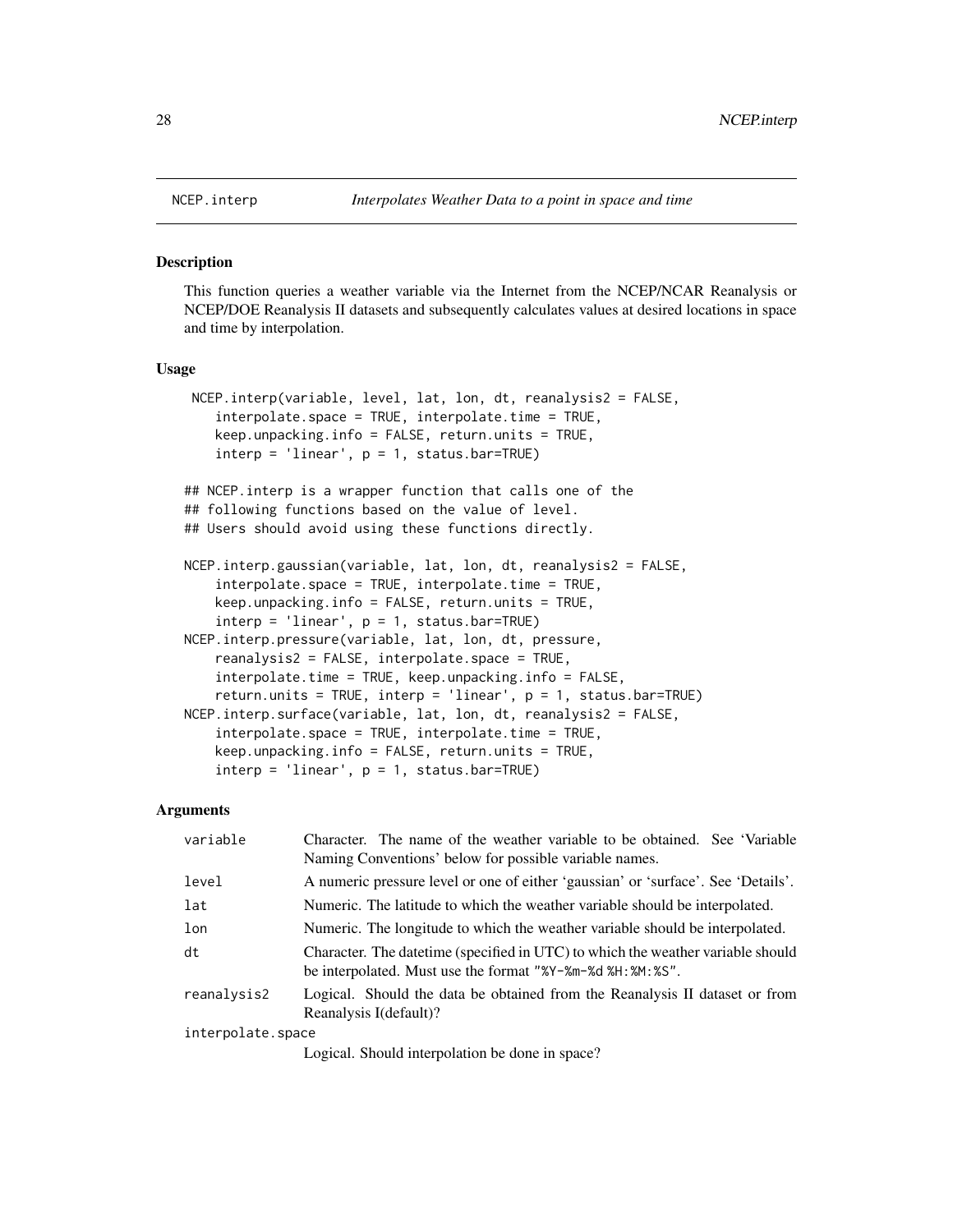# NCEP.interp 29

| interpolate.time    |                                                                                                                             |
|---------------------|-----------------------------------------------------------------------------------------------------------------------------|
|                     | Logical. Should interpolation be done in time?                                                                              |
| keep.unpacking.info |                                                                                                                             |
|                     | Logical. Should the information needed to unpack the data be used for all<br>queries in the function call?                  |
| return.units        | Logical. Should the units of the variable being obtained be printed after the<br>query finishes?                            |
| interp              | Method of interpolation. One of 'linear' (default) or 'IDW'. See 'Details'.                                                 |
| p                   | A positive real number. The power parameter controlling interpolation. Only<br>matters when interp is 'IDW'. See 'Details'. |
| pressure            | Numeric. A pressure level in millibars that is assigned automatically from the<br>value of level when needed.               |
| status.bar          | Logical. Should a status bar be shown indicating the percentage of completion?                                              |

#### Details

NCEP.interp is a wrapper function that applies one of NCEP.interp.gaussian,

NCEP.interp.pressure, or NCEP.interp.surface depending on the value of level.

level must specify one of either 'gaussian' or 'surface' or give a numerical pressure level in millibars. Numeric pressure levels must be one of 1000, 925, 850, 700, 600, 500, 400, 300, 250, 200, 150, 100, 70, 50, 30, 20, 10. See 'Variable Naming Conventions' below to determine if your variable of interest is stored relative to the surface, a pressure level, or a T62 Gaussian grid. Note that variables on a T62 Gaussian grid are evenly spaced in longitude but unevenly spaced in latitude while variables from either the surface or a particular pressure level are evenly spaced in both latitude and longitude (2.5 deg. x 2.5 deg.).

All arguments except keep.unpacking.info, return.units, and status.bar can be vectors. The remaining arguments are recycled to the length of the longest arguement.

lat and lon should be given in decimal degrees. Latitudes south of the equator should be negative. Longitudes west of the Prime Meridian can be specified using either positive (i.e. 350) or negative (i.e. -10) notation.

All interpolation is performed assuming a spherical (rather than a planar) grid.

When interp is 'IDW', 2-D spatial interpolation is done using inverse distance weighting followed by a 1-D linear interpolation in time. When interp is 'linear', the function performs a trilinear interpolation in latitude, longitude, and time. If interpolate.space or

interpolate.time is FALSE, the function performs 'nearest neighbor' interpolation and returns data from the grid point closest in space or time, respectively. The numerical value of p controls the degree of smoothing in the interpolation only when interp is 'IDW'. Greater values of p assign greater influence to values closest to the interpolated point. For  $0 < p < 1$  peaks over the interpolated point remain smooth. As p increases beyond 1, the peaks become sharper.

Variables in these datasets on a T62 Gaussian grid describe conditions over an interval of time rather than at a particular point in time. (see 'Variable Naming Conventions' below) As such, it is not appropriate to perform temporal interpolation on these varaibles. Therefore, NCEP.interp automatically sets interpolate.time to FALSE when querying one of these variables, and returns the data corresponding to the interval within which the specified datetime falls. Spatial interpolation is still performed as long as interpolate. space is TRUE.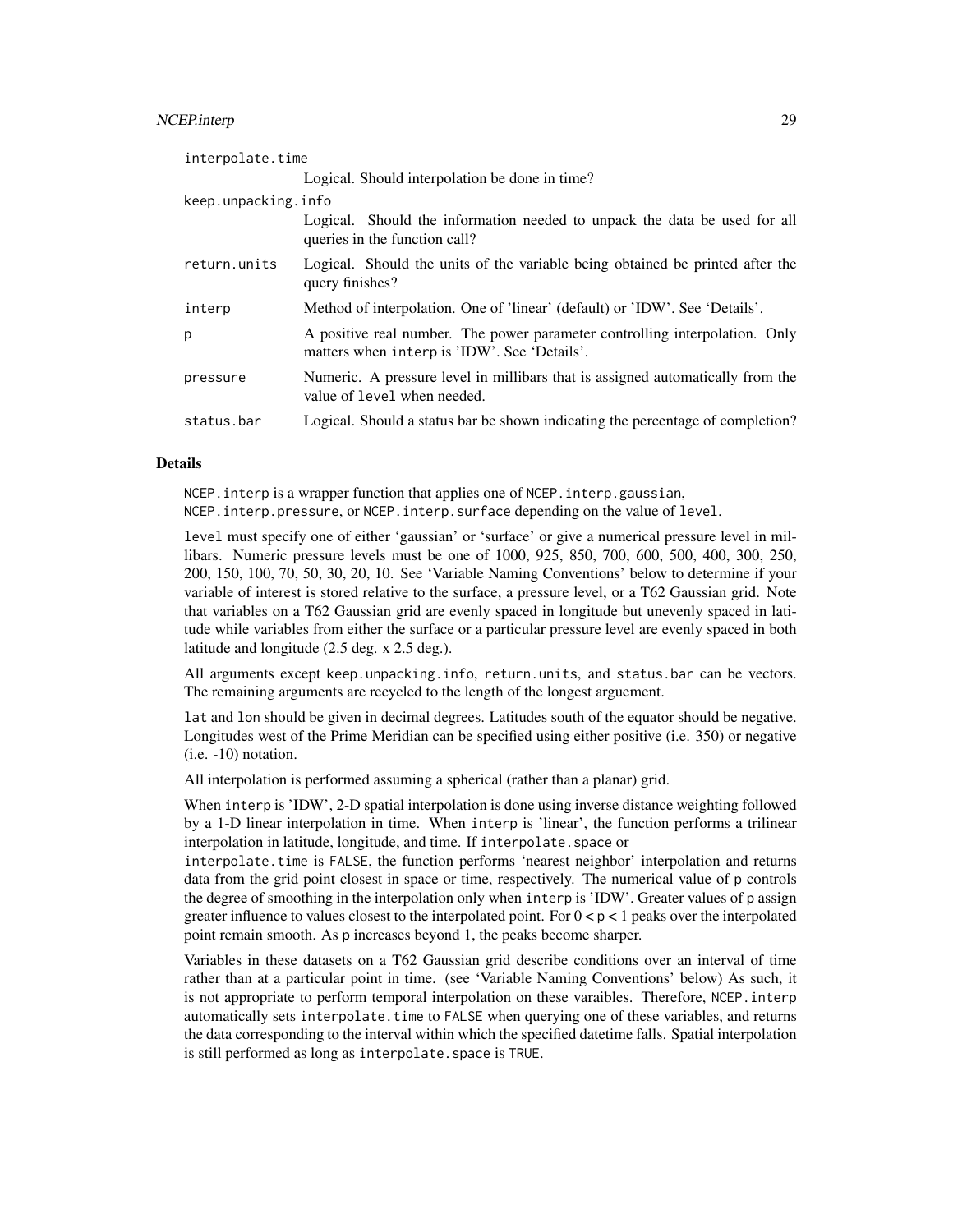Unpacking information is unique to each variable and dataset. Therefore,

keep.unpacking.info can be made TRUE as long as only one variable from one dataset (i.e. Reanalysis I or II) is queried in a single function call, even for multiple times and locations. keep.unpacking.info will be made FALSE, if necessary, with a warning.

The function will run faster when keep.unpacking.info is TRUE.

The robust alternative to NCEP. interp is applied automatically. These robust functions are applied when interpolation requires data from two different years or from both sides of the Prime Meridian.

Some variables are not in both the Reanalysis I and II datasets. If a variable is chosen that is not in the specified dataset, the other dataset will be used... with a warning.

The function also returns, as an attribute, standard deviation calculated on all data used in the interpolation. This provides an indication of the precision of an interpolated result described in the same units as the interpolated variable. Smaller values indicate that there is less variability among the points used in interpolation. Standard deviation is only calcuated on the points used in the interpolation. Therefore, if interpolate.time and interpolate.space are both TRUE, standard deviation is calculated on eight points.

If interpolate.time is FALSE and interpolate.space is TRUE, standard deviation is calculated on four points. If interpolate.time is TRUE and interpolate.space is FALSE, standard deviation is calculated on only two points. If interpolate.time and interpolate.space are both FALSE, standard deviation is not calculated and NA is returned. This measure of precision is the same irrespective of interp.

Note that the status bar may be hidden behind an active R window.

variable must be specified using one of the names found in the section 'Variable Naming Conventions' below...

# Value

A vector of interpolated results with the associated standard deviation of the points used to perform the interpolation as an attribute.

Optionally, the units of the variable being queried are printed when the function completes.

# Variable Naming Conventions

# VARIABLES IN REFERENCE TO A PARTICULAR PRESSURE LEVEL

| 'air'   | Air Temperature                     | deg K    |
|---------|-------------------------------------|----------|
| 'hgt'   | Geopotential Height                 | m        |
| 'rhum'  | <b>Relative Humidity</b>            | $\%$     |
| 'shum'  | Specific Humidity                   | kg/kg    |
| 'omega' | Omega [Vertical Velocity]           | Pascal/s |
| 'uwnd'  | <b>U-Wind Component [East/West]</b> | m/s      |
| 'vwnd'  | V-Wind Component [North/South]      | m/s      |

# VARIABLES IN REFERENCE TO THE SURFACE

| 'air.sig995' | Air Temperature             | (Near Surface) | deg K |
|--------------|-----------------------------|----------------|-------|
| 'lftx.sfc'   | Surface Lifted Index        | (At Surface)   | deg K |
| 'lftx4.sfc'  | Best (4-layer) Lifted Index | (At Surface)   | deg K |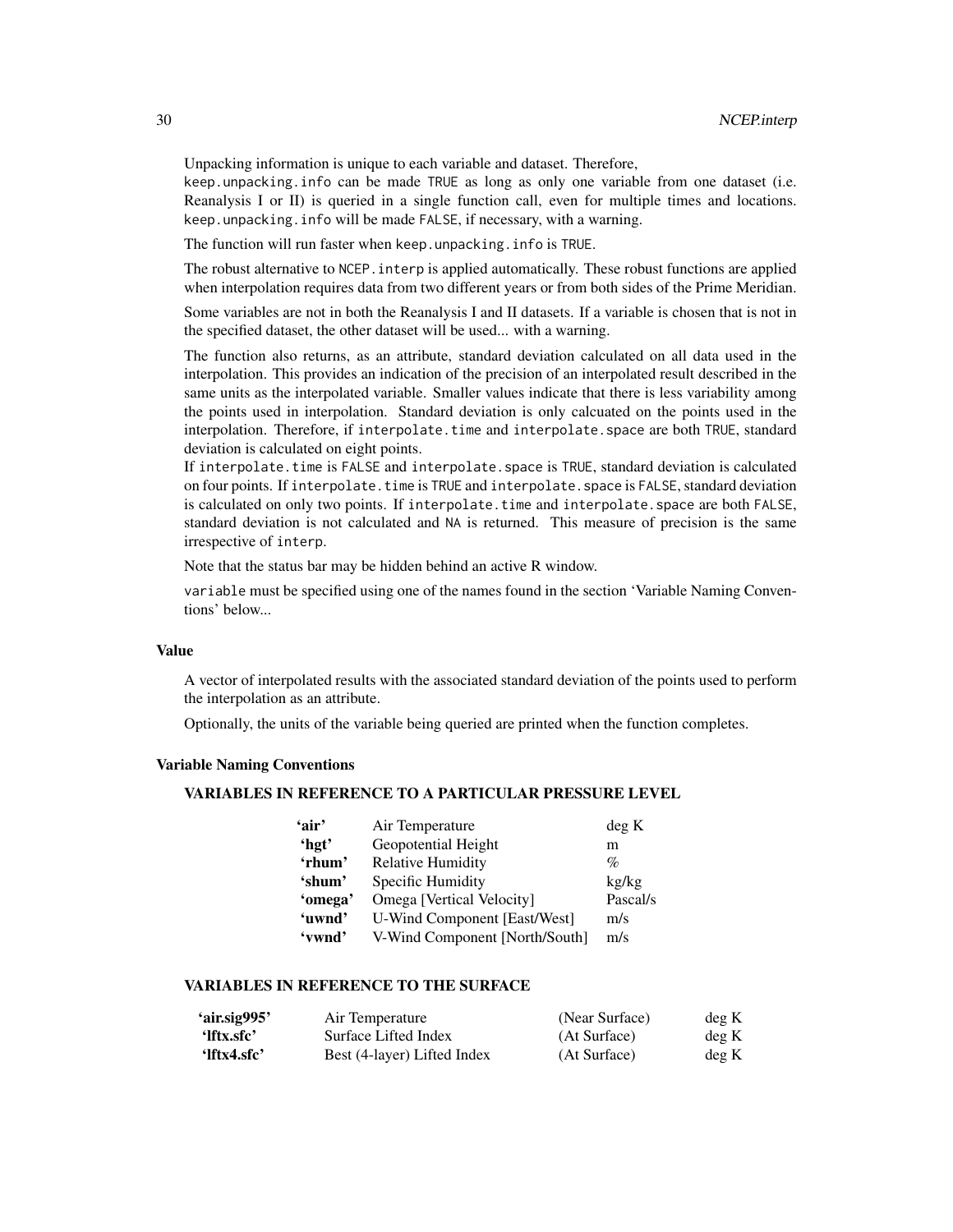| 'omega.sig995'  | Omega [Vertical Velocity]      | (Near Surface)      | Pascal/s |
|-----------------|--------------------------------|---------------------|----------|
| 'pottmp.sig995' | <b>Potential Temperature</b>   | (Near Surface)      | deg K    |
| 'pr_wtr.eatm'   | Precipitable Water             | (Entire Atmosphere) | $kg/m^2$ |
| 'pres.sfc'      | Pressure                       | (At Surface)        | Pascals  |
| 'rhum.sig995'   | <b>Relative Humidity</b>       | (Near Surface)      | $\%$     |
| 'slp'           | Sea Level Pressure             | (Sea Level)         | Pascals  |
| 'mslp'          | Mean Sea Level Pressure        | (Sea Level)         | Pascals  |
| 'uwnd.sig995'   | U-Wind Component [East/West]   | (Near Surface)      | m/s      |
| 'vwnd.sig995'   | V-Wind Component [North/South] | (Near Surface)      | m/s      |

# VARIABLES IN REFERENCE TO A T62 GAUSSIAN GRID

—– These variables are forecasts valid 6 hours after the reference time —–

| 'air.2m'         | Air Temperature                | (At 2 meters)      | deg K    |
|------------------|--------------------------------|--------------------|----------|
| 'icec.sfc'       | <b>Ice Concentration</b>       | (At Surface)       | fraction |
| 'pevpr.sfc'      | Potential Evaporation Rate     | (At Surface)       | $W/m^2$  |
| 'pres.sfc'       | Pressure                       | (At Surface)       | Pascals  |
| 'runof.sfc'      | Water Runoff                   | (At Surface)       | $kg/m^2$ |
| 'sfer.sfe'       | <b>Surface Roughness</b>       | (At Surface)       | m        |
| 'shum.2m'        | Specific Humidity              | (At 2 meters)      | kg/kg    |
| 'soilw.0-10cm'   | Soil Moisture                  | $(From 0-10 cm)$   | fraction |
| 'soilw.10-200cm' | Soil Moisture                  | $(From 10-200 cm)$ | fraction |
| 'skt.sfc'        | Skin Temperature               | (At Surface)       | deg K    |
| 'tmp.0-10cm'     | Temperature of 0-10 cm layer   | $(From 0-10 cm)$   | deg K    |
| 'tmp.10-200cm'   | Temperature of 10-200 cm layer | (From 10-200 cm)   | deg K    |
| 'tmp.300cm'      | Temperature at 300 cm          | (From 300 cm)      | deg K    |
| 'uwnd.10m'       | U-wind                         | (At 10 meters)     | m/s      |
| 'vwnd.10m'       | V-wind                         | (At 10 meters)     | m/s      |
| 'weasd.sfc'      | Water equivalent of snow depth | (At Surface)       | $kg/m^2$ |

—– These variables are 6 hour hindcasts from the reference time —–

| 'tmax.2m' | Maximum temperature | $(At 2 meters)$ deg K |  |
|-----------|---------------------|-----------------------|--|
| 'tmin.2m' | Minimum temperature | $(At 2 meters)$ deg K |  |

—– These variables are 6 hour averages starting at the reference time —–

| 'cfnlf.sfc'  | Cloud forcing net longwave flux  | (At Surface)                | $W/m^2$    |
|--------------|----------------------------------|-----------------------------|------------|
| 'cfnsf.sfc'  | Cloud forcing net solar flux     | (At Surface)                | $W/m^2$    |
| 'cprat.sfc'  | Convective precipitation rate    | (At Surface)                | $Kg/m^2/s$ |
| 'csdlf.sfc'  | Clear sky downward longwave flux | (At Surface)                | $W/m^2$    |
| 'csdsf.sfc'  | Clear sky downward solar flux    | (At Surface)                | $W/m^2$    |
| 'dlwrf.sfc'  | Downward longwave radiation flux | (At Surface)                | $W/m^{2}$  |
| 'dswrf.sfc'  | Downward solar radiation flux    | (At Surface)                | $W/m^2$    |
| 'dswrf.ntat' | Downward solar radiation flux    | (Nominal Top of Atmosphere) | $W/m^2$    |
| 'gflux.sfc'  | Ground heat flux                 | (At Surface)                | $W/m^2$    |
| 'lhtfl.sfc'  | Latent heat net flux             | (At Surface)                | $W/m^2$    |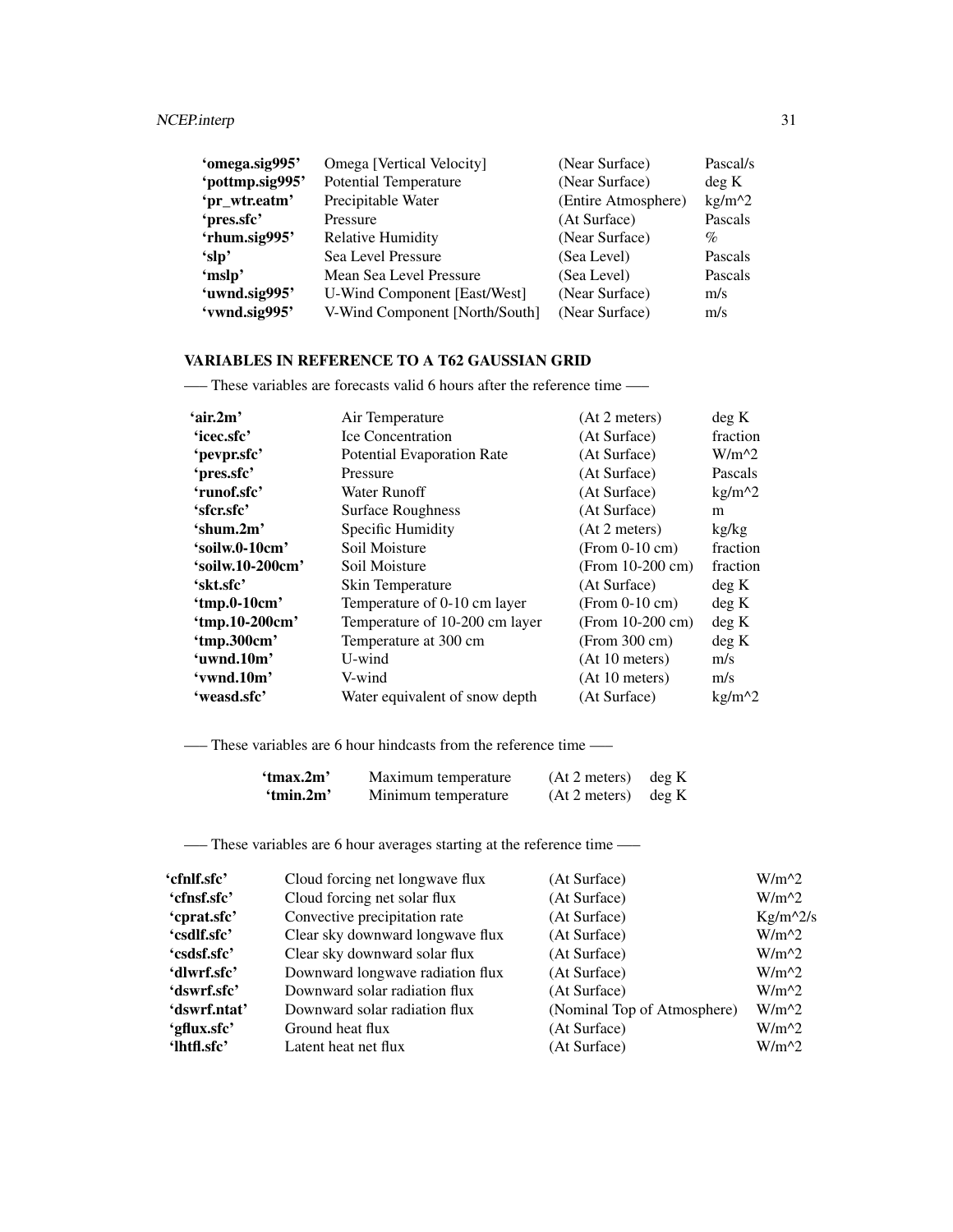| 'nbdsf.sfc'  | Near IR beam downward solar flux    | (At Surface)                | $W/m^2$    |
|--------------|-------------------------------------|-----------------------------|------------|
| 'nddsf.sfc'  | Near IR diffuse downward solar flux | (At Surface)                | $W/m^2$    |
| 'nlwrs.sfc'  | Net longwave radiation              | (At Surface)                | $W/m^2$    |
| 'nswrs.sfc'  | Net shortwave radiation             | (At Surface)                | $W/m^2$    |
| 'prate.sfc'  | Precipitation rate                  | (At Surface)                | $Kg/m^2/s$ |
| 'shtfl.sfc'  | Sensible heat net flux              | (At Surface)                | $W/m^2$    |
| 'uflx.sfc'   | Momentum flux (zonal)               | (At Surface)                | $N/m^2$    |
| 'ugwd.sfc'   | Zonal gravity wave stress           | (At Surface)                | $N/m^2$    |
| 'ulwrf.sfc'  | Upward longwave radiation flux      | (At Surface)                | $W/m^2$    |
| 'ulwrf.ntat' | Upward longwave radiation flux      | (Nominal Top of Atmosphere) | $W/m^2$    |
| 'uswrf.sfc'  | Upward solar radiation flux         | (At Surface)                | $W/m^2$    |
| 'uswrf.ntat' | Upward solar radiation flux         | (Nominal Top of Atmosphere) | $W/m^2$    |
| 'vbdsf.sfc'  | Visable beam downward solar flux    | (At Surface)                | $W/m^2$    |
| 'vddsf.sfc'  | Visable diffuse downward solar flux | (At Surface)                | $W/m^2$    |
| 'vflx.sfc'   | Momentum flux (meridional)          | (At Surface)                | $N/m^2$    |
| 'vgwd.sfc'   | Meridional gravity wave stress      | (At Surface)                | $N/m^2$    |
|              |                                     |                             |            |

—– These variables are 6 hour averages starting at the reference time —–

| 'csulf.ntat' | Clear Sky Upward Longwave Flux        | (Nominal Top of Atmosphere) | $W/m^2$ |
|--------------|---------------------------------------|-----------------------------|---------|
| 'csusf.ntat' | Clear Sky Upward Solar Flux           | (Nominal Top of Atmosphere) | $W/m^2$ |
| 'dswrf.ntat' | Downward Solar Radiation Flux         | (Nominal Top of Atmosphere) | $W/m^2$ |
| 'pres.hcb'   | Pressure                              | (High Cloud Bottom)         | Pascals |
| 'pres.hct'   | Pressure                              | (High Cloud Top)            | Pascals |
| 'pres.lcb'   | Pressure                              | (Low Cloud Bottom)          | Pascals |
| 'pres.lct'   | Pressure                              | (Low Cloud Top)             | Pascals |
| 'pres.mcb'   | Pressure                              | (Middle Cloud Bottom)       | Pascals |
| 'pres.mct'   | Pressure                              | (Middle Cloud Top)          | Pascals |
| 'tcdc.eatm'  | <b>Total Cloud Cover</b>              | (Entire Atmosphere)         | $\%$    |
| 'ulwrf.ntat' | <b>Upward Longwave Radiation Flux</b> | (Nominal Top of Atmosphere) | $W/m^2$ |
| 'uswrf.ntat' | <b>Upward Solar Radiation Flux</b>    | (Nominal Top of Atmosphere) | $W/m^2$ |

# Author(s)

Michael U. Kemp <mukemp+RNCEP@gmail.com>

# References

# To cite package 'RNCEP' in publications use:

Kemp, M.U., van Loon, E.E., Shamoun-Baranes, J.,and Bouten, W. (2011). RNCEP: global weather and climate data at your fingertips. Methods in Ecology and Evolution, DOI:10.1111/j.2041- 210X.2011.00138.x.

# To cite the NCEP/NCAR Reanalysis dataset use:

Kalnay et al. (1996), The NCEP/NCAR 40-year reanalysis project, Bull. Amer. Meteor. Soc., 77, 437-470

# To cite the NCEP/DOE Reanalysis II dataset use: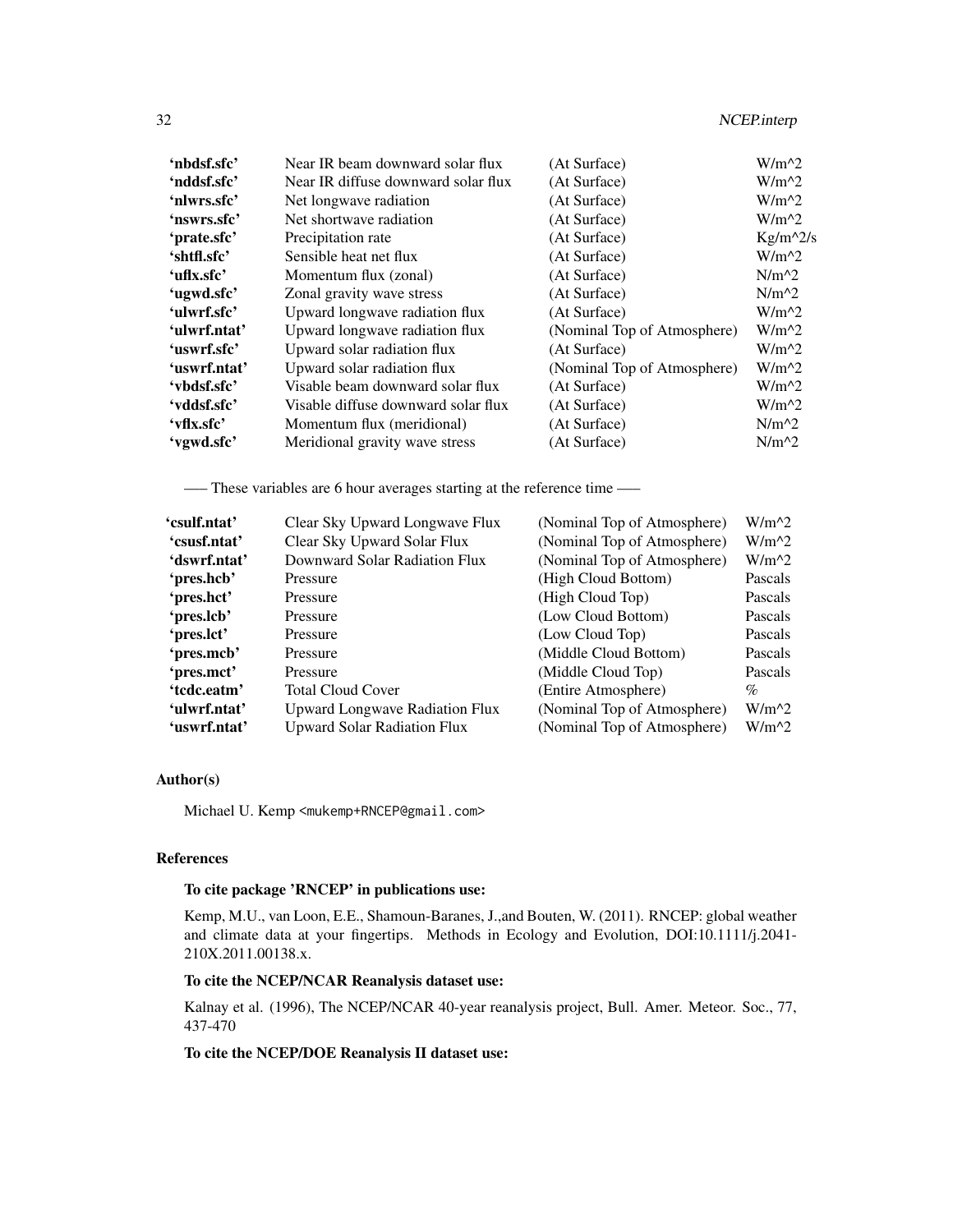Kanamitsu et al. (2002), NCEP-DOE AMIP-II Reanalysis (R-2). Bull. Amer. Meteor. Soc., 83, 1631-1643

Please acknowledge the use of NCEP data in any publications by including text such as, "NCEP Reanalysis data provided by the NOAA/OAR/ESRL PSD, Boulder, Colorado, USA, from their Web site at <http://www.esrl.noaa.gov/psd/>". They would also appreciate a copy of any publications using NCEP data.

# Examples

```
## Not run:
library(RNCEP)
###############################################################
###############################################################
## The function can be applied to interpolate a single variable
## to a single point in space and time ##
## Interpolate temperature from the 850 mb pressure level ##
wx.interp <- NCEP.interp(variable='air', level=850, lat=55.1,
    lon=11.3, dt='2006-10-12 17:23:12',
    interp='linear')
## Interpolate precipitable water (for the entire atmosphere, but
## described in reference to the surface)
wx.interp <- NCEP.interp(variable='pr_wtr.eatm', level='surface',
    lat=55.1, lon=11.3, dt='2006-10-12 17:23:12',
    interp='linear')
## Interpolate specific humidity (at the surface, but in
## reference to a T62 Gaussian grid) using the IDW interpolation
wx.interp <- NCEP.interp(variable='shum.2m', level='gaussian',
    lat=55.1, lon=11.3, dt='2006-10-12 17:23:12',
    interp='IDW', p=1)
###################################################################
###################################################################
## The function can also be applied to interpolate several variables,
## locations, datetimes, and/or methods of interpolation in a single
## function call ##
## Interpolate temperature from the 850 and 700 mb pressure levels ##
## for the same time and location ##
wx.interp <- NCEP.interp(variable='air', level=c(850,700), lat=55.1,
    lon=11.3, dt='2006-10-12 17:23:12',
    interp='linear')
## Interpolate temperature and relative humidity from the 1000 mb
## pressure level ##
wx.interp <- NCEP.interp(variable=c('air','rhum'), level=1000,
    lat=55.1, lon=11.3, dt='2006-10-12 17:23:12', interp='linear')
## Interpolate temperature and relative humidity
## from the 1000 and 700 mb pressure levels, respectively
## for the same datetime ##
wx.interp <- NCEP.interp(variable=c('air','rhum'),
```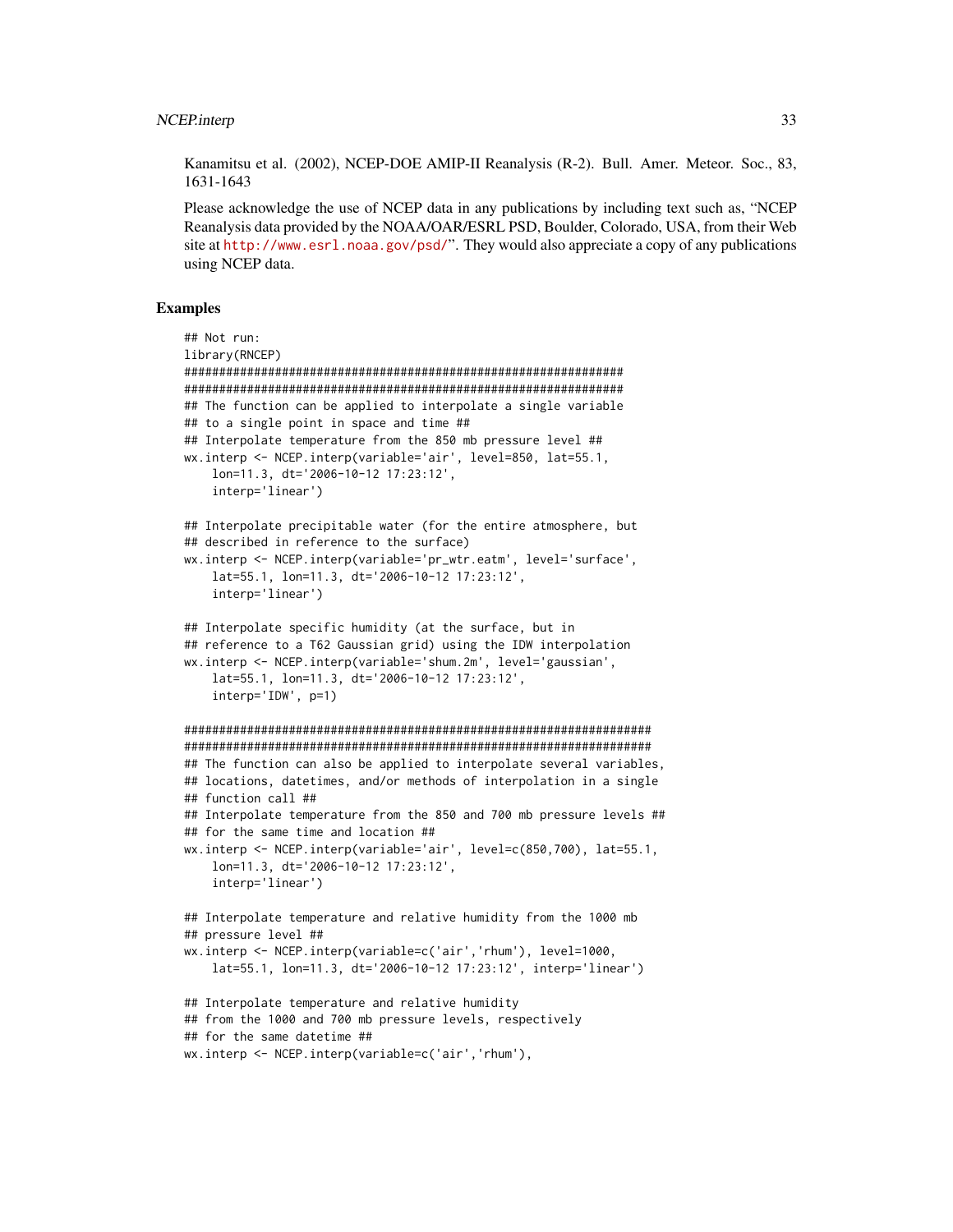```
level=c(1000,700), lat=55.1, lon=11.3,
    dt='2006-10-12 17:23:12', interp='linear')
## Interpolate temperature and relative humidity
## from the 1000 and 700 mb pressure levels, respectively
## for different datetimes ##
wx.interp <- NCEP.interp(variable=c('air','rhum'), level=c(1000,700), lat=55.1,
    lon=11.3, dt=c('2006-10-12 17:23:12', '2006-10-12 18:05:31'),
    interp='linear')
## Interpolate geopotential height using 'linear', 'IDW', and
## 'nearest neighbor' interpolation ##
wx.interp <- NCEP.interp(variable='hgt', level=700, lat=55.1,
    lon=11.3, dt='2006-10-12 17:23:12',
    interp=c('linear','IDW','IDW'),
    interpolate.space=c(TRUE,TRUE,FALSE))
###############################################################
###############################################################
## Alternatively the function can be applied to interpolate a
## weather variable to multiple datetime and point locations
## in a single function call ##
## In this example, we use datetime and locational data obtained
## from a GPS device attached to a lesser black-backed gull.
## We interpolate wind information to to each point in the dataset
data(gull)
## Take a subset of the data based on the datetime of
## the measurement ##
ss <- subset(gull, format(gull$datetime, "%Y-%m-%d %H:%M:%S") >=
    "2008-09-19 16:00:00" & format(gull$datetime,
    "%Y-%m-%d %H:%M:%S") <= "2008-09-19 19:30:00")
## Now collect wind information for each point in the subset ##
uwind <- NCEP.interp(variable='uwnd', level=925,
    lat=ss$latitude, lon=ss$longitude, dt=ss$datetime,
    reanalysis2=TRUE, keep.unpacking.info=TRUE)
vwind <- NCEP.interp(variable='vwnd', level=925,
    lat=ss$latitude, lon=ss$longitude, dt=ss$datetime,
    reanalysis2=TRUE, keep.unpacking.info=TRUE)
## Now calculate the tailwind component from the U and V
## wind components assuming that the bird's preferred
## direction is 225 degrees
tailwind <- (sqrt(uwind^2 + vwind^2)*cos(((atan2(uwind,vwind)*(180/pi))-225)*(pi/180)))
## Now visualize the subset of the GPS track using color
## to indicate the tailwind speed ##
NCEP.vis.points(wx=tailwind, lats=ss$latitude, lons=ss$longitude,
```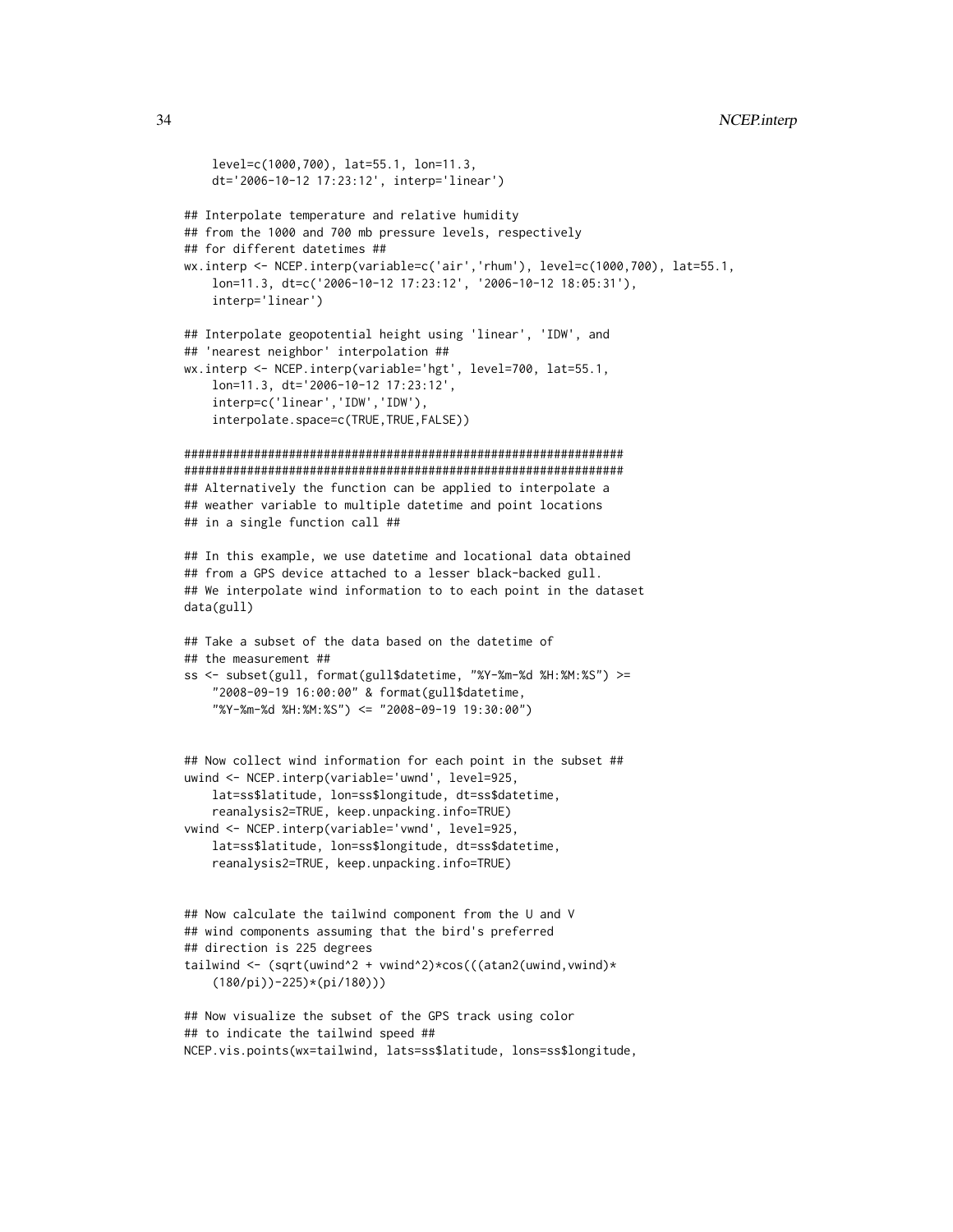```
cols=rev(heat.colors(64)),
title.args=list(main='Lesser black-backed gull'),
image.plot.args=list(legend.args=list(text='Tailwind m/s',
adj=0, padj=-2, cex=1.15)),
map.args=list(xlim=c(-7,4), ylim=c(40,50)))
```
## End(Not run)

<span id="page-34-1"></span>NCEP.loxodrome *Calculate the loxodrome angle between two points on Earth.*

# Description

This function calculates the loxodrome angle (i.e rhumb line or constant compass heading) between two points on a sphere.

# Usage

NCEP.loxodrome(lat1,lat2,lon1,lon2)

# Arguments

| lat1 | A numeric value giving the starting latitude in decimal degrees.  |
|------|-------------------------------------------------------------------|
| lat2 | A numeric value giving the ending latitude in decimal degrees.    |
| lon1 | A numeric value giving the starting longitude in decimal degrees. |
| lon2 | A numeric value giving the ending longitude in decimal degrees.   |

# Details

This function calculates the loxodrome angle (i.e. rhumb line or constant compass heading) between two points on a sphere. Output is given in degrees from north.

# Value

A numeric value indicating the loxodrome angle between the two input points in degrees from north.

# Author(s)

Michael U. Kemp <mukemp+RNCEP@gmail.com>

# References

[http://en.wikipedia.org/wiki/Rhumb\\_line](http://en.wikipedia.org/wiki/Rhumb_line)

# Examples

library(RNCEP) ## Using NCEP.loxodrome ## NCEP.loxodrome(lat1=45,lat2=40,lon1=4,lon2=5)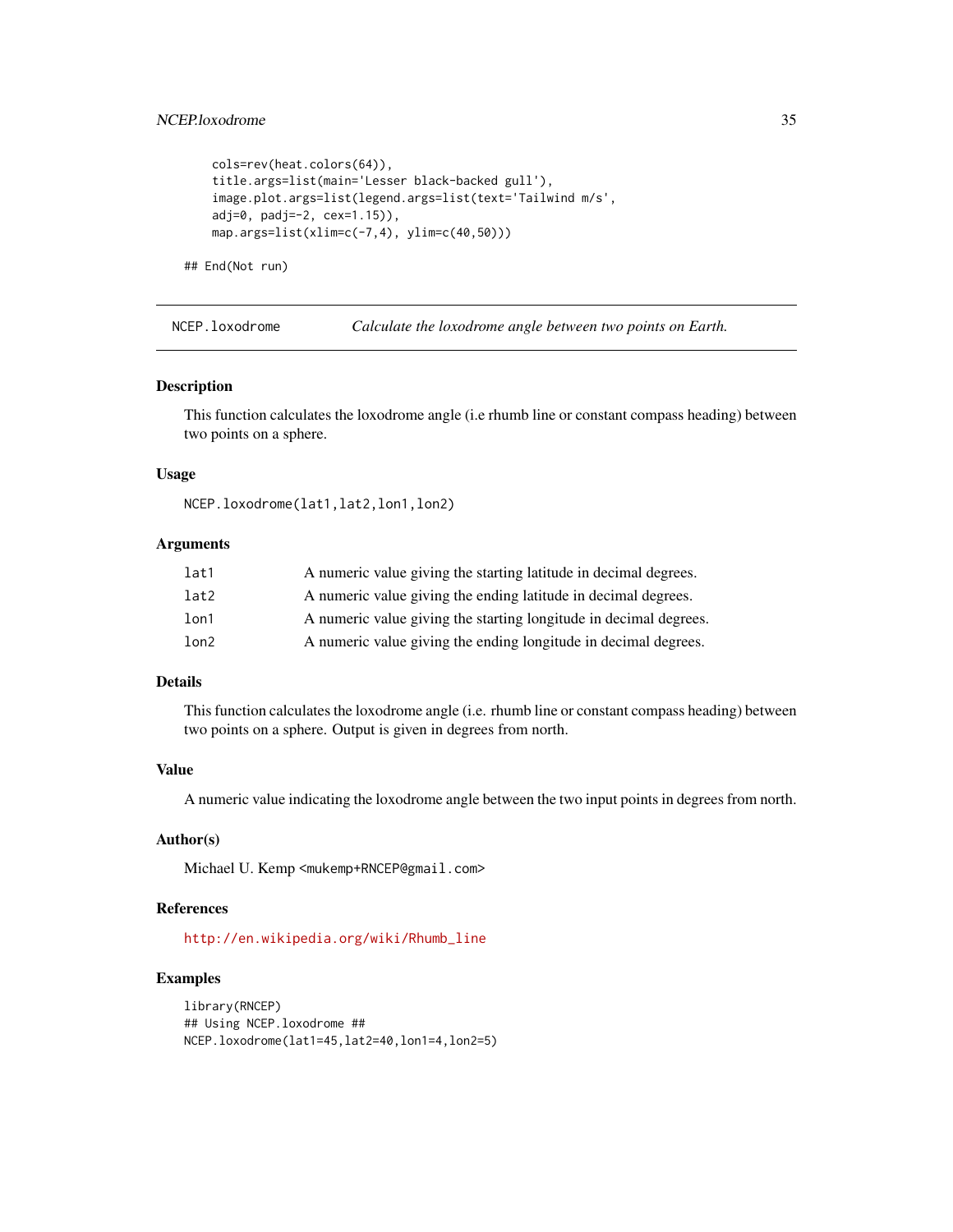<span id="page-35-1"></span><span id="page-35-0"></span>

# **Description**

This function calculates flow-assistance according to equation M.Groundspeed and determines the speed of forward and sideways movement if an animal behaves according to the rules of equation M.Groundspeed.

# Usage

```
NCEP.M.Groundspeed(u, v, direction, p.airspeed,...)
```
#### Arguments

| <b>u</b>    | A numeric value indicating the U (i.e. zonal or east/west) flow component in<br>meters per second, toward east being positive. Values must describe the direction<br>into which the flow is moving.           |
|-------------|---------------------------------------------------------------------------------------------------------------------------------------------------------------------------------------------------------------|
| $\mathbf v$ | A numeric value indicating the V (i.e. meridional or north/south) flow compo-<br>nent in meters per second, toward north being positive. Values must describe the<br>direction into which the flow is moving. |
| direction   | A numeric value indicating the preferred direction of movement in degrees from<br>North.                                                                                                                      |
| p.airspeed  | A numeric value indicating the animal's <b>preferred</b> speed relative to the flow<br>( <i>i.e.</i> airspeed) in meters per second. See Details.                                                             |
| .           | Any extra arguments passed to the flow-assistance equation.                                                                                                                                                   |

# Details

This function calculates flow-assistance and forward and sideways movement according to equation M.Groundspeed. Equation M.Groundspeed stipulates that an animal maintains a speed relative to the fixed Earth (i.e. groundspeed) in the specified direction equal to its preferred airspeed (i.e. p.airspeed) plus the component of the flow parallel to the preferred direction by altering its actual airspeed and heading. Note that, the actual airspeed that a animal must exhibit, following these assumptions, can be very different from its preferred airspeed.

#### Value

A data.frame containing flow-assistance ('fa'), the animal's forward speed ('forward.move' which includes the animal's own airspeed), the animal's sideways speed ('side.move' which includes the animal's own airspeed), the component of the flow parallel to preferred direction of movement('tailwind'), the component of the flow perpendicular to the preferred direction of movement ('sidewind'), the animal's speed relative to the flow ('airspeed'), and the animal's speed relative to the fixed Earth ('groundspeed') each in meters per second, presuming u, v, and airspeed were given in meters per second.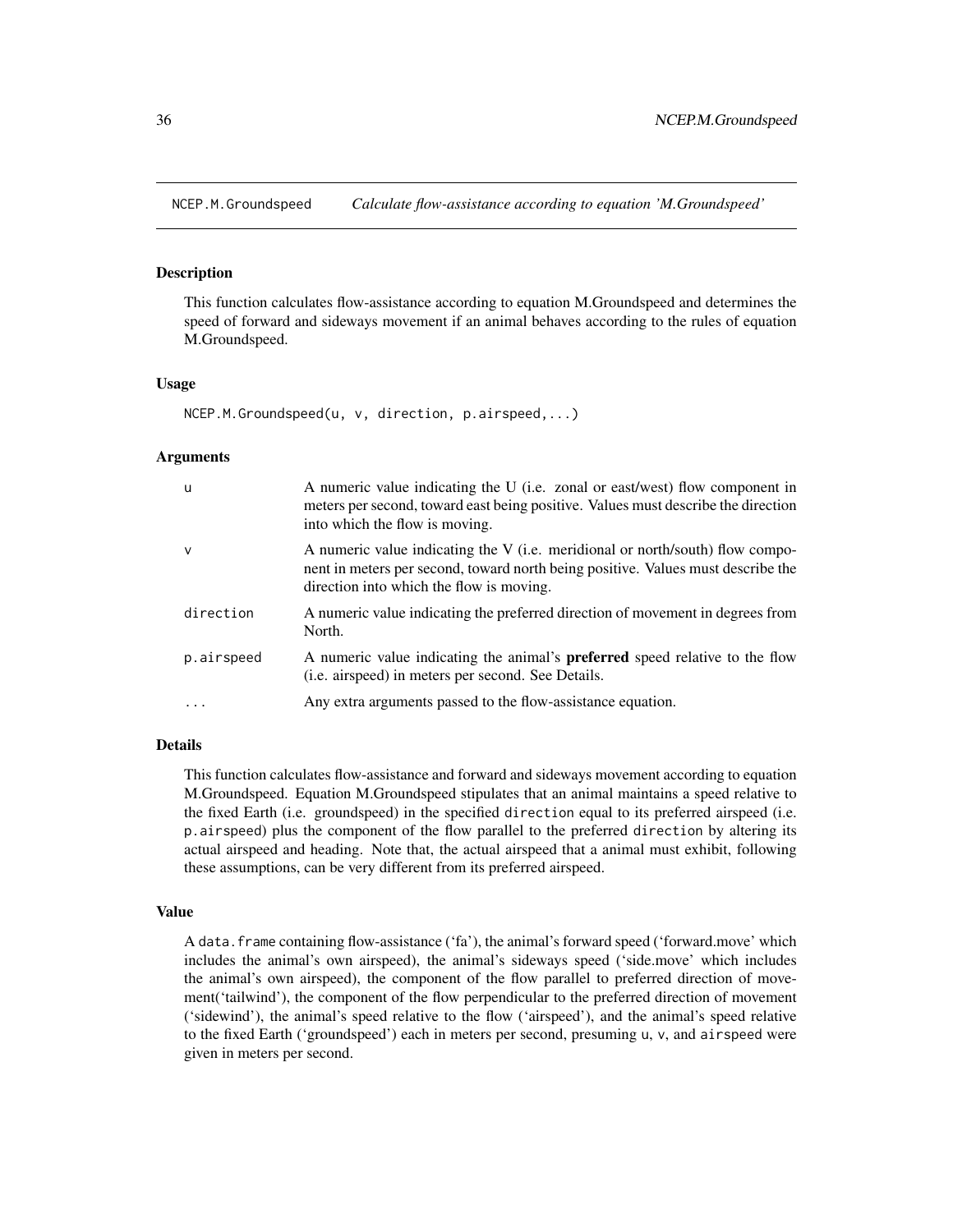# <span id="page-36-0"></span>Author(s)

Michael U. Kemp <mukemp+RNCEP@gmail.com>

# References

# To cite package 'RNCEP' in publications use:

Kemp, M. U., van Loon, E. E., Shamoun-Baranes, J., and Bouten, W. 2011. RNCEP:global weather and climate data at your fingertips. – Methods in Ecology and Evolution. DOI:10.1111/j.2041- 210X.2011.00138.x.

# For more information on flow-assistance and equation M.Groundspeed see:

Kemp, M.U., Shamoun-Baranes, J., van Loon, E. E., and Bouten, W. 2012. Quantifying flowassistance and implications for movement research. – Journal of Theoretical Biology. In prep.

# Examples

```
library(RNCEP)
## Using NCEP.M.Groundspeed to calculate flow-assistance ##
tst <- NCEP.M.Groundspeed(u=-2, v=-1, direction=225, p.airspeed=12)
```
<span id="page-36-1"></span>NCEP.NegFlowSpeed *Calculate flow-assistance according to equation 'NegFlowSpeed'*

# Description

This function calculates flow-assistance according to equation NegFlowSpeed and determines the speed of forward and sideways movement if an animal behaves according to the rules of equation NegFlowSpeed.

# Usage

NCEP.NegFlowSpeed(u, v, direction, airspeed,...)

# Arguments

| u            | A numeric value indicating the U (i.e. zonal or east/west) flow component in<br>meters per second, toward east being positive. Values must describe the direction<br>into which the flow is moving.                                                                                |
|--------------|------------------------------------------------------------------------------------------------------------------------------------------------------------------------------------------------------------------------------------------------------------------------------------|
| $\mathsf{v}$ | A numeric value indicating the V (i.e. meridional or north/south) flow compo-<br>nent in meters per second, toward north being positive. Values must describe the<br>direction into which the flow is moving.                                                                      |
| direction    | A numeric value indicating the preferred direction of movement in degrees from<br>North. For this function, direction is required but does not change the calcula-<br>tion of flow-assistance or the direction of movement. The argument is included<br>for use with NCEP. flight. |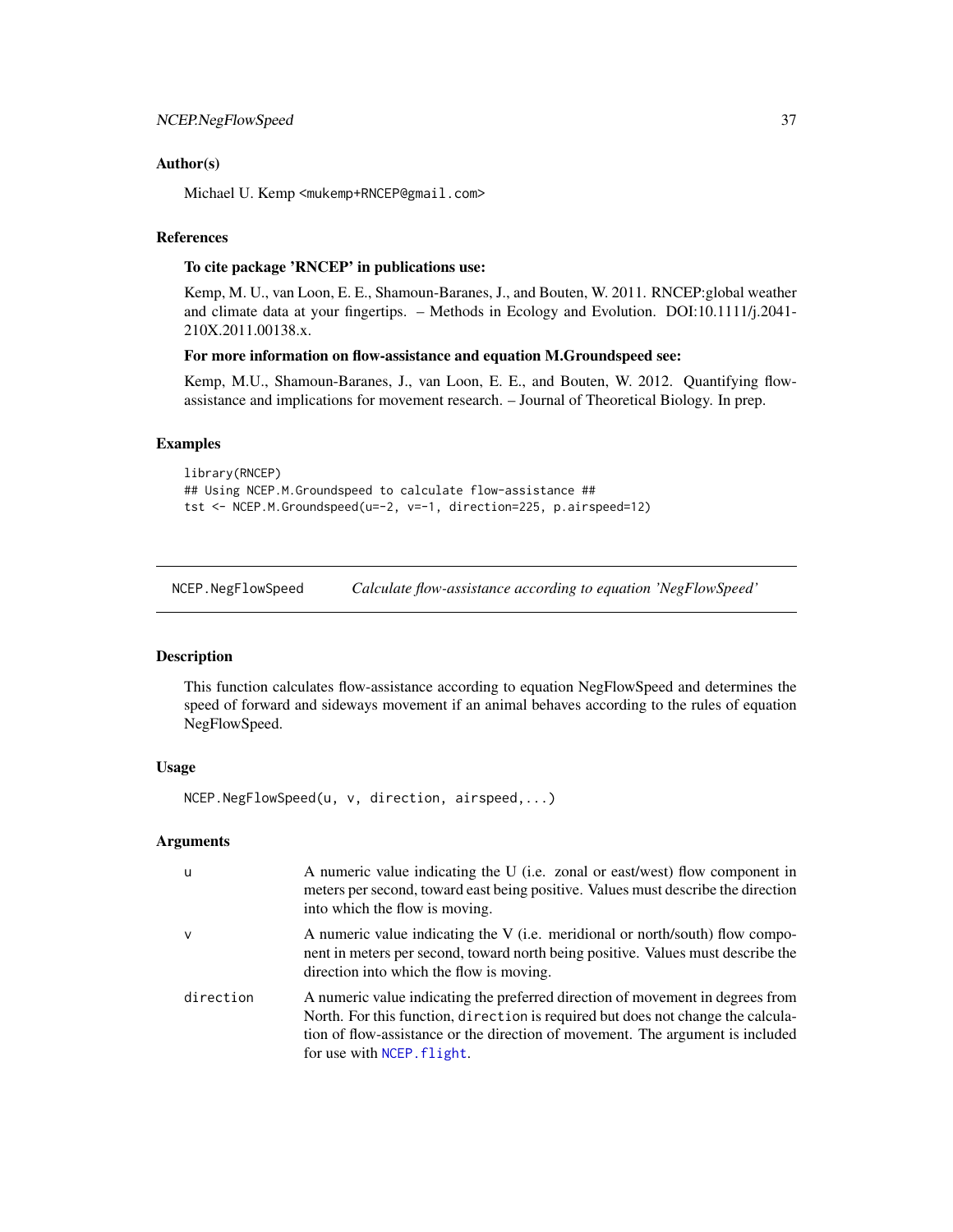| airspeed                | The animal's speed relative to the flow in meters per second. This value does                                      |
|-------------------------|--------------------------------------------------------------------------------------------------------------------|
|                         | not affect the calculation of flow-assistance, but does affect the forward and<br>sideways movement of the animal. |
| $\cdot$ $\cdot$ $\cdot$ | Any extra arguments passed to the flow-assistance equation.                                                        |

# Details

This function calculates flow-assistance and forward and sideways movement according to equation NegFlowSpeed. Equation NegFlowSpeed considers one minus the speed of the flow (e.g. wind speed) as flow-assistance, therefore it can never produce positive flow-assistance values. It assumes that the animal applies its own airspeed in the opposite direction of the flow (e.g. wind direction).

## Value

A data.frame containing flow-assistance ('fa'), the animal's forward speed ('forward.move' which includes the animal's own airspeed), the animal's sideways speed ('side.move' which includes the animal's own airspeed), the component of the flow parallel to preferred direction of movement('tailwind'), the component of the flow perpendicular to the preferred direction of movement ('sidewind'), the animal's speed relative to the flow ('airspeed'), and the animal's speed relative to the fixed Earth ('groundspeed') each in meters per second, presuming u, v, and airspeed were given in meters per second.

# Author(s)

Michael U. Kemp <mukemp+RNCEP@gmail.com>

# References

# To cite package 'RNCEP' in publications use:

Kemp, M. U., van Loon, E. E., Shamoun-Baranes, J., and Bouten, W. 2011. RNCEP:global weather and climate data at your fingertips. – Methods in Ecology and Evolution. DOI:10.1111/j.2041- 210X.2011.00138.x.

# For more information on flow-assistance and equation NegFlowSpeed see:

Kemp, M.U., Shamoun-Baranes, J., van Loon, E. E., and Bouten, W. 2012. Quantifying flowassistance and implications for movement research. – Journal of Theoretical Biology. In prep.

# Examples

```
library(RNCEP)
## Using NCEP.NegFlowSpeed to calculate flow-assistance ##
tst <- NCEP.NegFlowSpeed(u=-2, v=-1, direction=225, airspeed=12)
```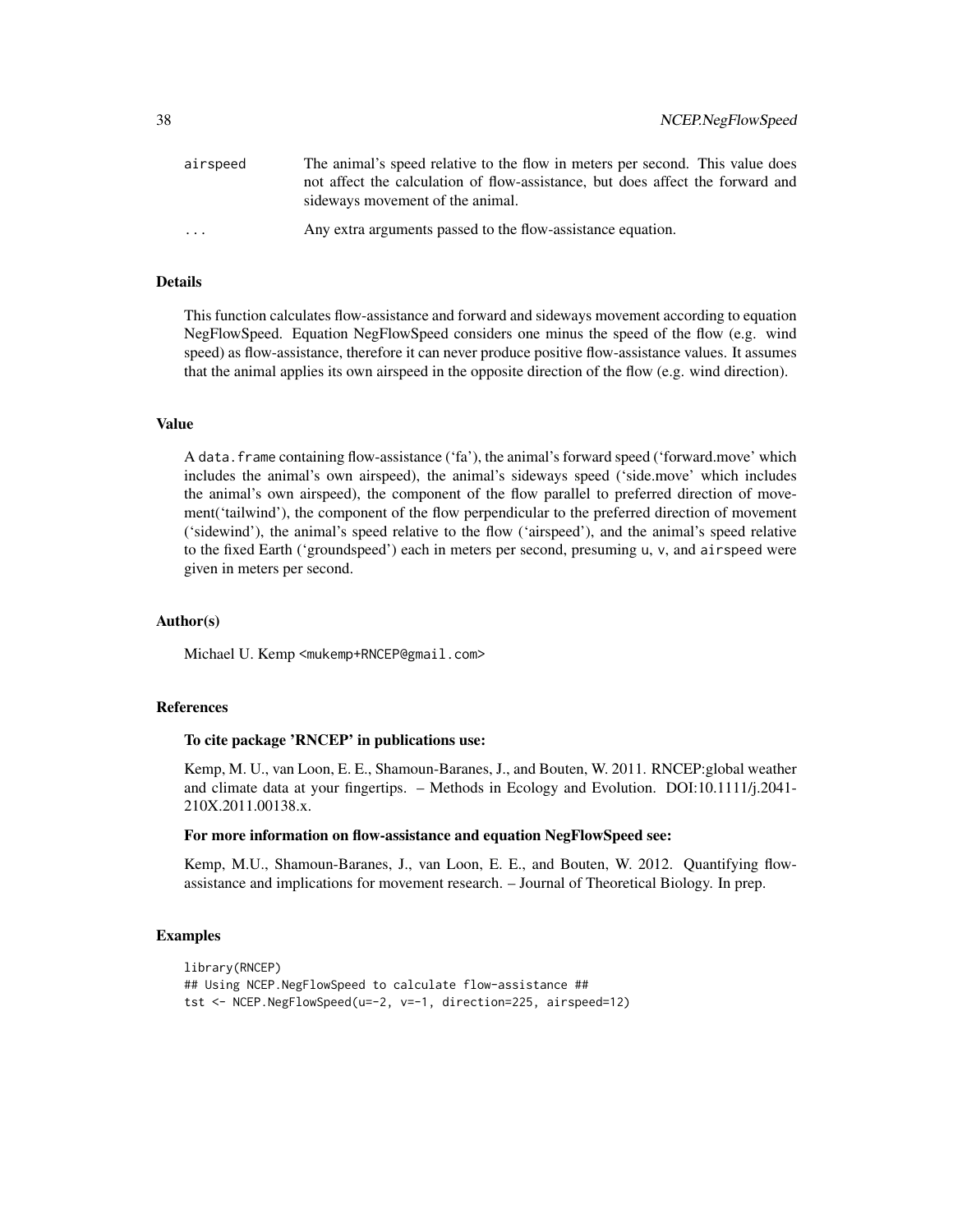<span id="page-38-1"></span><span id="page-38-0"></span>NCEP.PartialSpeed *Calculate flow-assistance according to equation 'PartialSpeed'*

# Description

This function calculates flow-assistance according to equation PartialSpeed and determines the speed of forward and sideways movement if an animal behaves according to the rules of equation PartialSpeed.

# Usage

```
NCEP.PartialSpeed(u, v, direction, airspeed, f=0.5,...)
```
#### Arguments

| <b>u</b>     | A numeric value indicating the U (i.e. zonal or east/west) flow component in<br>meters per second, toward east being positive. Values must describe the direction<br>into which the flow is moving.           |
|--------------|---------------------------------------------------------------------------------------------------------------------------------------------------------------------------------------------------------------|
| $\vee$       | A numeric value indicating the V (i.e. meridional or north/south) flow compo-<br>nent in meters per second, toward north being positive. Values must describe the<br>direction into which the flow is moving. |
| direction    | A numeric value indicating the preferred direction of movement in degrees from<br>North.                                                                                                                      |
| airspeed     | The animal's speed relative to the flow in meters per second.                                                                                                                                                 |
| $\mathbf{f}$ | A numeric value between zero and one describing the proportion of the lateral<br>component of the flow for which the animal will compensate.                                                                  |
|              | Any extra arguments passed to the flow-assistance equation.                                                                                                                                                   |

#### Details

This function calculates flow-assistance and forward and sideways movement according to equation PartialSpeed. Equation PartialSpeed stipulates that the animal compensates for a proportion (specified by f) of the flow lateral to the preferred direction by altering its heading and speed relative to the fixed Earth (i.e. groundspeed). If, with its given airspeed, the animal is incapable of compensating for the specified proportion of the lateral component of the flow, the equation produces no real solution.

Setting f to zero specifies no compensation (cf. link{NCEP.Tailwind}), while setting f to one specifies complete compensation (cf. link{NCEP.Airspeed}.

#### Value

A data.frame containing flow-assistance ('fa'), the animal's forward speed ('forward.move' which includes the animal's own airspeed), the animal's sideways speed ('side.move' which includes the animal's own airspeed), the component of the flow parallel to preferred direction of movement('tailwind'), the component of the flow perpendicular to the preferred direction of movement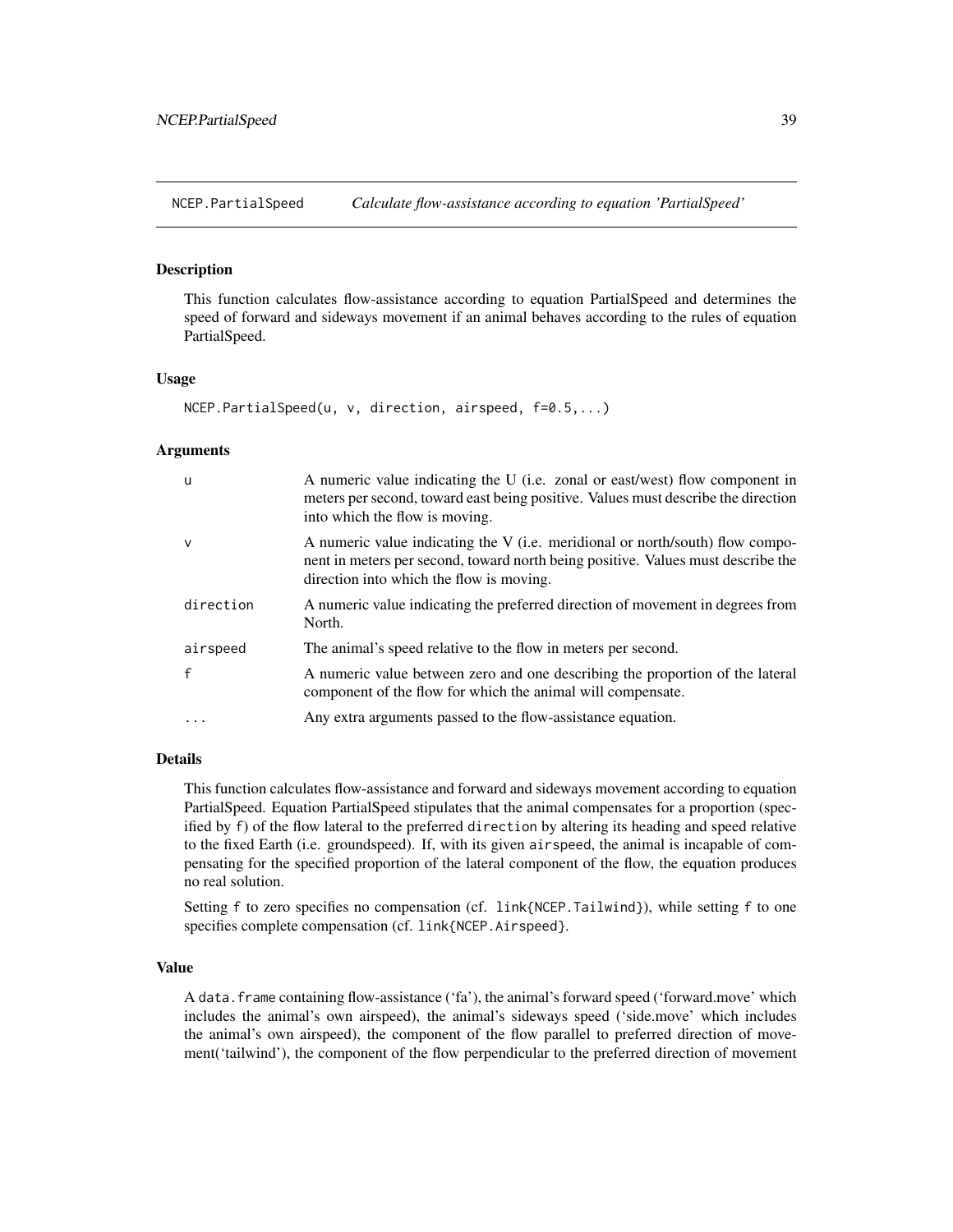('sidewind'), the animal's speed relative to the flow ('airspeed'), and the animal's speed relative to the fixed Earth ('groundspeed') each in meters per second, presuming u, v, and airspeed were given in meters per second.

# Author(s)

Michael U. Kemp <mukemp+RNCEP@gmail.com>

# References

# To cite package 'RNCEP' in publications use:

Kemp, M. U., van Loon, E. E., Shamoun-Baranes, J., and Bouten, W. 2011. RNCEP:global weather and climate data at your fingertips. – Methods in Ecology and Evolution. DOI:10.1111/j.2041- 210X.2011.00138.x.

# For more information on flow-assistance and equation PartialSpeed see:

Kemp, M.U., Shamoun-Baranes, J., van Loon, E. E., and Bouten, W. 2012. Quantifying flowassistance and implications for movement research. – Journal of Theoretical Biology. In prep.

# Examples

```
library(RNCEP)
## Using NCEP.PartialSpeed to calculate flow-assistance ##
tst <- NCEP.PartialSpeed(u=-2, v=-1, direction=225, airspeed=12)
```
NCEP.restrict *Temporally Filters Weather Data*

# Description

This function removes unwanted datetime intervals (i.e. layers) of weather data from the NCEP/NCAR Reanalysis or NCEP/DOE Reanalysis II data array as returned by [NCEP.gather](#page-17-1). The spatial structure of the data is retained.

#### Usage

```
NCEP.restrict(wx.data, years2remove = NULL, months2remove = NULL,
    days2remove = NULL, hours2remove = NULL, other2remove = NULL,
    set2na = TRUE)
```
# Arguments

| wx.data       | A 3-D weather dataset as returned by NCEP, gather                              |
|---------------|--------------------------------------------------------------------------------|
| years2remove  | Numeric. Specifies which years should be removed from the dataset.             |
| months2remove | Numeric. Specifies which months should be removed from the dataset.            |
| days2remove   | Numeric. Specifies which days of the month should be removed from the dataset. |
| hours2remove  | Numeric. Specifies which hours of the day should be removed from the dataset.  |

<span id="page-39-0"></span>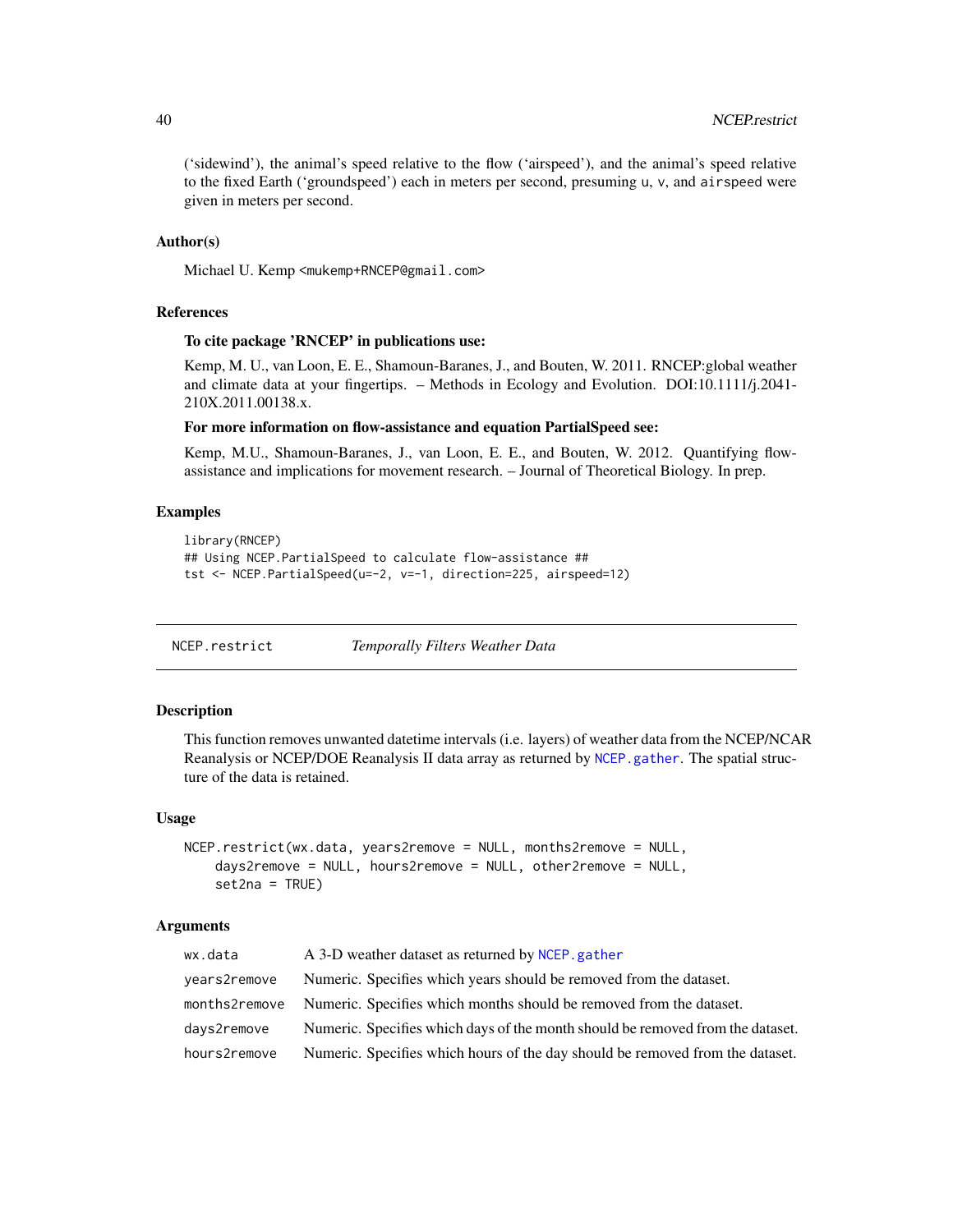<span id="page-40-0"></span>

| other2remove | Character. Specifies any specific combinations of year, month, day, and hour to<br>remove from the dataset.                                                                        |
|--------------|------------------------------------------------------------------------------------------------------------------------------------------------------------------------------------|
| set2na       | Logical. Should the data matching the year, month, day, or hour specified in the<br>function call be set to NA (default) or should they be removed completely from<br>the dataset. |

# Details

other2remove is for specific combinations of year, month, day, and hour and must be given in the format "%Y-%m-%d %H". If [NCEP.aggregate](#page-4-1) has been applied, some datetime components will need to be replaced with "XX" or "XXXX" when specifying other2remove. Use [dimnames](#page-0-0) to determine how to specify an aggregated datetime.

If set2na is anything other than TRUE or FALSE, the function replaces items to be removed with the value of set2na.

# Value

This function returns a three dimensional array (or a 2-D matrix if all but a single timestep is removed) of weather data. The three dimensions are latitude, longitude, and datetime reflected in the dimnames of the output array.

# Author(s)

Michael U. Kemp <mukemp+RNCEP@gmail.com>

# References

Kemp, M. U., van Loon, E. E., Shamoun-Baranes, J., and Bouten, W. 2011. RNCEP:global weather and climate data at your fingertips. – Methods in Ecology and Evolution. DOI:10.1111/j.2041- 210X.2011.00138.x.

# Examples

```
## Not run:
library(RNCEP)
## First query the U component of the wind from the 850mb
## pressure level
uwnd <- NCEP.gather(variable='uwnd', level=850,
    months.minmax=c(5,7), years.minmax=c(2000,2001),
    lat.southnorth=c(50,55), lon.westeast=c(0,5))## Then remove all observations except those made at midnight from
## the first half of either May or July
uwnd.r <- NCEP.restrict(wx.data=uwnd, hours2remove=c(6,12,18),
    days2remove=seq(17,31), months2remove=6, set2na=FALSE)
## Then remove the observation from 1 May 2000 at midnight ##
uwnd.r2 <- NCEP.restrict(wx.data=uwnd.r,
    other2remove="2000-05-01 00", set2na=FALSE)
```
## End(Not run)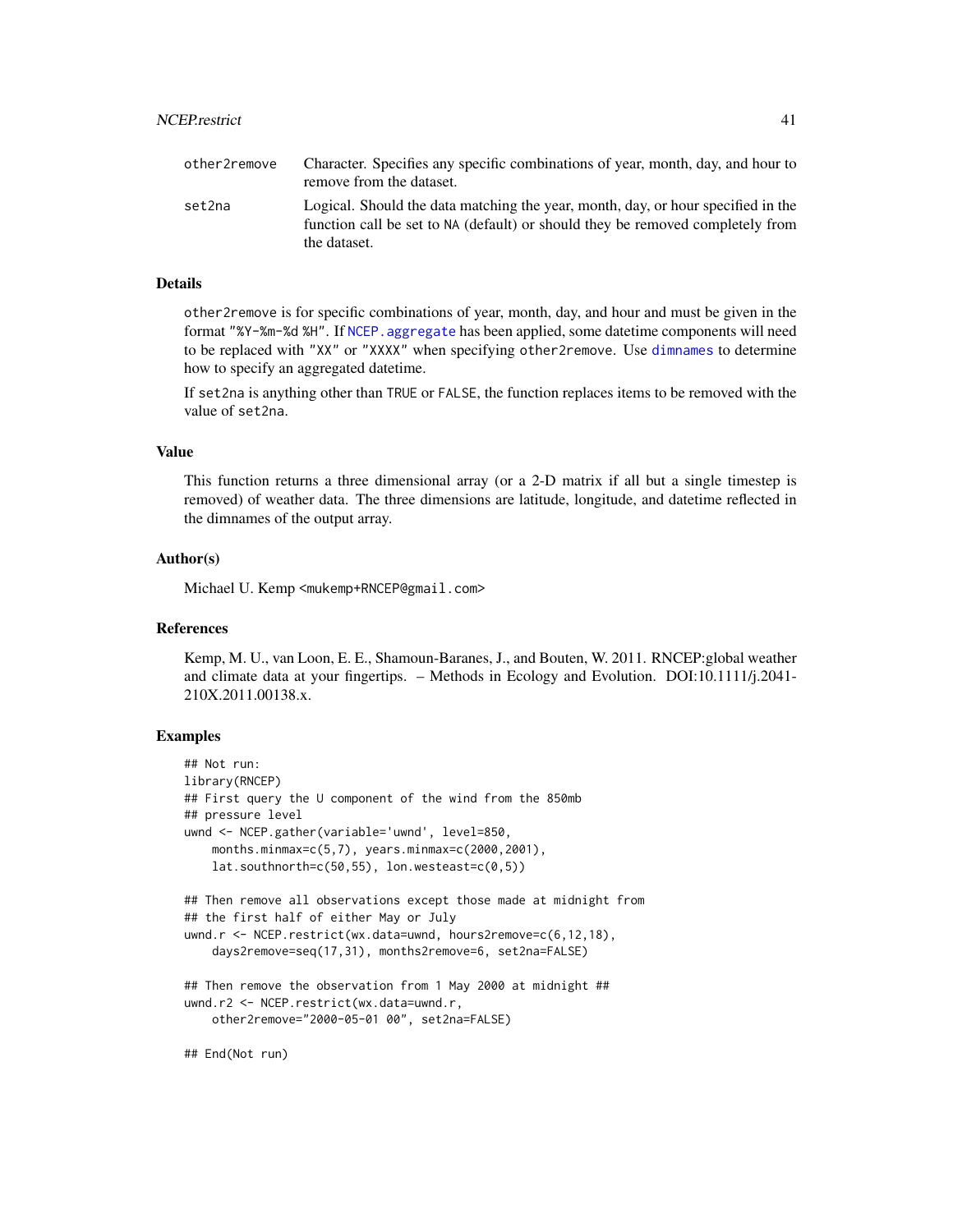<span id="page-41-1"></span><span id="page-41-0"></span>

#### Description

This function calculates flow-assistance according to equation Tailwind and determines the speed of forward and sideways movement if an animal behaves according to the rules of equation Tailwind.

# Usage

NCEP.Tailwind(u, v, direction, airspeed=NA,...)

#### Arguments

| - u       | A numeric value indicating the U (i.e. zonal or east/west) flow component in<br>meters per second, toward east being positive. Values must describe the direction<br>into which the flow is moving.           |
|-----------|---------------------------------------------------------------------------------------------------------------------------------------------------------------------------------------------------------------|
| $\vee$    | A numeric value indicating the V (i.e. meridional or north/south) flow compo-<br>nent in meters per second, toward north being positive. Values must describe the<br>direction into which the flow is moving. |
| direction | A numeric value indicating the preferred direction of movement in degrees from<br>North.                                                                                                                      |
| airspeed  | The animal's speed relative to the flow in meters per second. This value does<br>not affect the calculation of flow-assistance, but does affect the animal's forward<br>and sideways movement.                |
| $\cdots$  | Any extra arguments passed to the flow-assistance equation.                                                                                                                                                   |

# Details

This function calculates flow-assistance and forward and sideways movement according to equation Tailwind. Equation Tailwind considers flow-assistance to be the component of the flow moving parallel to the specified direction, with negative values indicating flows against the specified direction.

# Value

A data.frame containing flow-assistance ('fa'), the animal's forward speed ('forward.move' which includes the animal's own airspeed), the animal's sideways speed ('side.move' which includes the animal's own airspeed), the component of the flow parallel to preferred direction of movement('tailwind'), the component of the flow perpendicular to the preferred direction of movement ('sidewind'), the animal's speed relative to the flow ('airspeed'), and the animal's speed relative to the fixed Earth ('groundspeed') each in meters per second, presuming u, v, and airspeed were given in meters per second.

# Author(s)

Michael U. Kemp <mukemp+RNCEP@gmail.com>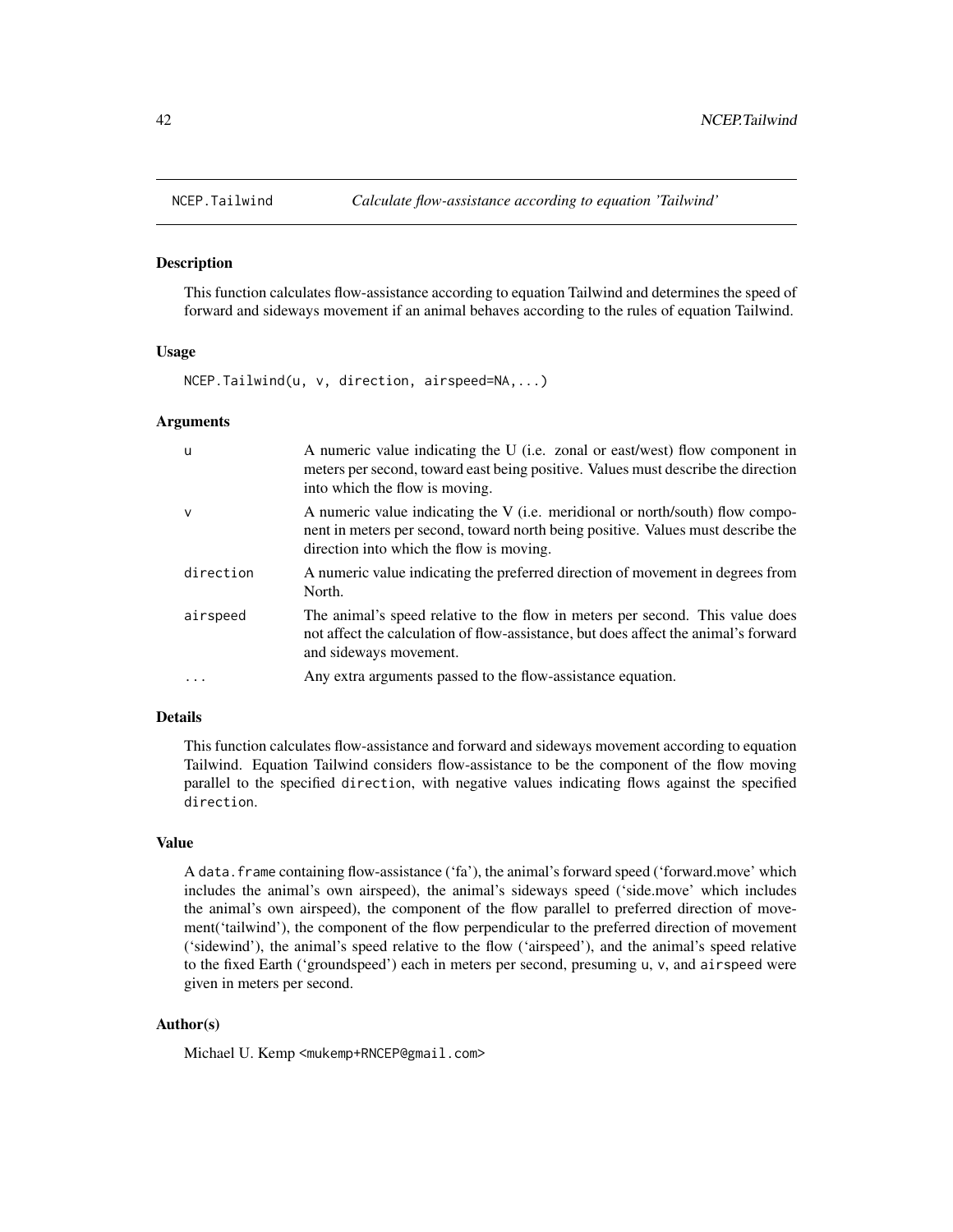# <span id="page-42-0"></span>References

#### To cite package 'RNCEP' in publications use:

Kemp, M. U., van Loon, E. E., Shamoun-Baranes, J., and Bouten, W. 2011. RNCEP:global weather and climate data at your fingertips. – Methods in Ecology and Evolution. DOI:10.1111/j.2041- 210X.2011.00138.x.

# For more information on flow-assistance and equation Tailwind see:

Kemp, M.U., Shamoun-Baranes, J., van Loon, E. E., and Bouten, W. 2012. Quantifying flowassistance and implications for movement research. – Journal of Theoretical Biology. In prep.

#### Examples

```
library(RNCEP)
## Using NCEP.Tailwind to calculate flow-assistance ##
tst <- NCEP.Tailwind(u=-2, v=-1, direction=225, airspeed=12)
```
NCEP.track2kml *Plot a track in Google Earth*

# Description

This function creates a .kml file from a time series of point locations (e.g. as returned by NCEP. flight or measured with a GPS device) that can be viewed as a track in Google Earth.

# Usage

```
NCEP.track2kml(latitude, longitude, datetime, altitude=NULL,
  col.variable=NULL, col.scheme=NULL, point.alpha=255,
  line.color='goldenrod', line.alpha=255, size.variable=NULL,
 point.names=NULL, data.variables=NULL, output.filename='track',
  descriptive.filename=NULL)
```
# Arguments

| latitude     | A numeric vector of latitudes in decimal degrees                                                                                                |
|--------------|-------------------------------------------------------------------------------------------------------------------------------------------------|
| longitude    | A numeric vector of longitudes in decimal degrees                                                                                               |
| datetime     | A character vector of date time increments in the format "%Y-%M-%D %H:%M:%S".                                                                   |
| altitude     | An optional vector of altitudes in meters.                                                                                                      |
| col.variable | An optional numeric vector upon which the color of each point should be based                                                                   |
| col.scheme   | A character description of the color scheme to use in coloring the points. Several<br>options, see Details.                                     |
| point.alpha  | A numeric vector of length one indicating the transparency of all points on a<br>scale from 0 (transparent) to $255$ (opaque)                   |
| line.color   | An character expression (any of colors or hexadecimal notation), or numeric<br>indicating the color of the line connecting the point locations. |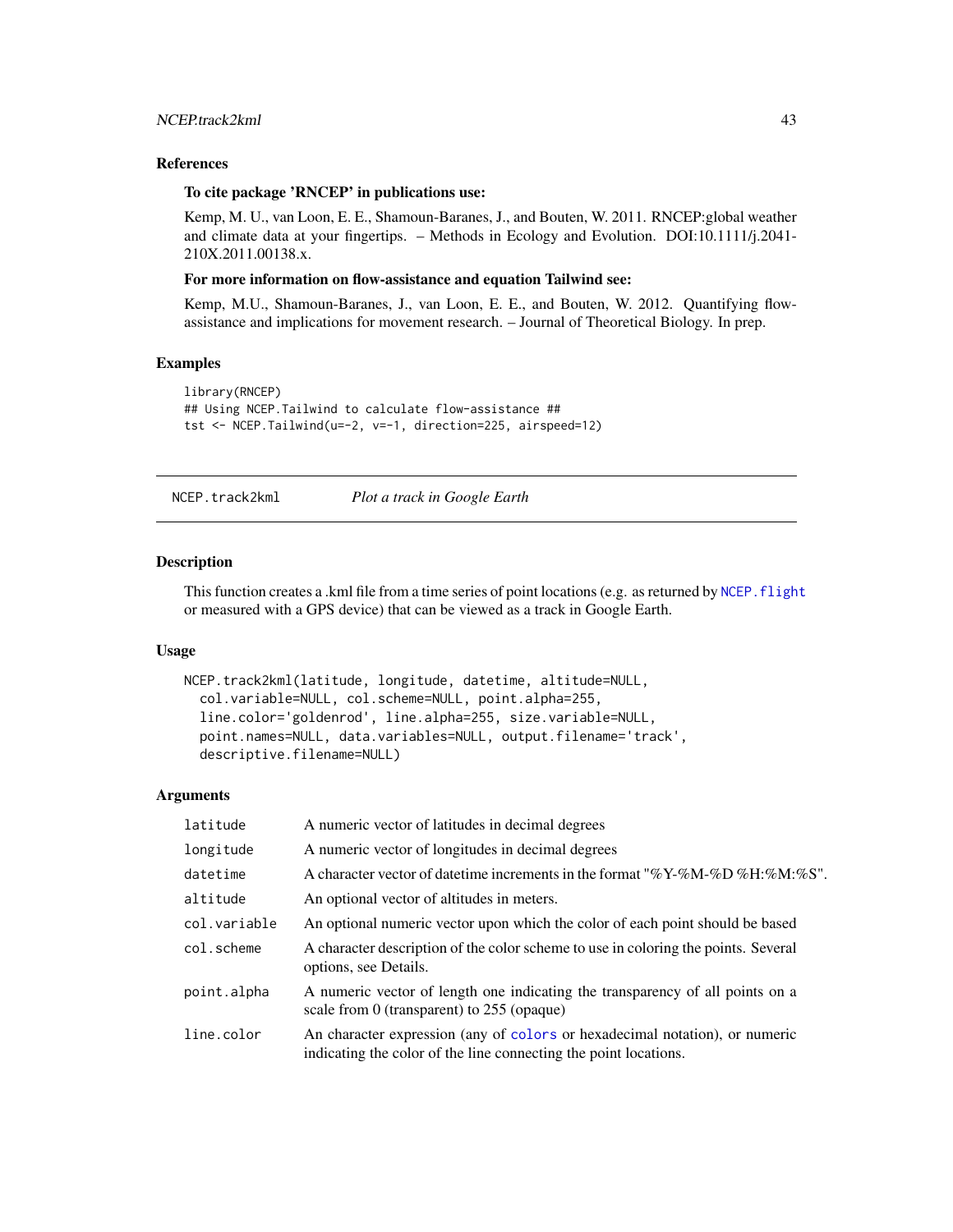<span id="page-43-0"></span>

| line.alpha           | A numeric vector of length one indicating the transparency of the line connect-<br>ing the point locations on a scale from $0$ (transparent) to 255 (opaque) |
|----------------------|--------------------------------------------------------------------------------------------------------------------------------------------------------------|
| size.variable        | An optional numeric vector upon which the size of the points should be based                                                                                 |
| point.names          | An optional character vector of containing names for each point                                                                                              |
|                      | data variables An optional data frame containing any descriptor information for each point.<br>See Details.                                                  |
| output.filename      |                                                                                                                                                              |
|                      | A character expression giving the name of the resulting output file. This should<br>not include the .kml extension.                                          |
| descriptive.filename |                                                                                                                                                              |

The name of the object in the .kml file. Defaults to output. filename.

## Details

There are several options for specifying col.scheme. A single color may be specified for all points (using e.g. 'red', 2, or "#FF0000"), specific colors may be given for each point (e.g. c('red','blue','green',etc.) or codec('#FF0000','#0000FF','#00FF00', etc.)), or the function can automatically assign colors, according to the values in clo.variable, if col. scheme is any color palette in [display.brewer.all](#page-0-0) or one of the recognizezd R color palettes (i.e. 'rainbow', 'heat.colors', 'terrain.colors', 'topo.colors', 'cm.colors', or 'bpy.colors'). An alpha value (0-255) may be supplied to point.alpha to adjust transparencies.

In the output .kml file, each point along the track contains a table of values. By default, this table contains the latitude, longitude, and datetime. Variables contained in the data. frame described in data.variables will also be included in this table.

The altitude associated with each point, i.e. those passed to the altitude argument, should be supplied in meters. For an example of how to assign general altitudes from pressure levels, see the Examples below.

Depending on col. scheme, this function may require **RColorBrewer** or sp.

# Value

This function returns no data. It creates a .kml file in the current working directory.

# Author(s)

Michael U. Kemp << mukemp+RNCEP@gmail.com>>

#### References

# To cite package 'RNCEP' in publications use:

Kemp, M. U., van Loon, E. E., Shamoun-Baranes, J., and Bouten, W. 2011. RNCEP:global weather and climate data at your fingertips. – Methods in Ecology and Evolution. DOI:10.1111/j.2041- 210X.2011.00138.x.

# See Also

[NCEP.flight](#page-12-1)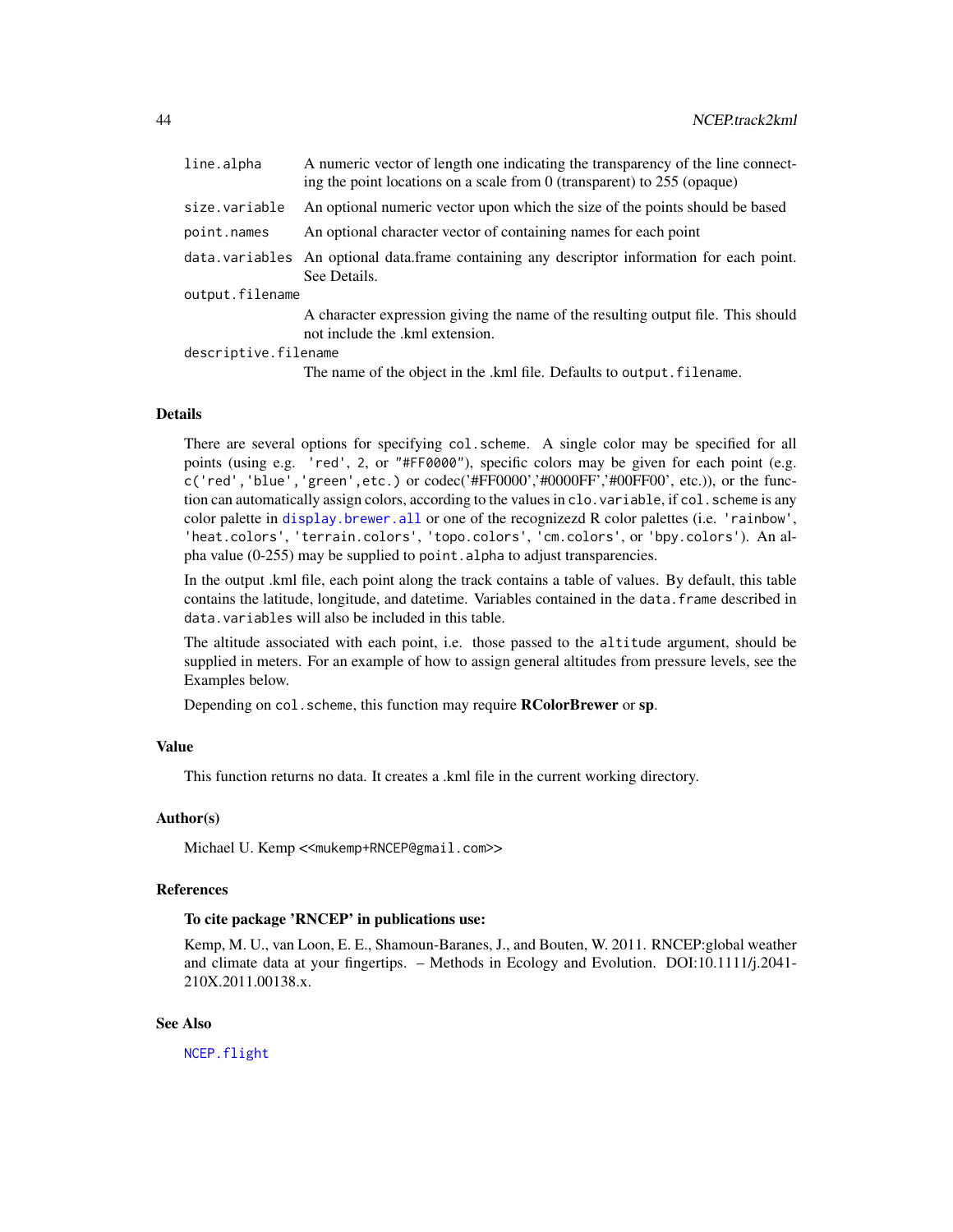# <span id="page-44-0"></span>NCEP.uv.revert 45

# Examples

```
## Not run:
## Load the gull dataset ##
data(gull)
## Create a subset of the full dataset ##
g \leftarrow \text{gull}[1:100, ]## Create a .kml file from a portion of the GPS track ##
NCEP.track2kml(latitude=g$latitude, longitude=g$longitude,
    datetime=as.character(g$datetime), altitude=g$altitude,
    col.variable=g$altitude, col.scheme='heat.colors',
    point.alpha=255, line.color='goldenrod', line.alpha=255,
size.variable=NULL, point.names=NULL,
    data.variables=data.frame(g$altitude),
output.filename='track', descriptive.filename=NULL)
```
## End(Not run)

NCEP.uv.revert *Reverts speed and direction to U and V components.*

# Description

This function calculates U (i.e. zonal or east/west) and V (i.e. meridional or north/south) components from a specified speed and direction.

#### Usage

NCEP.uv.revert(spd, dir, radians=FALSE)

# **Arguments**

| spd     | A numeric value indicating speed.                                                             |
|---------|-----------------------------------------------------------------------------------------------|
| dir     | A numeric value indicating direction in degrees from north or radians if radians<br>is TRUE.  |
| radians | A logical indicating whether dir is given in degrees from north (FALSE) or<br>radians (TRUE). |

# Details

This function calculates U (i.e. zonal or east/west) and V (i.e. meridional or north/south) components from a specified speed and direction. U and V components describe the direction into which movement occurs with east and north being positive, respectively. If directions are given in radians, radians must be set to TRUE.

# Value

A data.frame containing U and V components given in the same units as speed.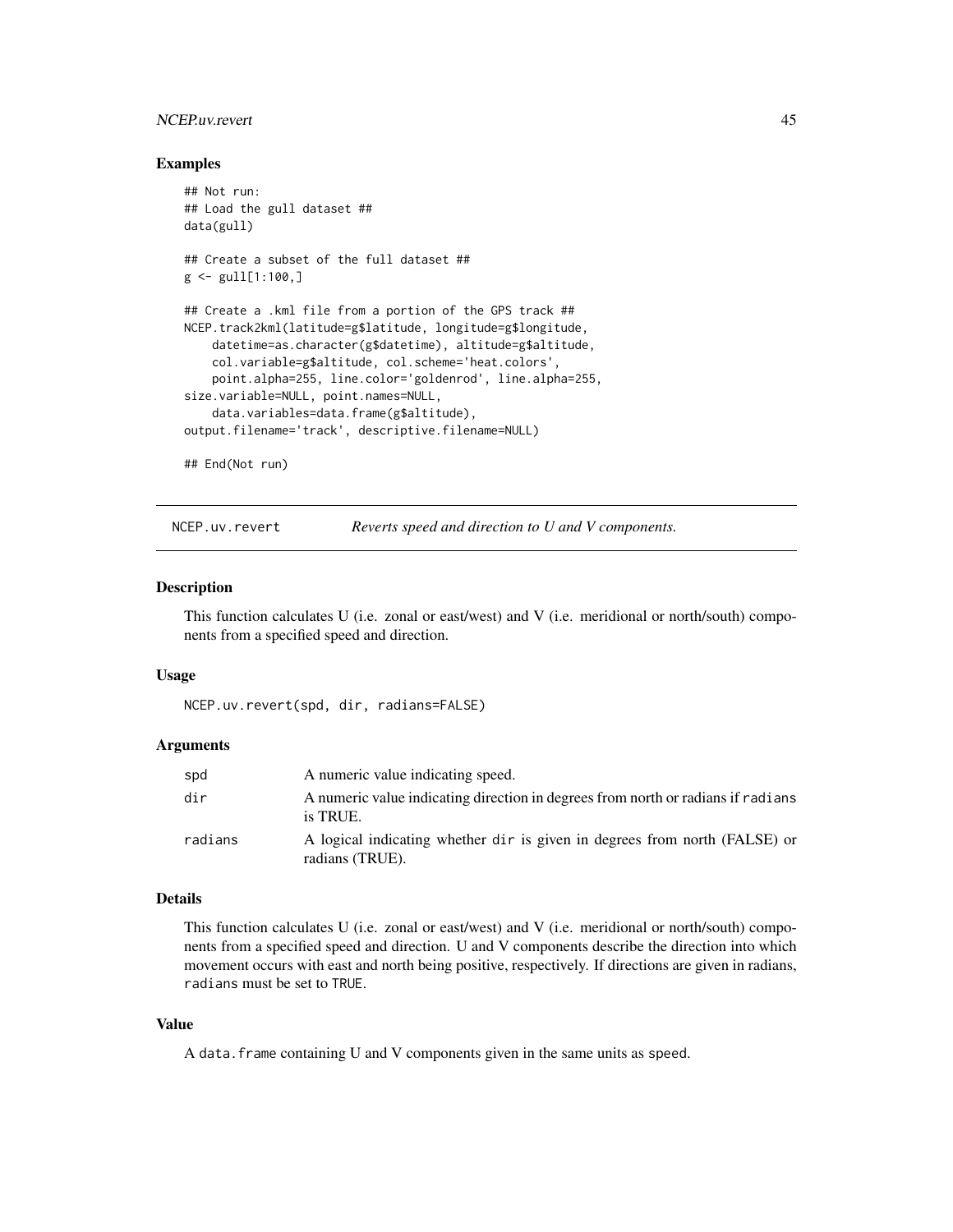# Author(s)

Michael U. Kemp <mukemp+RNCEP@gmail.com>

# References

# To cite package 'RNCEP' in publications use:

Kemp, M. U., van Loon, E. E., Shamoun-Baranes, J., and Bouten, W. 2011. RNCEP:global weather and climate data at your fingertips. – Methods in Ecology and Evolution. DOI:10.1111/j.2041- 210X.2011.00138.x.

# Examples

```
library(RNCEP)
## Using NCEP.uv.revert ##
NCEP.uv.revert(spd=12, dir=225, radians=FALSE)
```
# NCEP.vis.area *Visualize Weather Data on a Map*

# Description

This function creates a filled contour map from weather data. It visualizes data from a single layer (i.e. timestep) of a data array as returned by [NCEP.gather](#page-17-1) or a single aggregated layer as returned by [NCEP.aggregate](#page-4-1)

# Usage

```
NCEP.vis.area(wx.data, layer=1, show.pts=TRUE, draw.contours=TRUE,
   cols=heat.colors(64), transparency=.5, axis.args=NULL, map.args=NULL,
    grid.args=NULL, title.args=NULL, interp.loess.args=NULL,
    image.plot.args=NULL, contour.args=NULL, points.args=NULL)
```
# Arguments

| wx.data       | A 3-D array of weather data as returned by NCEP, gather or NCEP, aggregate                                                                                                           |
|---------------|--------------------------------------------------------------------------------------------------------------------------------------------------------------------------------------|
| layer         | Either a numerical indication of the layer (default is the first layer) or a character<br>expression of the date time of a particular layer.                                         |
| show.pts      | Logical. Should the points at which data were obtained be plotted?                                                                                                                   |
| draw.contours | Logical. Should the map include contour lines?                                                                                                                                       |
| cols          | A vector of colors such as that generated by rainbow, heat.colors, topo.colors,<br>terrain, colors, or similar functions indicating the colors of the filled contours<br>on the map. |
| transparency  | A numeric value between 0 and 1 indicating the transparency of the filled con-<br>tours on the map.                                                                                  |

<span id="page-45-0"></span>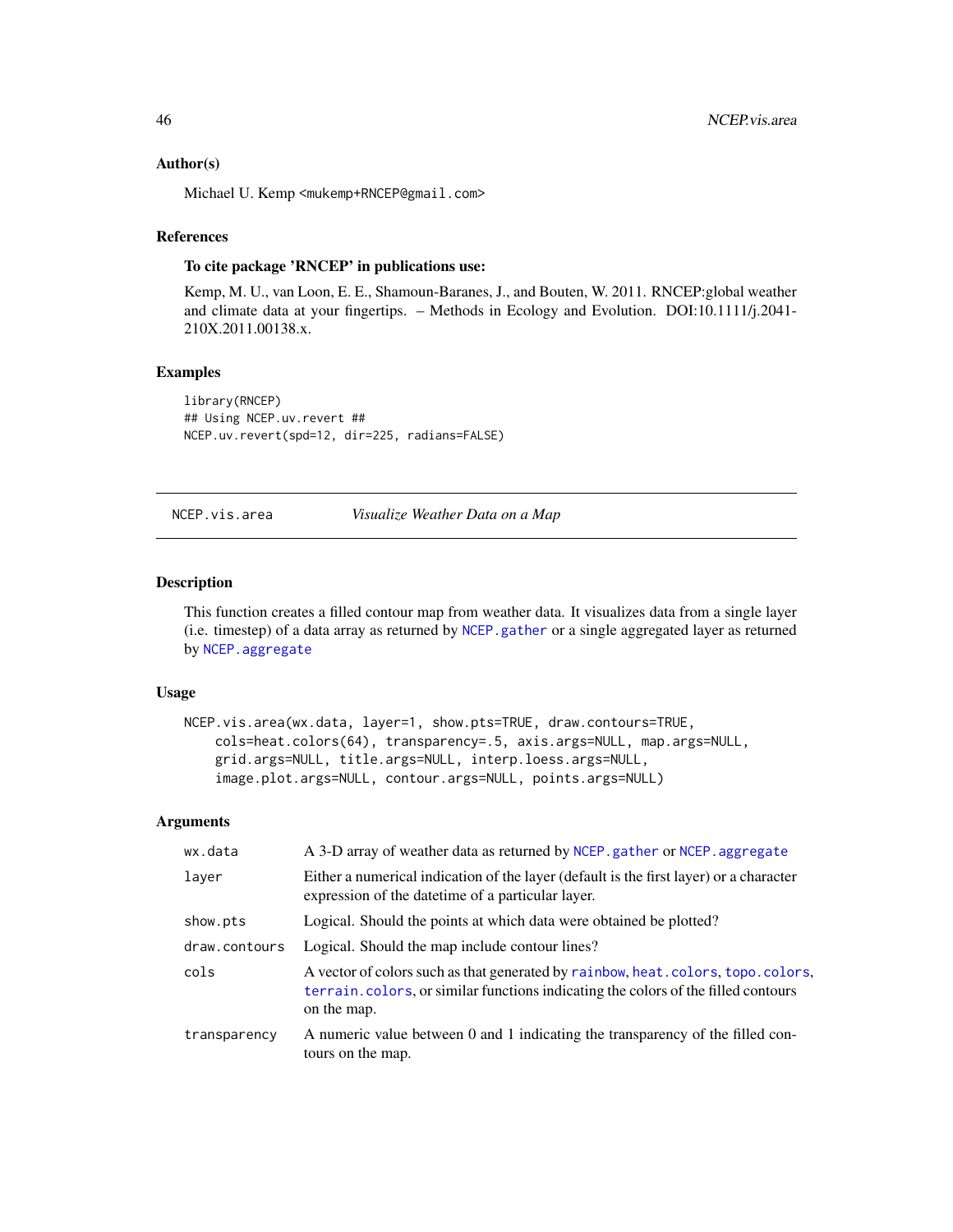<span id="page-46-0"></span>

| axis.args         | A list of arguments controlling the drawing of axes. See axis for acceptable<br>arguments and the examples below for a demonstration.                                                                                       |
|-------------------|-----------------------------------------------------------------------------------------------------------------------------------------------------------------------------------------------------------------------------|
| map.args          | A list of arguments controlling the drawing of the map. See map for acceptable<br>arguments and the examples below for a demonstration.                                                                                     |
| grid.args         | A list of arguments controlling the drawing of the lat/long grid lines. See abline<br>for acceptable arguments and the examples below for a demonstration.                                                                  |
| title.args        | A list of arguments controlling the how titles and axis lables are written. See<br>title for acceptable arguments and the examples below for a demonstration.                                                               |
| interp.loess.args |                                                                                                                                                                                                                             |
|                   | A list of arguments controlling the interpolation between grid points. See interp. loess<br>for acceptable arguments and the examples below for a demonstration.                                                            |
| image.plot.args   |                                                                                                                                                                                                                             |
|                   | A list of arguments controlling the plotting of the filled contour surface, the<br>color-bar legend, and the legend axis and labels. See image plot for acceptable<br>arguments and the examples below for a demonstration. |
| contour.args      | A list of arguments controlling the drawing of contour lines. See contour for<br>acceptable arguments and the examples below for a demonstration.                                                                           |
| points.args       | A list of arguments controlling the plotting of grid points. See points for ac-<br>ceptable arguments and the examples below for a demonstration.                                                                           |

# Details

If the specification of layer is not numeric, it must specify a layer by a character expression of its datetime using the format "%Y-%m-%d %H". Leading zeros in the month, day, and hour components must be given (e.g. "2006-01-01 06")

If the data array has been aggregated in some way, the datetime dimension may no longer contain information on one or more temporal component: year, month, day, or hour. In this case, replace missing datetime componets with "XX" or "XXXX" (e.g. "XXXX-01-XX XX") when specifying a layer by a character expression of its datetime. Use [dimnames](#page-0-0) to see the datetime dimension labels.

If the geographical area to be plotted contains no landmass, the plot will exhibit a small unfilled border.

Most of the components of a plot produced by this function can be controlled by supplying a list of arguments to the embedded function that produces the particular component of the plot. For example, the text and size of the plot's title can be controlled by specifying a list of acceptable arguments to title.args. Similarly, the axes, map, and grid lines are controlled by specifying a list of acceptable arguements to axis.args, map.args, and grid.args, respectively. Through the argument image.plot.args the user can control the plotting of the filled contour surface, the color-bar legend, and the color-bar's title and axis labels. A list of arguments passed to interp.loess.args controls the interpolation of the filled-contour surface. See the examples below for a demonstration of how to apply these different arguments.

# Value

A plot is produced. No data are returned.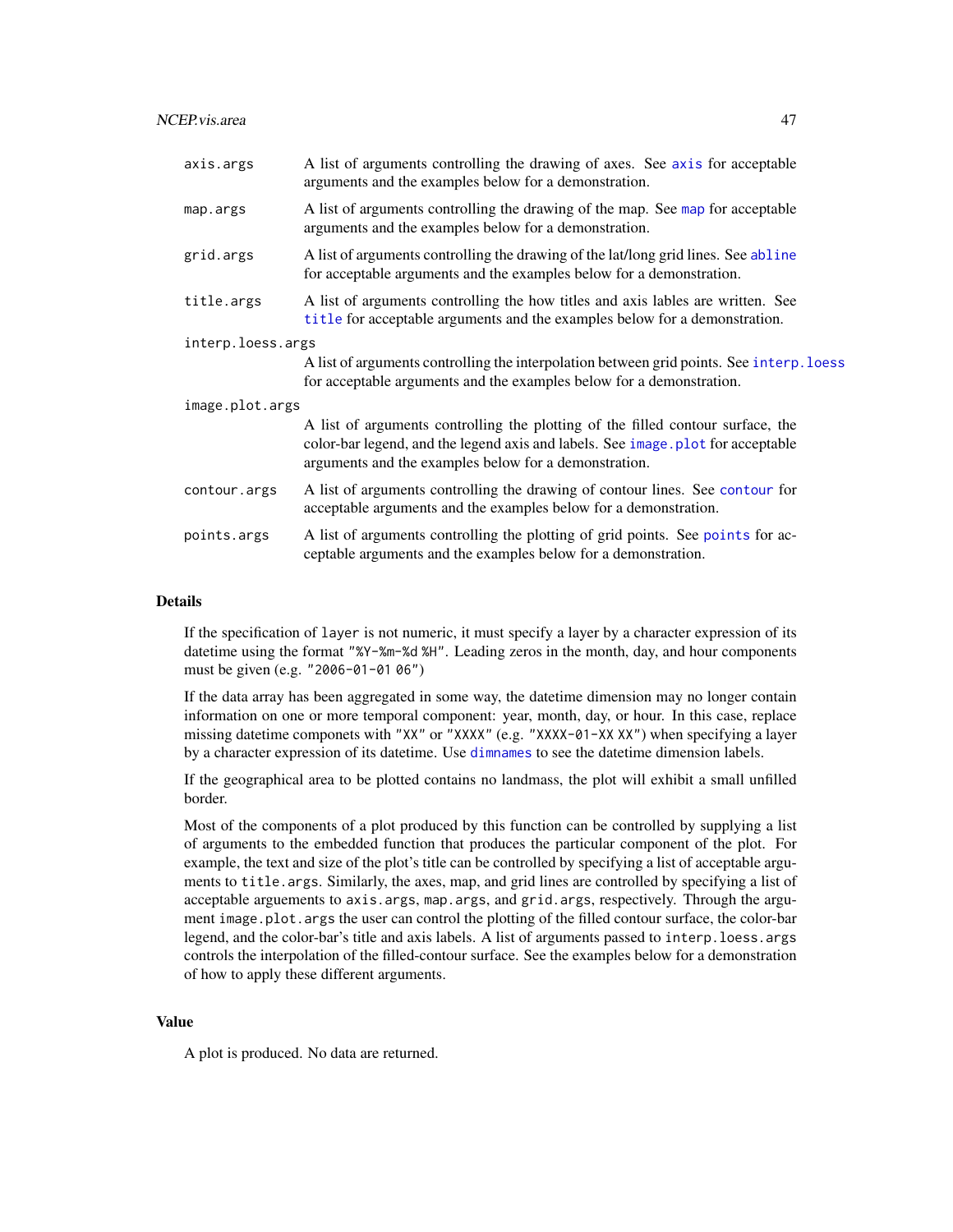#### Author(s)

Michael U. Kemp <mukemp+RNCEP@gmail.com>

# References

# To cite package 'RNCEP' in publications use:

Kemp, M. U., van Loon, E. E., Shamoun-Baranes, J., and Bouten, W. 2011. RNCEP:global weather and climate data at your fingertips. – Methods in Ecology and Evolution. DOI:10.1111/j.2041- 210X.2011.00138.x.

#### Examples

```
## Not run:
library(RNCEP)
## Retrieve data for a specified spatial and temporal extent ##
wx.extent <- NCEP.gather(variable = "air", level=850,
    months.minmax = 11, years.minmax = 2000,
    lat.southnorth = c(50, 60), lon.westeast = c(0, 10),
    reanalysis2 = FALSE, return.units = TRUE)
## Visualize the first layer (i.e. first timestep) of the
## variable on a map
## Note how to specify the plot's title
## Note also the adjustment of the Kernal span argument for
## interpolation using interp.loess.args
NCEP.vis.area(wx.data=wx.extent, layer=1, show.pts=TRUE, draw.contours=TRUE,
    cols=heat.colors(64), transparency=.6, title.args=list(main="Example"),
    interp.loess.args=list(span=.75))
## Now visualize a particular layer by specifying its datetime ##
NCEP.vis.area(wx.data=wx.extent, layer='2000-11-01 18', show.pts=TRUE,
    draw.contours=TRUE, cols=terrain.colors(64), transparency=.6,
    title.args=list(main="Example: select layer by datetime"),
    interp.loess.args=list(span=0.5))
## Now produce the same graph as above ##
## This time, label the color-bar legend ##
NCEP.vis.area(wx.data=wx.extent, layer='2000-11-01 18', show.pts=TRUE,
    draw.contours=TRUE, cols=terrain.colors(64), transparency=.6,
    title.args=list(main="Example: select layer by datetime"),
    interp.loess.args=list(span=0.5),
    image.plot.args=list(legend.args=list(text='Kelvin', cex=1.15, padj=-1, adj=-.25)))
## Now produce the same graph as above ##
## This time, explicitly specify the size and location
## of the color-bar legend using the smallplot argument
## in the list of image.plot.args ##
NCEP.vis.area(wx.data=wx.extent, layer='2000-11-01 18', show.pts=TRUE,
    draw.contours=TRUE, cols=terrain.colors(64), transparency=.6,
    title.args=list(main="Example: select layer by datetime"),
    interp.loess.args=list(span=0.5),
```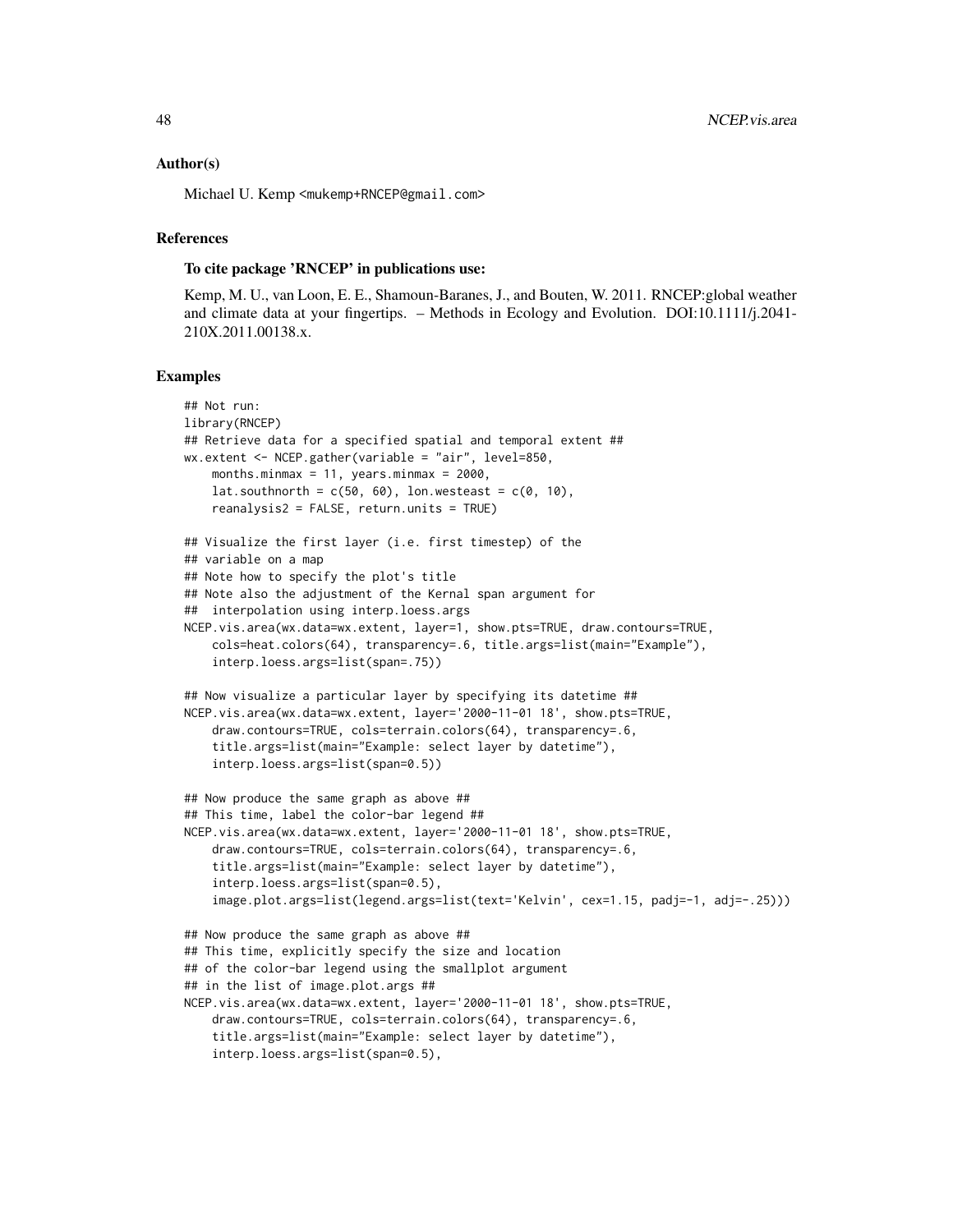```
image.plot.args=list(legend.args=list(text='Kelvin', cex=1.15, padj=-1, adj=-.25),
        smallplot=c(0.8475, 0.875, 0.20, 0.8)))
###########################################################
## This function can also show a layer after aggregation ##
###########################################################
## Calculate the average hourly temperature from the data
## obtained above ##
wx.ag <- NCEP.aggregate(wx.data=wx.extent, YEARS=FALSE, MONTHS=FALSE,
   HOURS=TRUE, DAYS=FALSE, fxn='mean')
## Now plot the mean temperature at midnight ##
## Note the adjustment of axis labels
## Note also the adjustment of the point type
NCEP.vis.area(wx=wx.ag, layer=1, interp.loess.args=list(span=0.5),
    title.args=list(main='Example: aggregated layer', xlab='Long [degrees]',
   ylab='Lat [degrees]'), points.args=list(pch=19))
## Now produce the same plot as above ##
## This time, change the font size used in the
## contour labels ##
NCEP.vis.area(wx=wx.ag, layer=1, interp.loess.args=list(span=0.5),
    title.args=list(main='Example: aggregated layer', xlab='Long [degrees]',
    ylab='Lat [degrees]'), points.args=list(pch=19),
    contour.args=list(labcex=.6))
## Notice how you can plot an aggregated layer by specifying
## it explicitly ##
NCEP.vis.area(wx=wx.ag, layer="XXXX-XX-XX 18", interp.loess.args=list(span=0.5),
    title.args=list(main='Example: aggregated layer', xlab='Long [degrees]',
    ylab='Lat [degrees]'), points.args=list(pch=19),
    contour.args=list(labcex=.6))
## End(Not run)
```
NCEP.vis.points *Visualize Weather Data Interpolated to a Point on a Map*

#### Description

This function creates a map with points. The color of the points indicates the value of some variable at that point. These values can e.g. be obtained by applying the function NCEP. interp.

#### Usage

```
NCEP.vis.points(wx, lats, lons, cols=heat.colors(64),
    transparency=.5, connect=TRUE, axis.args=NULL,
    points.args=NULL, map.args=NULL, grid.args=NULL,
    title.args=NULL, image.plot.args=NULL, lines.args=NULL)
```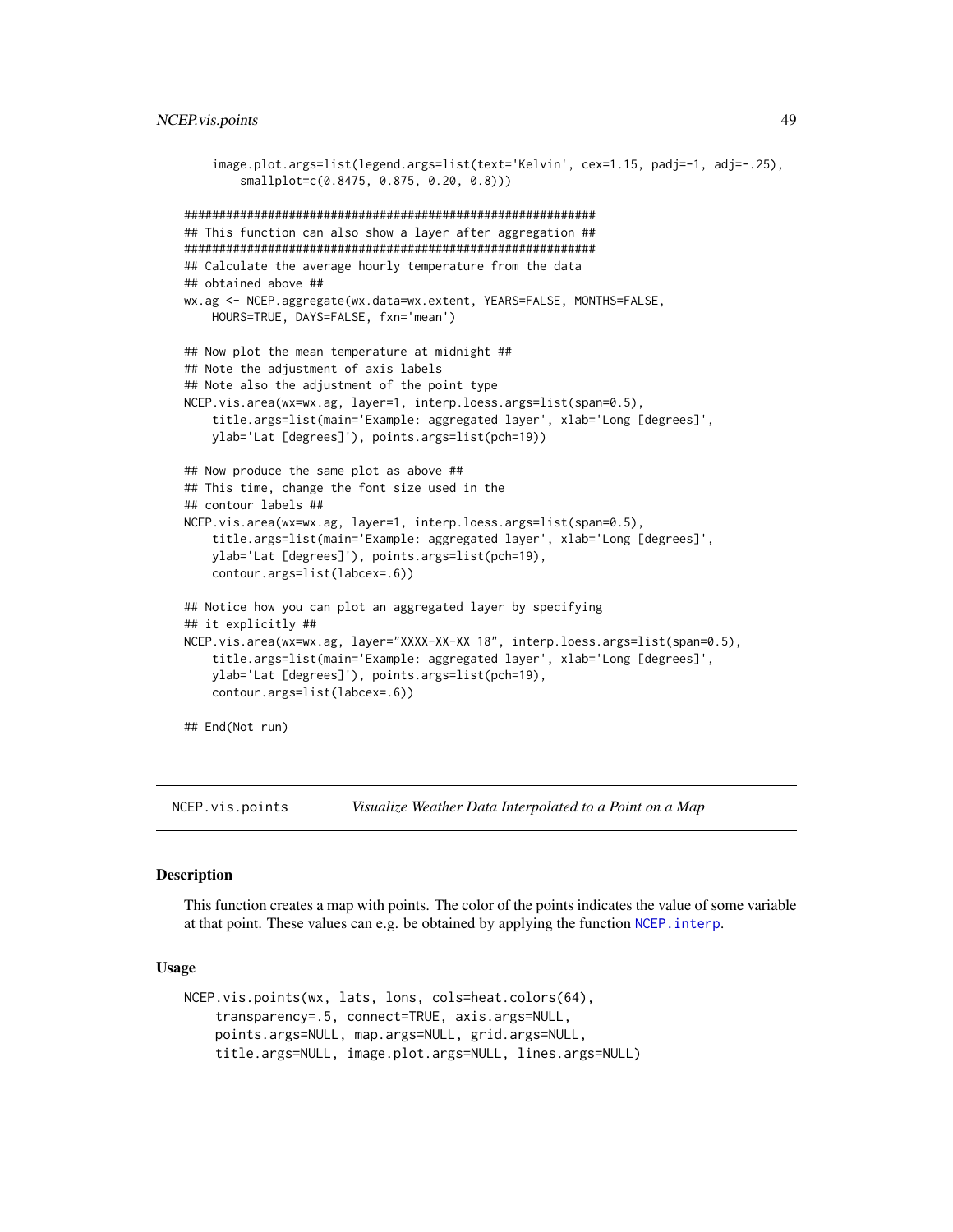# <span id="page-49-0"></span>Arguments

| WX              | A vector of weather data as returned by NCEP. interp                                                                                                                                           |
|-----------------|------------------------------------------------------------------------------------------------------------------------------------------------------------------------------------------------|
| lats            | A vector of latitudes in decimal degrees indicating the locations of the points                                                                                                                |
| lons            | A vector of longitudes in decimal degrees indicating the locations of the points                                                                                                               |
| cols            | A vector of colors such as that generated by rainbow, heat.colors, topo.colors,<br>terrain.colors, or similar functions                                                                        |
| transparency    | A numeric value between 0 and 1 indicating the transparency of the filled points<br>on the map.                                                                                                |
| connect         | Logical. Should a line be drawn connecting the points?                                                                                                                                         |
| axis.args       | A list of arguments controlling the drawing of axes. See axis for acceptable<br>arguments and the examples below for a demonstration.                                                          |
| points.args     | A list of arguments controlling the drawing of points. See points for acceptable<br>arguments and the examples below for a demonstration.                                                      |
| map.args        | A list of arguments controlling the drawing of the map. See map for acceptable<br>arguments and the examples below for a demonstration.                                                        |
| grid.args       | A list of arguments controlling the drawing of the lat/long grid lines. See abline<br>for acceptable arguments and the examples below for a demonstration.                                     |
| title.args      | A list of arguments controlling the how titles and axis lables are written. See<br>title for acceptable arguments and the examples below for a demonstration.                                  |
| image.plot.args |                                                                                                                                                                                                |
|                 | A list of arguments controlling the plotting of the color-bar legend and the legend<br>axis and labels. See image plot for acceptable arguments and the examples<br>below for a demonstration. |
| lines.args      | A list of arguments controlling the drawing of the line connecting the points. See<br>lines for acceptable arguments and the examples below for a demonstration.                               |

# Details

Most of the components of a plot produced by this function can be controlled by supplying a list of arguments to the embedded function that produces the particular component of the plot. For example, the text and size of the plot's title can be controlled by specifying a list of acceptable arguments to title.args. Similarly, the axes, map, and grid lines are controlled by specifying a list of acceptable arguements to axis.args, map.args, and grid.args, respectively. Through the argument image.plot.args the user can control the plotting of the color-bar legend and the color-bar's title and axis labels. See the examples below for a demonstration of how to apply these different arguments.

# Value

A plot is produced. No data are returned.

# Author(s)

Michael U. Kemp <mukemp+RNCEP@gmail.com>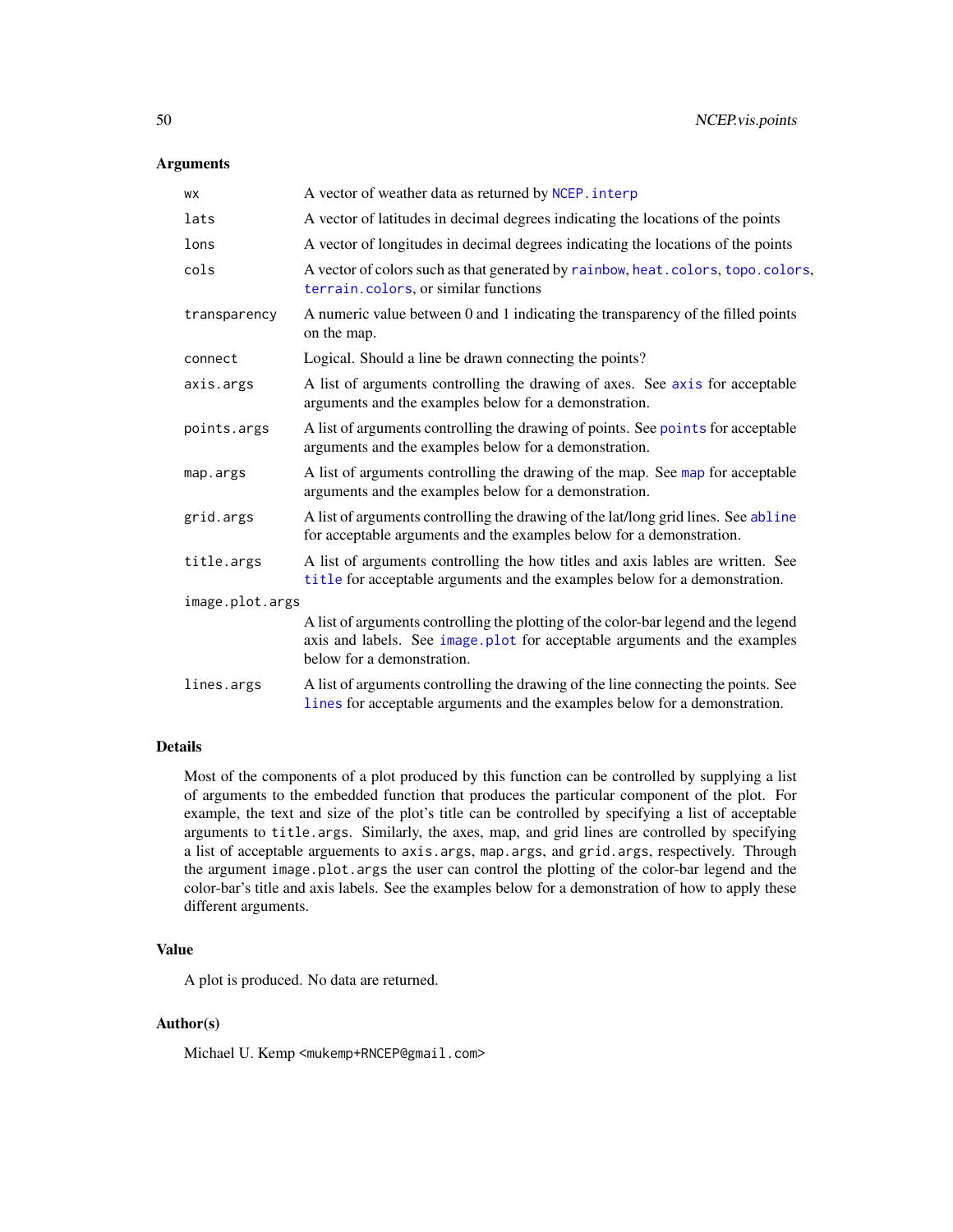# NCEP. vis. points 51

# References

# To cite package 'RNCEP' in publications use:

Kemp, M. U., van Loon, E. E., Shamoun-Baranes, J., and Bouten, W. 2011. RNCEP:global weather and climate data at your fingertips. – Methods in Ecology and Evolution. DOI:10.1111/j.2041- 210X.2011.00138.x.

#### Examples

```
## Not run:
library(RNCEP)
## In this example, we use datetime and locational data
## obtained from a GPS device attached to a lesser
## black-backed gull.
data(gull, package='RNCEP')
## First, visualize the entire track representing altitude
## with the point colors ##
## Note the specification of the title
## Also, note the specification of the legend label
## and adjustment of its placement
NCEP.vis.points(wx=gull$altitude, lats=gull$latitude,
    lons=gull$longitude, cols=topo.colors(64),
    title.args=list(main='Lesser black-backed gull'),
    image.plot.args=list(legend.args=list(text='Altitude',
    adj=-1, cex=1.25)))
## Take a subset of the data based on the datetime of
## the measurement ##
ss <- subset(gull, format(gull$datetime, "%Y-%m-%d %H:%M:%S") >=
    "2008-09-19 16:00:00" & format(gull$datetime,
    "%Y-%m-%d %H:%M:%S") <= "2008-09-19 19:30:00")
```

```
## Now collect cloud cover, temperature, and wind
## information for each point in the subset ##
cloud <- NCEP.interp(variable='tcdc.eatm', level='gaussian',
    lat=ss$latitude, lon=ss$longitude, dt=ss$datetime,
    reanalysis2=TRUE, keep.unpacking.info=TRUE)
temp <- NCEP.interp(variable='air.sig995', level='surface',
    lat=ss$latitude, lon=ss$longitude, dt=ss$datetime,
    reanalysis2=FALSE, keep.unpacking.info=TRUE)
uwind <- NCEP.interp(variable='uwnd', level=925,
   lat=ss$latitude, lon=ss$longitude, dt=ss$datetime,
    reanalysis2=TRUE, keep.unpacking.info=TRUE)
vwind <- NCEP.interp(variable='vwnd', level=925,
    lat=ss$latitude, lon=ss$longitude, dt=ss$datetime,
    reanalysis2=TRUE, keep.unpacking.info=TRUE)
```

```
## Now visualize the subset of the GPS track using color
## to indicate the cloud cover ##
## Note the adjustment to the color of the basemap
```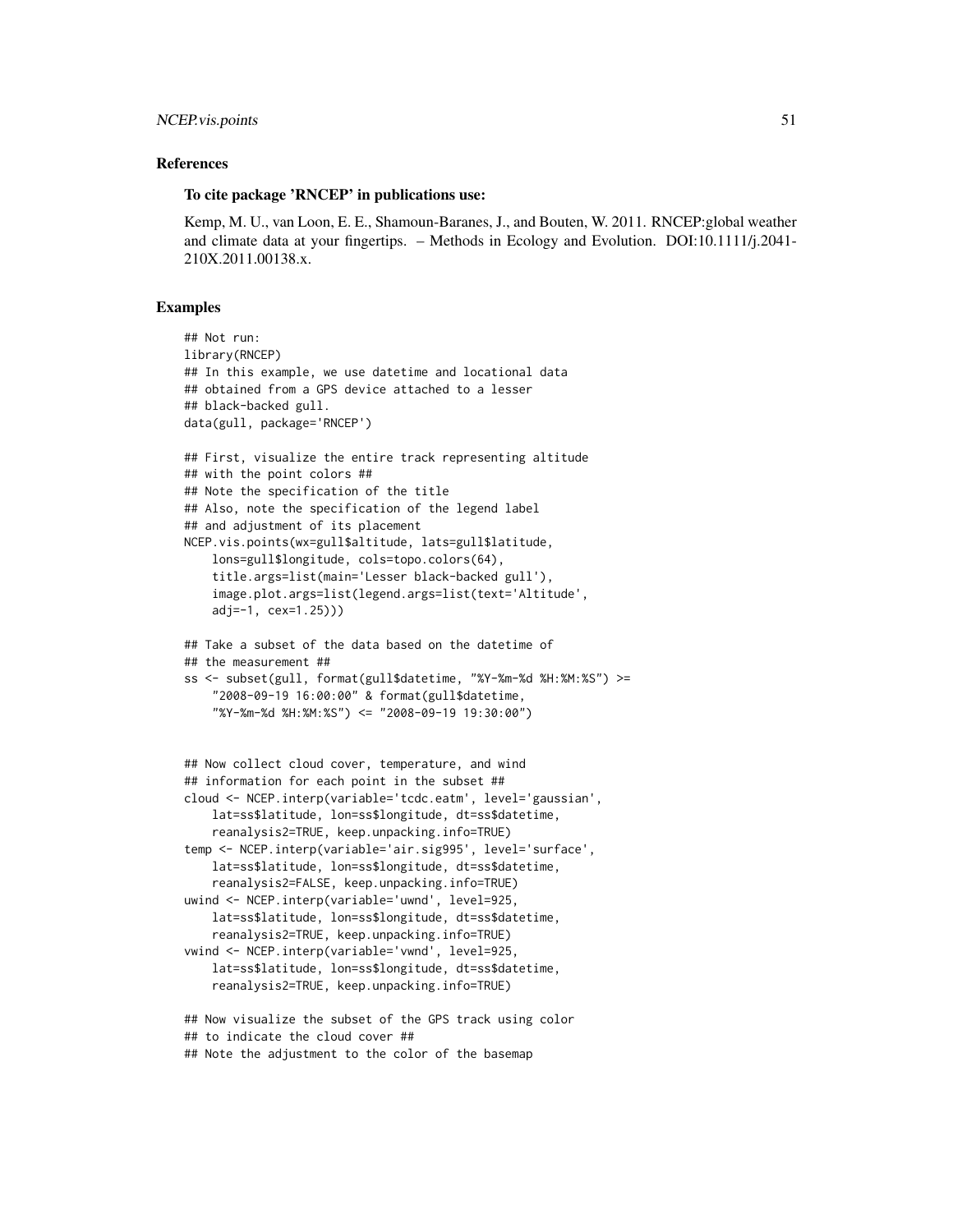```
## And the setting of the map range ##
## And the explicit placement of the colorbar legend
## using the smallplot argument
NCEP.vis.points(wx=cloud, lats=ss$latitude, lons=ss$longitude,
    cols=rev(heat.colors(64)),
    map.args=list(col='darkgreen',xlim=c(-7,4), ylim=c(40,50)),
    title.args=list(main='Lesser black-backed gull'),
    image.plot.args=list(legend.args=list(text='Cloud Cover %',
       adj=-.1, padj=-.5, cex=1),
    smallplot=c(.83,.86,.15,.85)))
## Now visualize the subset of the GPS track using color
## to indicate the temperature ##
## Note the adjustment of point size
NCEP.vis.points(wx=temp, lats=ss$latitude, lons=ss$longitude,
    cols=rev(heat.colors(64)),
   points.args=list(cex=1.25),
    title.args=list(main='Lesser black-backed gull'),
    image.plot.args=list(legend.args=list(text='Kelvin',
       adj=-.4, padj=-.5, cex=1.15)),
   map.args=list(xlim=c(-7,4), ylim=c(40,50)))
## Now calculate the tailwind component from the U and V
## wind components assuming that the bird's preferred
## direction is 225 degrees
tailwind <- (sqrt(uwind^2 + vwind^2)*cos(((atan2(uwind,vwind)*
    (180/pi))-225)*(pi/180)))
## Now visualize the subset of the GPS track using color
## to indicate the tailwind speed ##
## Note the adjustment of grid and axis properties
NCEP.vis.points(wx=tailwind, lats=ss$latitude, lons=ss$longitude,
    cols=rev(heat.colors(64)),
    axis.args=list(las=2), grid.args=list(lty=1),
    title.args=list(main='Lesser black-backed gull'),
    image.plot.args=list(legend.args=list(text='Tailwind m/s',
       adj=0, padj=-2, cex=1.15)),
   map.args=list(xlim=c(-7,4), ylim=c(40,50)))
```
## End(Not run)